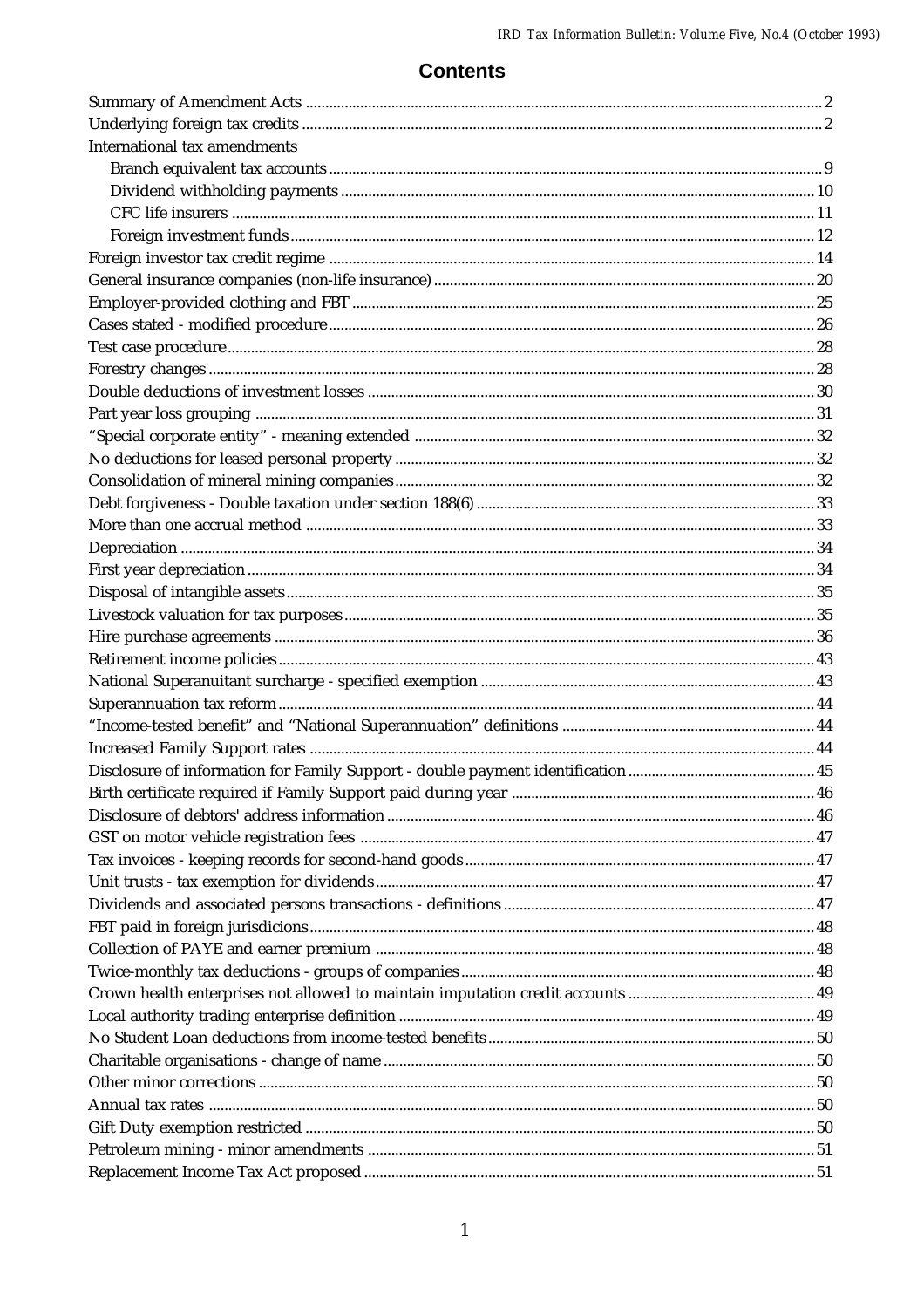## **Summary of Amendment Acts**

Several Revenue Acts were enacted on 28 September 1993

The Income Tax Amendment Act (No 3) 1993 amends the Income Tax Act 1976. The principal features are:

- relief from double taxation for foreign portfolio investors by refunding company tax
- the underlying foreign tax credit regime
- a new regime for the taxation of general insurance
- taxation of transfers of forests and forestry rights
- a new system for resolving tax disputes, including a test case procedure
- clarification of the treatment of employer-provided clothing for fringe benefit tax purposes
- a number of other remedial issues

The Inland Revenue Department Amendment Act (No 2) 1993 amends the Inland Revenue Department Act 1974 by providing for the exchange of information between the Inland Revenue Department and the Department of Social Welfare.

The Goods and Services Tax Amendment Act (No 2) 1993 amends the Goods and Services Tax Act 1985.

The Estate and Gift Duties Amendment Act 1993 amends the Estate and Gift Duties Act 1968.

The Stamp and Cheque Duties Amendment Act 1993 amends the Stamp and Cheque Duties Act 1971.

The Accident Rehabilitation and Compensation Insurance Amendment Act (No 3) 1993 amends the Accident Rehabilitation and Compensation Insurance Act 1992

The Student Loan Scheme Amendment Act (No 2) 1993 amends the Student Loan Scheme Act 1992.

## **Underlying Foreign Tax Credits**

### **Sections 394ZM(1) and 394ZMA-394ZMH, Income Tax Act 1976**

## **Introduction**

An Underlying Foreign Tax Credit (UFTC) regime has been introduced which will allow underlying taxes paid by foreign companies to be credited against any Foreign Dividend Withholding Payment (FDWP) payable. The regime applies to all dividends paid on or after 28 September 1993.

## **Background**

Currently New Zealand companies must deduct FDWP at the rate of 33% from any dividends they receive from foreign companies. Non-Resident Withholding Tax (NRWT) deducted by the foreign country is the only credit allowed against the FDWP payable in New Zealand. No credits are allowed for any underlying taxes that the foreign company has paid.

The UFTC regime will allow taxpayers to claim a credit against any FDWP payable for underlying taxes that the foreign company has paid, as well as for the NRWT paid to the foreign country.

## **Amount of FDWP payable section 394ZM(1)**

The amount of FDWP payable is the greater of nil and the amount calculated using this formula:

 $([a + b + c] \times d) - b - c$ 

where -

- a is the amount of the dividend paid after deducting NRWT
- b is the amount of any NRWT paid on the dividend
- c is the amount of UFTC calculated on the dividend
- d is the income tax rate for resident companies for the income year that covers the imputation year in which the dividend was paid.

## **Eligibility for UFTC - Sufficient Interest - section 394ZMA(2)**

A company can only claim a UFTC if it is liable for FDWP. To qualify for a UFTC, the New Zealand company receiving the dividend must have a "sufficient interest" in the foreign company. A company has a "sufficient interest" if it has a voting interest or market value interest of 10% or greater in a foreign company and the foreign company is either:

- resident in a grey list country; or
- a Controlled Foreign Company (CFC); or
- a Foreign Investment Fund (FIF) for which the taxpayer is using the branch equivalent method to calculate the FIF income or loss.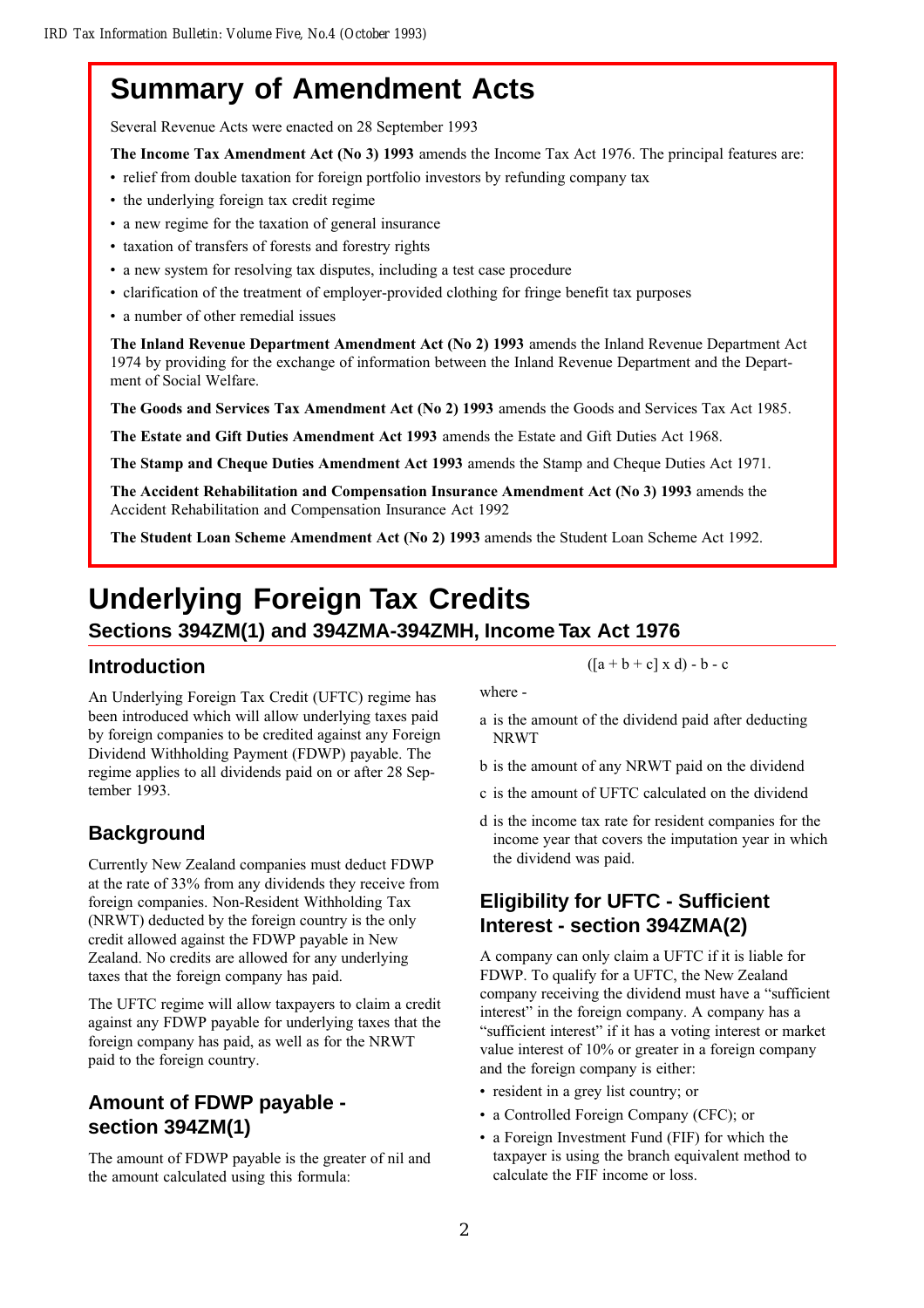"Voting interest" is determined by the taxpayer's right to appoint or elect the directors of the company.

## **Eligible Accounting Year section 394ZMA(1)**

A company can only claim a UFTC in an "eligible accounting year". This is defined to mean any of the company's accounting years in which it meets these four conditions:

- 1. The company has a sufficient interest (see above) at all times in the accounting year.
- 2. The year is either
	- (i) the year the dividend is paid; or
	- (ii) the year immediately before the accounting year in which the dividend is paid; or
	- (iii) an accounting year immediately before any eligible accounting year.
- 3. If the company is a low tax jurisdiction company,
	- (i) the accounting year must end on or after 28 September 1993; or
	- (ii) the accounting year must end after 1 April 1988, if the company is a CFC.
- 4. If the accounting year starts before the commencement date, the accounting year must be one for which the taxpayer has given details to Inland Revenue (see page 6).

A "low tax jurisdiction company" is any company resident in a country specified in Part A of the Seventeenth Schedule to this Act.

There must be no break in continuity of ownership between years before a year's earnings and taxes can be taken into account. For example, a taxpayer may have a sufficient interest in a foreign company for three years. It then sells its shares in the company, and at a future date acquires a sufficient interest in the company. If it does this, it cannot use the earnings and taxes from the three year period to calculate a UFTC on dividends received.

## **Situations where no UFTC is available - section 394ZMB(2)**

A company cannot claim a UFTC if:

- It is a qualifying company (defined in section 393A of the Act), or
- It doesn't have a sufficient interest in the company at the time it derives the dividend, or
- The dividend is paid on a fixed rate share, or
- The company paying the dividend can claim a deduction for it outside New Zealand, or
- The dividend is paid out of an amount that one company (Co.1) derives from another company

#### *IRD Tax Information Bulletin: Volume Five, No.4 (October 1993)*

(Co.2), and Co.1 was not liable for tax outside New Zealand on the dividend, yet Co.2 could claim a deduction for the dividend outside New Zealand.

## **Dividends paid from lower tier companies - section 394ZMD**

A New Zealand company can claim a UFTC for tax paid by lower tier companies, as long as the NZ company has a sufficient interest in the lower tier company.

The amount of the UFTC which can be claimed is limited to the tax paid by the lower tier company and the amount calculated using this formula:

$$
(\left[\begin{array}{c}a+b+c\end{array}\right]x\,d)-c
$$

where -

- a is the amount of the dividend after the deducting any NRWT
- b is the amount of UFTC calculated
- c is the NRWT paid on the dividend
- d is the income tax rate for resident companies for the income year in which the dividend is paid.

This formula effectively limits the foreign tax credit to the lesser of the foreign tax paid and the New Zealand tax on that income.

## **Calculating the amount of UFTC sections 394ZMC and 394ZME**

The UFTC regime distinguishes between dividends paid from companies resident in grey list countries and dividends paid from companies resident in non-grey list countries. Dividends paid from grey list countries are deemed to have tax paid equal to the New Zealand tax on the dividend income, but dividends paid from nongrey list countries are only allowed credits for actual tax paid.

### **Dividends paid from companies resident in non-grey list countries**

A credit will only be allowed for actual tax paid on dividends paid from companies resident in non-grey list countries. The UFTC is calculated by allocating the proportion of foreign taxes paid on the foreign company's earnings to the dividend paid, on a pro-rata basis. This is achieved by the following formula:

$$
a x (b + c - d - e)
$$
  
(f - g - h)

where -

- a is the amount of the dividend (before deducting any withholding tax) on which a foreign dividend withholding payment must be made
- b is the aggregate amount of income tax paid or payable by the company for all eligible accounting years (excluding income tax deemed paid on dividends from lower tier companies)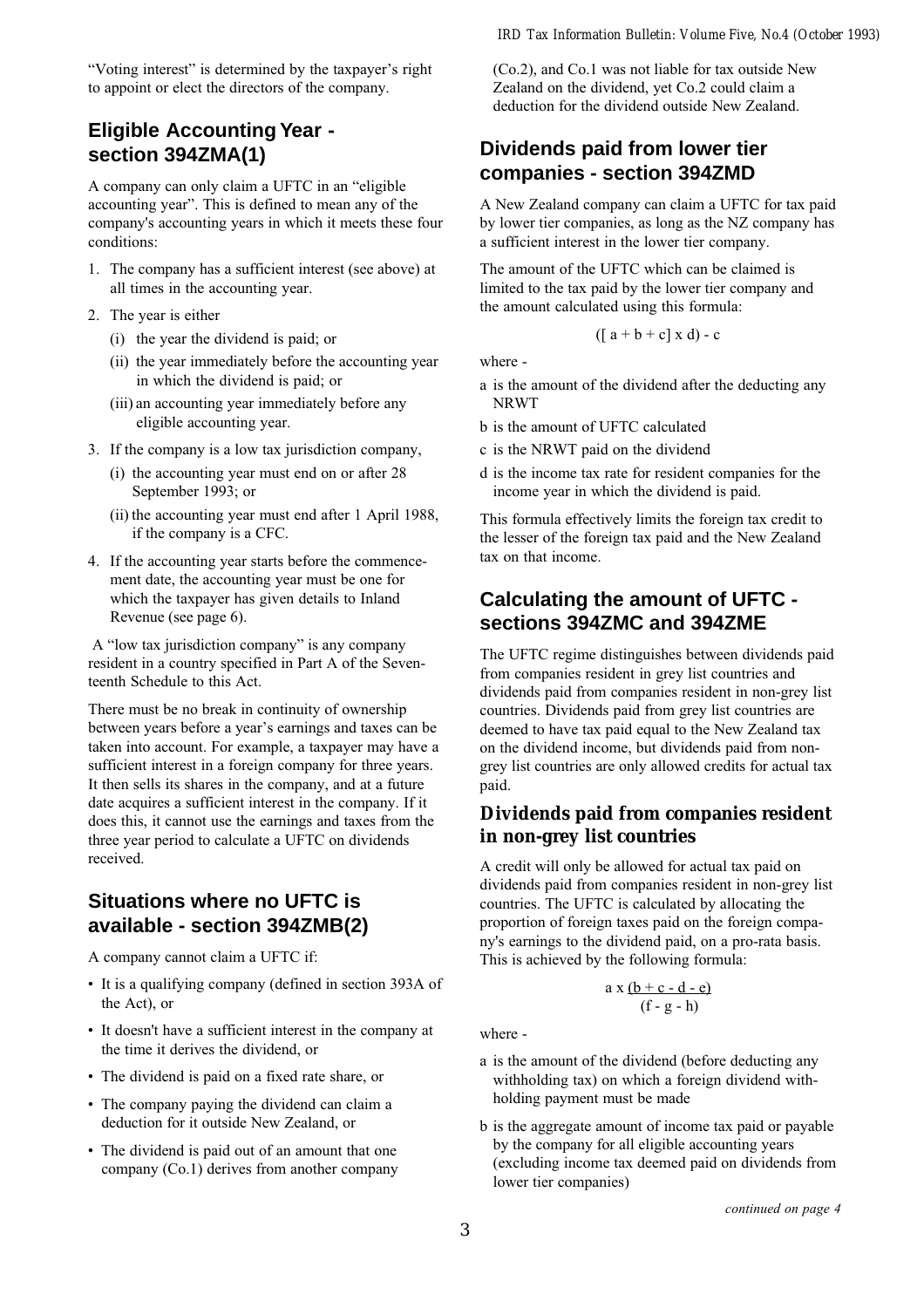#### from page 3

- c is the amount of income tax deemed paid by the company on dividends derived from lower tier companies in all eligible accounting years
- d is the amount of UFTCs the company claimed during an eligible accounting year (excluding the current year), calculated as if
	- (i) for dividends the company didn't derive, assume the company did derive the dividends at a time when it had a sufficient interest in the foreign company; and
	- (ii) for any dividend derived before 28 September 1993, assume this section applied at the time the dividend was derived
- e is the aggregate amount of dividends from grey list countries which are deemed to have tax paid credits attached to them paid in the current year calculated as if, for dividends the company didn't derive, the company derived them at a time when it had a sufficient interest in the foreign company
- f is equal to the greater of
	- (i) the aggregate amount of the company's afterincome tax earnings (less after-income tax losses) for all eligible accounting years; or
	- (ii) the aggregate of
		- (a) all dividends the company paid during the year (except dividends included in item h of the formula); and
		- (b) the amounts of items g and h of this formula
- g is the aggregate amount of dividends the company paid during an eligible accounting year (excluding the current year)
- h is the aggregate amount of dividends paid during the current year on which the company:
	- (a) is entitled to no credit; or
	- (b) received dividends paid from grey list countries which have deemed paid tax credits; and
	- where dividends not derived by the taxpayer were treated as if they were.

Where the foreign company's financial statements are not prepared in New Zealand currency, the UFTC should be calculated in the foreign currency and converted to New Zealand currency on the day the dividend is paid.

## **Earnings of a foreign company section 394ZMA(1)**

A foreign company's after-income tax earnings amount is its after-tax net accounting profit. (This includes extraordinary items and the accounting provision for tax, but not statutory liabilities for tax). To qualify, the accounts must:

- comply with Generally Accepted Accounting Principles (GAAP) of New Zealand and be audited, or (if these accounts do not exist) they must:
- comply with the GAAP of the country in which the foreign company is resident, or (if these accounts do not exist) they must:
- be used by the company for reporting to any central or state government or creditors unassociated with the company.

### **Dividends paid from companies resident in a grey list country - section 394ZME(1)**

Where a company resident in a grey list country pays a dividend, deemed paid tax credits arise if all of the following conditions are satisfied:

- The company paying the dividend is resident in a grey list country.
- The company has been liable for tax in a grey list country in all eligible accounting years, because of where it is domiciled, resident, incorporated, or has its place of management.
- The company has been calculating its income without applying any of the preferences listed in Part A of the Sixteenth Schedule (apart from the preference listed in paragraph 1 of Part A of that Schedule, where the exemption is for a grey list country).

The preference in paragraph 1 of Part A of the Sixteenth Schedule applies where a grey list company is carrying on business in another country and the income derived from that business is exempt from tax in the grey list country. As long as the business activity which is exempt from tax is being carried on in another grey list country, the use of this preference will not deny the New Zealand company from claiming deemed paid tax credits.

- *Either* the company has been a foreign company (as defined in section 63(1) of this Act) at all times during the period starting on
	- (i) the first day of the third accounting year before the first accounting year in which the taxpayer had a sufficient interest in the company; or
	- (ii) the company's incorporation date, where the taxpayer had a sufficient interest in the company when it was first incorporated or first acquired a sufficient interest in the company less than three years after the incorporation date,

and ending with the time the dividend is paid;

 $Or$  the company is a member of the same whollyowned group of companies as the taxpayer at the time the dividend is paid.

 The company has maintained a tracking account (explained on page 5) for transactions occurring on or after the latest of these dates: (this will be the "effective date")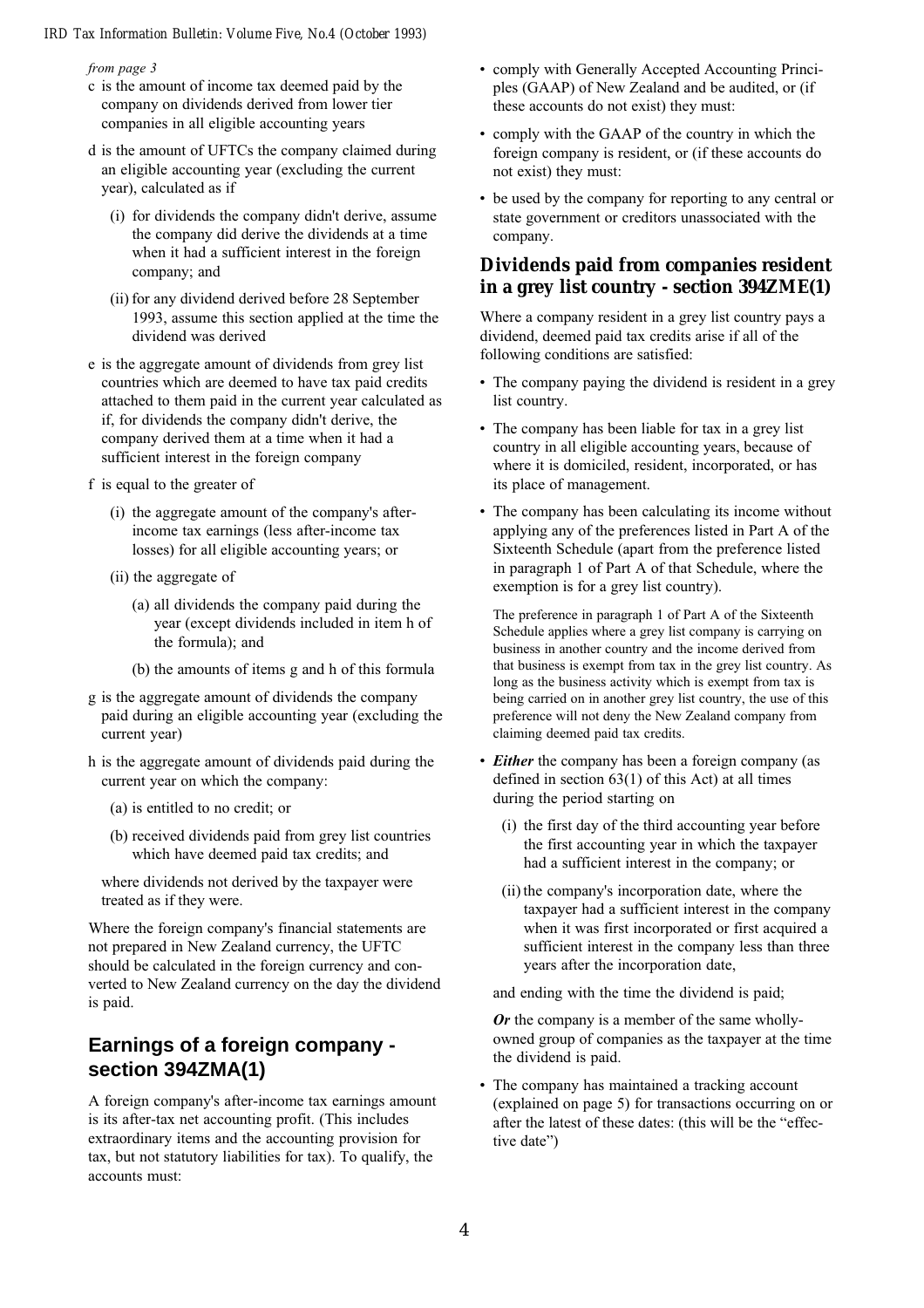- (i) 20 October 1992
- (ii) The first day of the first eligible accounting year
- (iii) The first day of the accounting year in which the company elects to maintain a tracking account.

If the company meets all of these conditions, it can use this formula to calculate UFTC:

$$
\frac{a x \frac{b}{(1-b)}}{}
$$

where -

- a is the amount of dividend (before the deduction of any withholding tax); and
- b is the rate of resident companies tax, expressed as a percentage, applying in respect of the income year in which the dividend is paid.

This will mean that dividends paid from grey list countries will be effectively exempt from FDWP.

Note that if any of the conditions listed above do not apply, although the company will not be able to claim deemed paid tax credits, it may be able to calculate a UFTC for tax actually paid using the formula in section 394ZMC.

### **The tracking account section 394ZME(2)**

As stated above, one of the criteria for receiving deemed paid tax credits from a grey list company is that a company must maintain a tracking account for that company.

A tracking account is needed so only credits for actual tax paid can be claimed where income earned outside the grey list is routed through a grey list company.

The tracking account keeps a record of dividends that grey list companies receive for which a deemed paid tax credit would not arise if those dividends were received directly by the New Zealand company. Therefore, the tracking account keeps a track of the following dividends received by grey list companies:

- All dividends received by the grey list company (except those that are taxable in the grey list country) from companies resident in non-grey list countries (excluding New Zealand)
- All dividends received by grey list companies from other grey list companies in which the New Zealand company has an interest of less than 10%; and
- All dividends received by a grey list company from another grey list company to the extent to which the dividend would include tracked income if it were paid directly to the New Zealand company.

### **Credits to the tracking account**

These items are referred to as applicable payments. They are credited to the tracking account:

- any standard dividends on which the grey list company is not liable for tax. A standard dividend is defined to mean cash dividends, any loans that have been forgiven, any property that has been distributed to all shareholders to the extent the property's market value exceeds the consideration provided by the shareholder, any taxable bonus issue, any amount distributed as a reduction or return of share capital, and any income that a unit trust distributes to a unit holder
- Any other dividend on which the grey list company is not liable for tax, which is not:
	- (i) a standard dividend; or
	- (ii) an attributed repatriation; or
	- (iii) a dividend arising from the difference between the rate of interest specified for FBT purposes and the interest rate in fact payable on a loan, to the extent the loan is treated as an applicable payment paid by a "relevant associate"
- Any amount that a relevant associate subscribes for shares issued by the company, to the extent the relevant associate has retained earnings
- Any loan that a relevant associate advances to the company, to the extent the relevant associate has retained earnings (except to the extent the company anticipates that the loan will be repaid within five years)
- Any amount a relevant associate pays which is not a dividend, but would be assessable income of the company if the company were resident in New Zealand
- If the company elects to have a later effective date, the company's retained earnings at the end of the accounting year immediately before the year for which the taxpayer makes the election

 A relevant associate is a company that is associated with both the grey list company that receives the dividend and the New Zealand company that would receive dividends from the grey list company, and is a CFC or resident in New Zealand.

### **Retained earnings**

Retained earnings is defined to mean the aggregate of shareholders' funds calculated under GAAP, less the aggregate of these amounts:

- The company's paid-up share capital
- The company's share premium account
- Any amount of shares subscribed by the company where that amount has been credited to another company's tracking account
- Any principal balance of a loan outstanding which has been credited to another company's tracking account
- Any other income which has been credited to another company's tracking account.

continued on page 6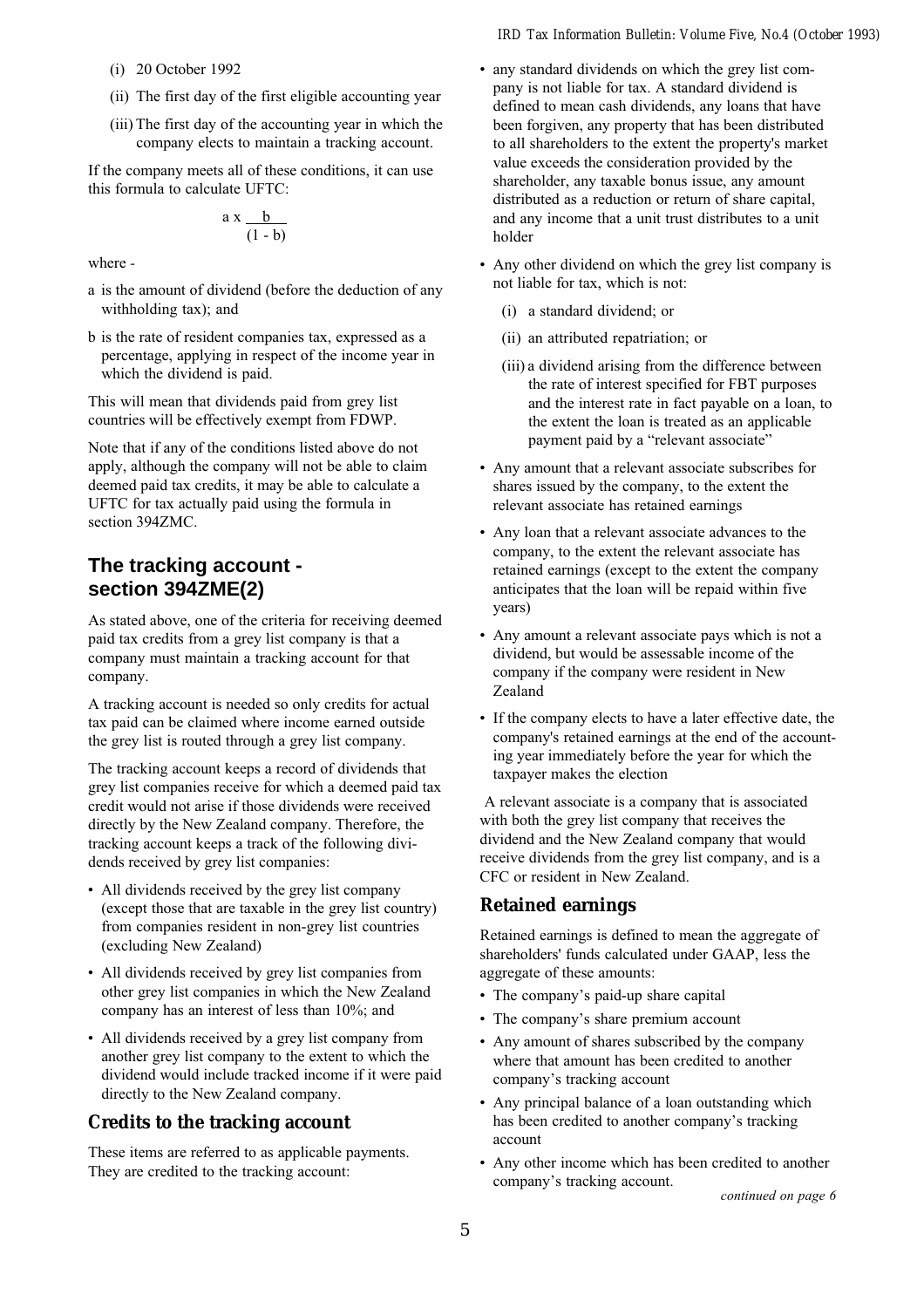#### from page 5

These items should not be deducted:

bonus issues or reinvested distributions made by the company, except to the extent to which such bonus issues or reinvested distributions:

- (a) are derived by another company as applicable payments; or
- (b) give rise to a FDWP liability; or
- (c) are derived by a shareholder of the company and are subject to income tax.

### **Debits to the tracking account**

The following items are debits to the tracking account:

- Applicable payments paid by one grey list company to another grey list company if the New Zealand company maintains a tracking account for both companies;
- Dividends paid from the grey list company to the New Zealand company.

Deemed paid tax credits are only available to the extent the dividend paid exceeds the amount calculated by multiplying the dividend by the lesser of 1 and the amount determined by the formula:

a/b

where -

- a is the credit balance of the tracking account on the last day of the accounting year; and
- b is aggregate amount of all dividends paid by the company during the accounting year.

Where the accounts are not kept in New Zealand currency, they should be kept in the currency of the grey list company, and all dividends paid to the grey list company from non-grey list companies should be converted to the currency of the grey list company's accounts.

An amount derived will be treated as being liable for income tax if the income is taxed but the taxpayer is able to offset the income with a benefit which reduces the tax liability (For example, a loss or a foreign tax credit which results in no income tax being payable in the grey list country).

Where the tracking account only applies to part of a dividend, the part for which deemed paid tax credits cannot be claimed will be treated as a separate dividend and the UFTC on this dividend may be calculated on the basis of the amount of tax paid.

## **Procedures for UFTCs section 394ZMF**

### **Taxes paid before the commencement date**

The commencement date for all companies is the first day of the accounting year in which the enactment date falls. This means that if a company has a 31 March

1993 balance date, the regime has a commencement date of 1 April 1993 for this company.

However, the UFTC regime does allow companies to claim credits for taxes paid before the commencement date. To claim these credits, the company must furnish these details to Inland Revenue within two years from 28 September 1993 (or by such later date as Inland Revenue may allow if we are satisfied that the failure to meet the deadline is beyond the company's control):

- the company's earnings for any one or more consecutive accounting years immediately before the commencement date
- the income tax paid or payable on the earnings of those years
- dividends paid by the company during those years
- amounts of UFTCs on those dividends.

### **Low tax jurisdictions**

The UFTC regime does not allow income tax paid by low tax jurisdiction companies to be claimed for precommencement years. An exception to this is where the low tax company is a CFC or where it has received dividends from a company not resident in a low tax jurisdiction. In the latter situation, the low tax jurisdiction company is deemed to derive and pay underlying taxes on only those dividends received from another company which is not resident in a low tax jurisdiction. Any New Zealand company that wants to claim a credit for taxes paid during those years must file appropriate details with Inland Revenue.

### **Evidence of tax paid**

A company will be treated as having no amount of income tax payable on its earnings for an accounting year unless the company can furnish one of these to Inland Revenue:

- a copy of a receipt from the relevant revenue authority to confirm that the tax was paid
- a copy of the foreign company's tax return
- a copy of a statement of account from the relevant authority requesting payment
- Any other evidence which satisfies Inland Revenue that the amount is payable, such as an auditor's certificate.

Inland Revenue may ask the New Zealand company for details of the calculation of the UFTCs claimed, details of any tracking account and information about taxes paid by lower tier companies.

## **Interest paid in conduit financing arrangements - section 394ZMH**

Section 394ZMH is an anti-avoidance rule to protect the New Zealand tax base. This section denies a company interest deductions in circumstances where that com-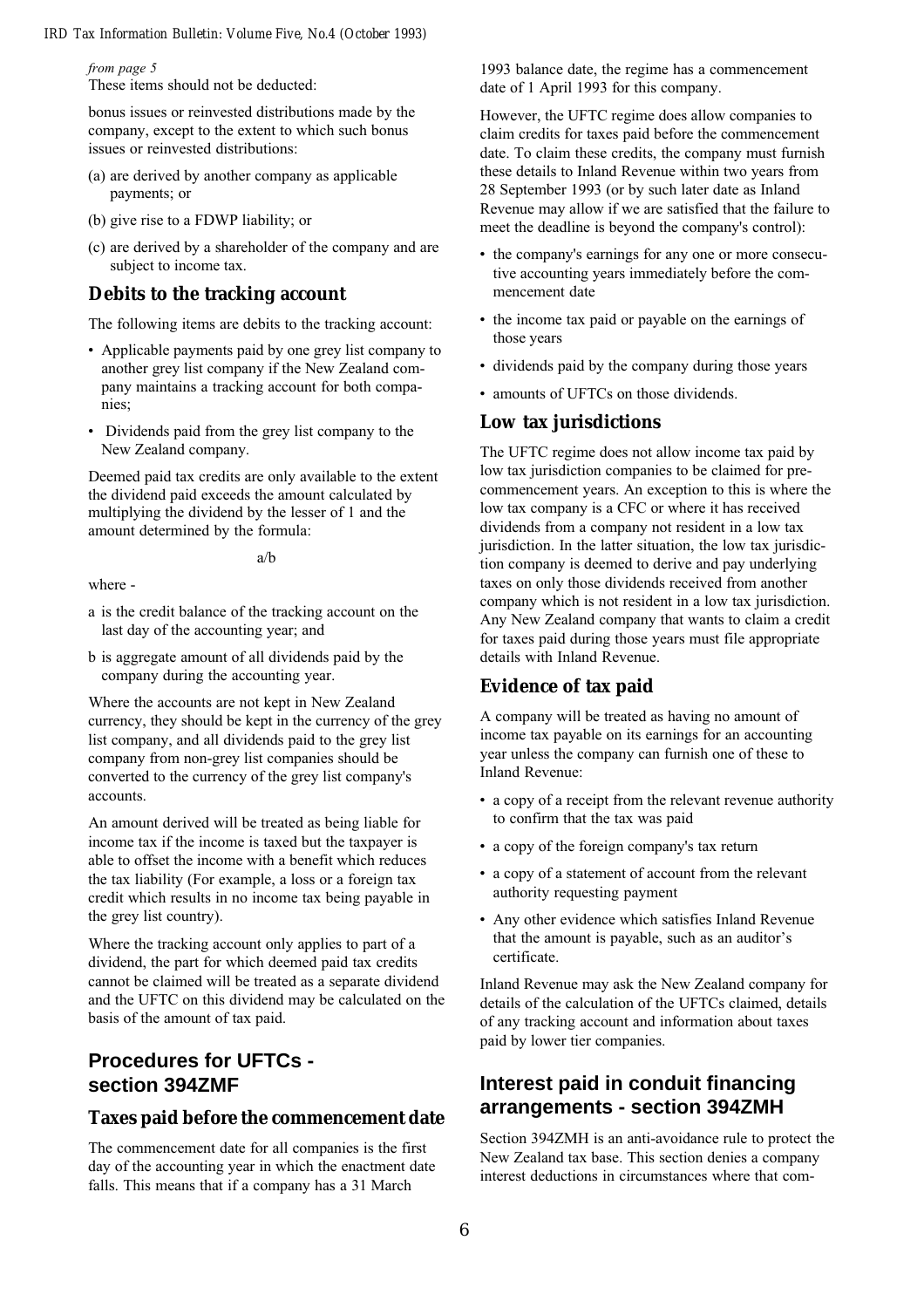pany can be seen as acting as a conduit for the financing of investments into grey list countries. The avoidance opportunity arises because dividends from grey list countries will be free of FDWP because they are deemed to be fully covered by overseas tax credits.

The provision only applies where all of these conditions are met:

- A company derives dividends that are deemed to be fully credited.
- The same company pays interest to that company or to a person associated with that company.
- Non-residents own 50% or more of the company receiving the interest, and this company is not a CFC.

Where the provision applies, interest is non-deductible up to the extent of the grey list country dividends.

### **Interest on some dividend withholding payments - section 394ZMG**

FDWP is payable quarterly. However, taxpayers will not have all the information to work out the UFTC until the end of the foreign company's accounting year. For example, they will not know the foreign company's earnings for the current year or its tax payable on those earnings at the time when the FDWP is payable.

Therefore, section 394ZMG requires taxpayers to estimate their FDWP liabilities and pay the correct amount of FDWP within one year of the 20th of April immediately following the end of the dividend-paying company's accounting year in which it paid the dividend.

Interest will be payable to Inland Revenue if any FDWP is owing, and Inland Revenue will pay interest if FDWP has been overpaid. The interest rates will be the same as those for the provisional tax regime.

## **Examples**

These examples show how the UFTC regime operates.

### **Example 1**



New Zealand Company (NZCo) owns 50% of Australian Holding Company (OZHCo), which owns 100% of Australian Company (OZCo). OZCo pays \$100 dividend to OZHCo, which pays a \$100 dividend to NZCo. No NRWT has been deducted in Australia as the dividend is fully franked.

To claim a UFTC, NZCo must have a 10% or greater interest in OZHCo and OZCo, which it does. As OZHCo and OZCo are resident in a grey list country, NZCo will be entitled to deemed paid tax credits. The tracking account of OZHCo and OZCo will have a nil balance as neither has received any dividends from companies resident in non-grey list countries or from companies in which NZCo has an interest of less than 10%. Therefore, NZCO's UFTC will be calculated using the formula in section 394ZME as follows:

$$
a x \frac{b}{(1-b)}
$$

where -

- a is the amount of dividend (before deducting any withholding tax); and
- b is the rate of resident companies tax, expressed as a percentage, applying for the income year in which the dividend is paid.

Therefore a equals 100 and b equals 33%.

 $UFTC = $100 \text{ x } .33/.67$ 

 $= $49$ 

If this was the only foreign dividend that NZCo received, its FDWP position will be as follows:

| Dividend $($100 + $49)$ | \$149 |
|-------------------------|-------|
| FDWP $\omega$ 33%       | \$49  |
| Less UFTC               | \$49  |
| FDWP payable            | NIL.  |

This example illustrates that the deemed paid tax credit will apply where a New Zealand company receives a dividend from a company resident in a grey list country and the grey list company has not received any dividends from companies not resident in grey list countries or grey list companies in which the New Zealand taxpayer has an interest of less than 10%.

### **Example 2**

Assume NZCo also has an interest of 60% in a Korean Company (KCo) which is a CFC. KCo has been trading for two years and has accumulated accounting earnings of \$500 on which it has paid taxes in Korea of \$100. It has paid no dividends in the past to NZCo. KCo now pays a \$200 dividend to NZCo which includes NRWT of \$20.

NZCO's underlying foreign tax credit will be calculated using the following formula:

|                    | $a x (b + c - d - e)$<br>$(f - g - h)$ |
|--------------------|----------------------------------------|
| Where - $a = $200$ | $e = 0$                                |
| $b = $100$         | $f = 500$                              |
| $c = 0$            | $g = 0$                                |
| $d = 0$            | $h = 0$                                |

(These letters are all explained on pages 3-4.)

continued on page 8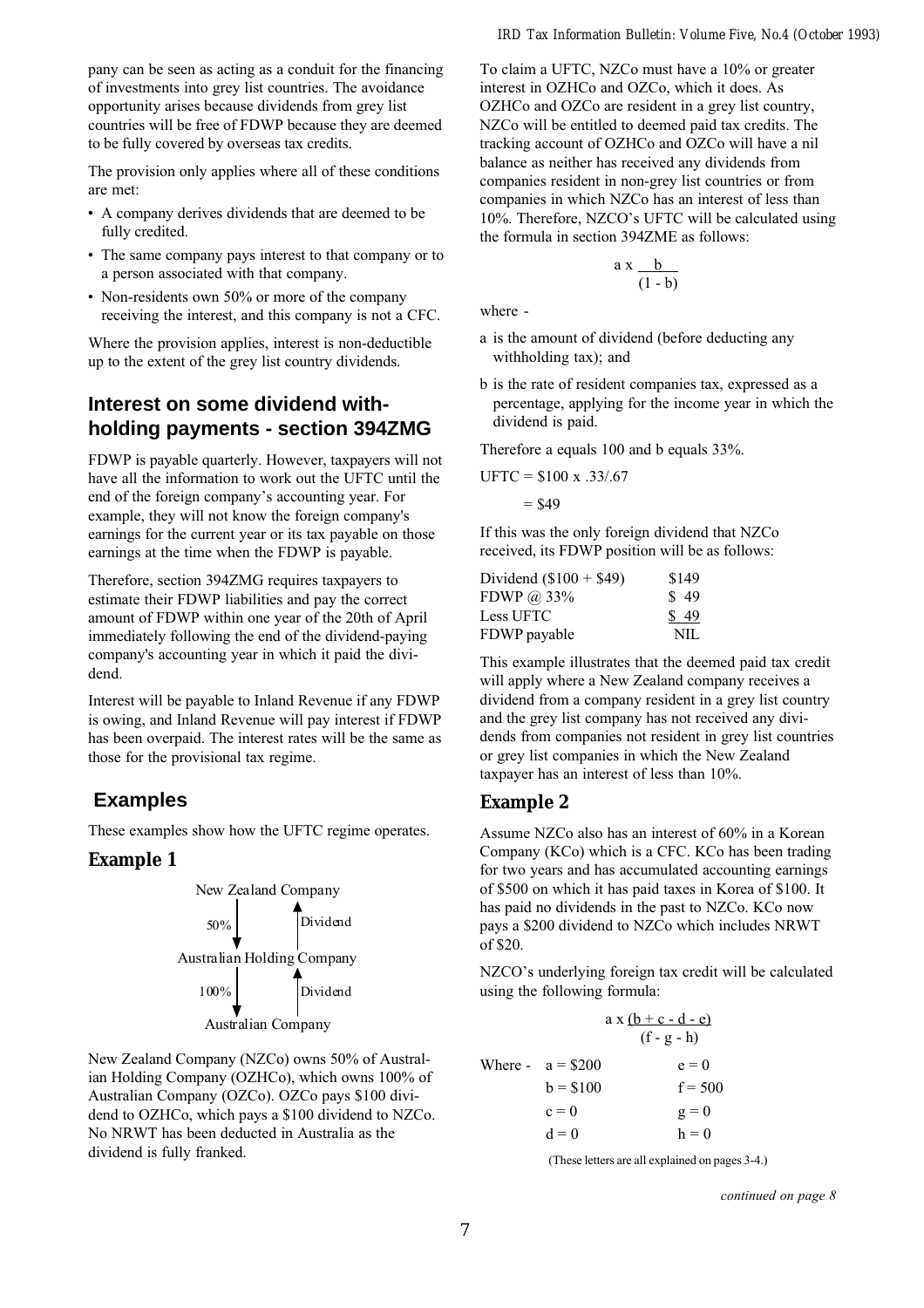from page 7

Therefore NZCO's underlying foreign tax credit will be \$40, calculated as follows:

$$
$200 \times \frac{$100}{$500} = $40
$$

The amount of FDWP that NZCo must pay on this dividend is calculated as follows:

| Foreign dividend $(\$200 + \$40)$ |      | \$240 |
|-----------------------------------|------|-------|
| FDWP $\omega$ 33%                 |      | \$79  |
| Less                              |      |       |
| - Underlying foreign tax credit   | \$40 |       |
| - NRWT paid in Korea              | \$20 |       |
|                                   |      | \$60  |
| FDWP payable                      |      | \$19  |

This \$19 FDWP liability may be offset by any credits in NZCo's branch equivalent tax account.

### **Example 3**

In this example, NZCo owns 100% of OZCo (resident in Australia) which owns 100% of HKCo (resident in Hong Kong). No income of HKCo is taxed in Australia. OZCo and HKCo derive the following income and pay the following taxes in their first two years of trading:

| Profit |       |                   |
|--------|-------|-------------------|
|        |       |                   |
| \$200  | \$70  |                   |
| \$100  | \$20  |                   |
|        |       |                   |
|        |       |                   |
| \$300* | \$100 |                   |
|        |       | <b>Taxes Paid</b> |

\* Includes \$100 dividend from HKCo.

#### Year 1

In year 1, HKCo pays no dividends to OZCo. OZCo pays a \$100 dividend to NZCo.

OZCo is resident in a grey list country so deemed paid tax credits will apply. The balance in the tracking account of OZCo is nil as it has received no income from companies resident in non-grey list countries or from grey list companies in which NZCo has an interest of less than 10%.

Therefore NZCO's UFTC will be calculated using the formula:

$$
a x \frac{b}{(1-b)}
$$

where -

- a is the amount of dividend (before deducting any withholding tax); and
- b is the rate of resident companies tax, expressed as a percentage, applying for the income year in which the dividend is paid.

Therefore a is equal to 100 and b is equal to 33%

 $UFTC = $100 \text{ x } .33/.67$  $= $49$ 

If this was the only foreign dividend received by NZCo, its FDWP position will be as follows:

| Dividend $(\$100 + \$49)$      | \$149        |
|--------------------------------|--------------|
| FDWP @ 33%                     | \$49         |
| Less<br>- UFTC<br>FDWP payable | \$49<br>NIL. |
|                                |              |

#### Year 2

where -

In year 2, HKCo pays \$100 dividend to OZCo. No NRWT is deducted in Hong Kong. This dividend is not taxable in Australia. OZCo pays a \$200 dividend to NZCo. No NRWT is deducted from this dividend in Australia.

The \$100 dividend received by OZCo from HKCo will be credited to the tracking account of OZCo maintained by NZCo. Deemed paid tax credits will only be available where the dividend paid by OZCo exceeds the balance in its tracking account maintained by NZCo. The portion of the dividend paid to NZCo which is to come out of the tracking account is calculated by multiplying the dividend received by NZCo (\$200) by the fraction:

a is the credit balance of the tracking account of OZCo at year end.

a/b

b is the total amount of dividends paid by OZCo

Therefore  $a = 100$  and  $b = 200$ 

Dividend paid from tracking account 
$$
= 200 \times 100/200
$$

$$
= $100
$$

This means NZCo is treated as receiving two dividends from OZCo, a \$100 dividend which will be entitled to deemed paid tax credits, and a \$100 dividend which must have the UFTC calculated based on the amount of tax paid by OZCo.

#### OZCOs UFTC

It must be first worked out what share of taxes OZCo can attribute from HKCo. This is calculated using the formula:

|                    | $a x (b + c - d - e)$<br>$(f - g - h)$ |
|--------------------|----------------------------------------|
| Where - $a = $100$ | $e = 0$                                |
| $b = $50$          | $f = 300$                              |
| $c = 0$            | $g = 0$                                |
| $d=0$              | $h = 0$                                |

(These letters are all explained on pages 3-4.)

which = \$100 x 
$$
\frac{$50}{\$300}
$$
 = \$17

Therefore OZCo will be deemed to have paid a further \$17 of taxes.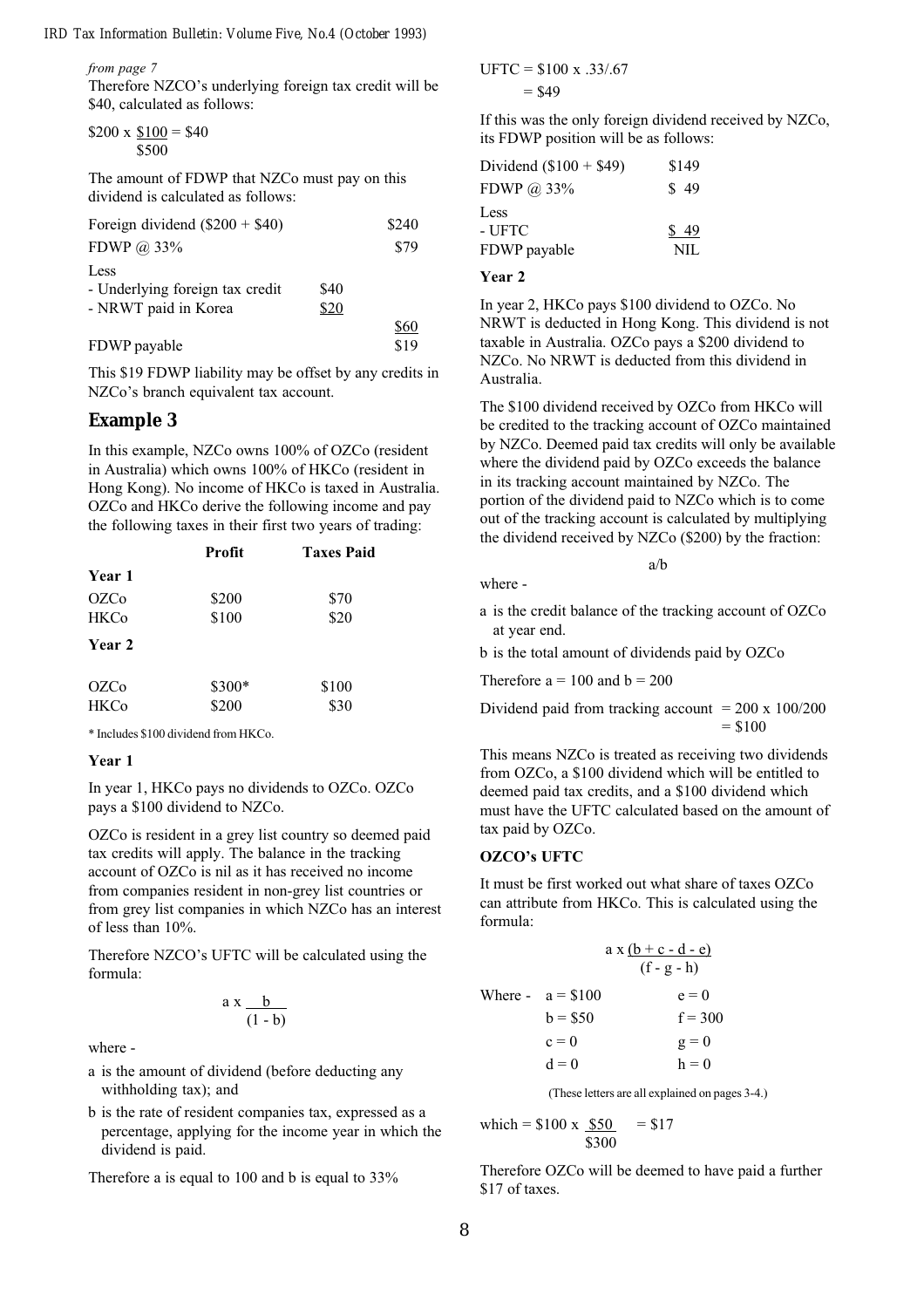#### NZCO's UFTC

The deemed paid tax credit for the first \$100 dividend will be calculated as follows:

$$
a x \frac{b}{(1-b)}
$$

where -

- a is the amount of dividend (before the deduction of any withholding tax); and
- b is the rate of resident companies tax, expressed as a percentage, applying in respect of the income year in which the dividend is paid.

Therefore a equals 100 and b equals 33%.

$$
UFTC = $100 \times .33/.67
$$
  
= \$49

The UFTC on the second \$100 dividend paid from the tracking account will be calculated using the following formula:

$$
a x (b + c - d - e)
$$
  
(f - g - h)

Where - 
$$
a = \$100
$$
  $e = \$49$ 

\n $b = \$170$   $f = \$500$ 

\n $c = \$17$   $g = \$100$ 

\n $d = \$49$   $h = \$100$ 

(These letters are all explained on pages 3-4.)

which =  $$100 \times 89/300 = $30$ 

If this was the only foreign dividend received by NZCo, its FDWP position will be as follows:

| Dividend $(\$200 + \$49 + 30)$ | \$279 |
|--------------------------------|-------|
| FDWP $@33\%$                   | \$92  |
| Less                           |       |
| - UFTC $(\$49 + \$30)$         | \$79  |
| FDWP payable                   | \$13  |

This \$13 FDWP liability may be offset by any credits in NZCo's branch equivalent tax account.

### **Application Date**

The regime will apply to all dividends paid on or after 28 September 1993.

## **International Tax Amendments Branch Equivalent Tax Accounts Sections 394D, 394E, 394ZM, 394ZZP, 394ZZQ and 394ZZX, Income Tax Act 1976**

### **Introduction**

The Branch Equivalent Tax Account (BETA) system has been made more flexible so foreign dividend withholding payments (FDWP) can be offset against an attributed foreign income tax liability, as well as allowing tax paid on attributed foreign income to offset a FDWP liability. This will ensure that an early dividend from a controlled foreign company (CFC) will not cause double taxation.

In summary, the new BETA account system allows:

- a BETA debit balance (arising from FDWP payments) to satisfy an attributed foreign income tax liability;
- attributed foreign income tax liabilities to credit a BETA account;
- a BETA credit balance to satisfy a FDWP liability; and
- FDWP liabilities to debit a BETA account.

### **Background**

Previously, an early dividend from a CFC could result in double taxation. The BETA account system resulted in a timing problem in the first year if a CFC paid a dividend before tax on the attributed foreign income from that CFC was paid. FDWP, which is payable quarterly, would be due, as would tax under the CFC regime. The previous regime was not flexible enough to deal with such timing problems. It was not possible to

offset FDWP payments against an attributed foreign income tax liability. Under the previous law a BETA credit balance could only be offset against FDWP liabilities or transferred to an imputation credit account.

## **Key issues**

The major feature of the new BETA regime is that FDWP can now be offset against an attributed foreign income tax liability, as well as allowing tax paid (or losses offset) in respect of attributed foreign income to be offset against an FDWP liability. An early dividend received by a New Zealand company from a CFC will therefore no longer cause double taxation.

Allowing FDWP paid to offset an attributed foreign income tax liability is achieved by providing that debits arise to a BETA account when FDWP payments are made (whether directly or by reducing a loss under section 394ZN) in respect of dividends received from CFCs (section  $394ZZP(3)(a)$ ).

Section 394ZZQ(5) allows a company to use the BETA debit balance arising from FDWP paid to satisfy an attributed foreign income tax liability. A BETA debit balance is accordingly credited in payment of an attributed foreign income tax liability (section 394ZZP(1)(c)).

Section 394ZZX, which limited refunds of tax paid on attributed foreign income to the amount of the BETA credit balance, has been repealed. The repeal is necessary because debits can now arise to a company's BETA account for FDWP paid.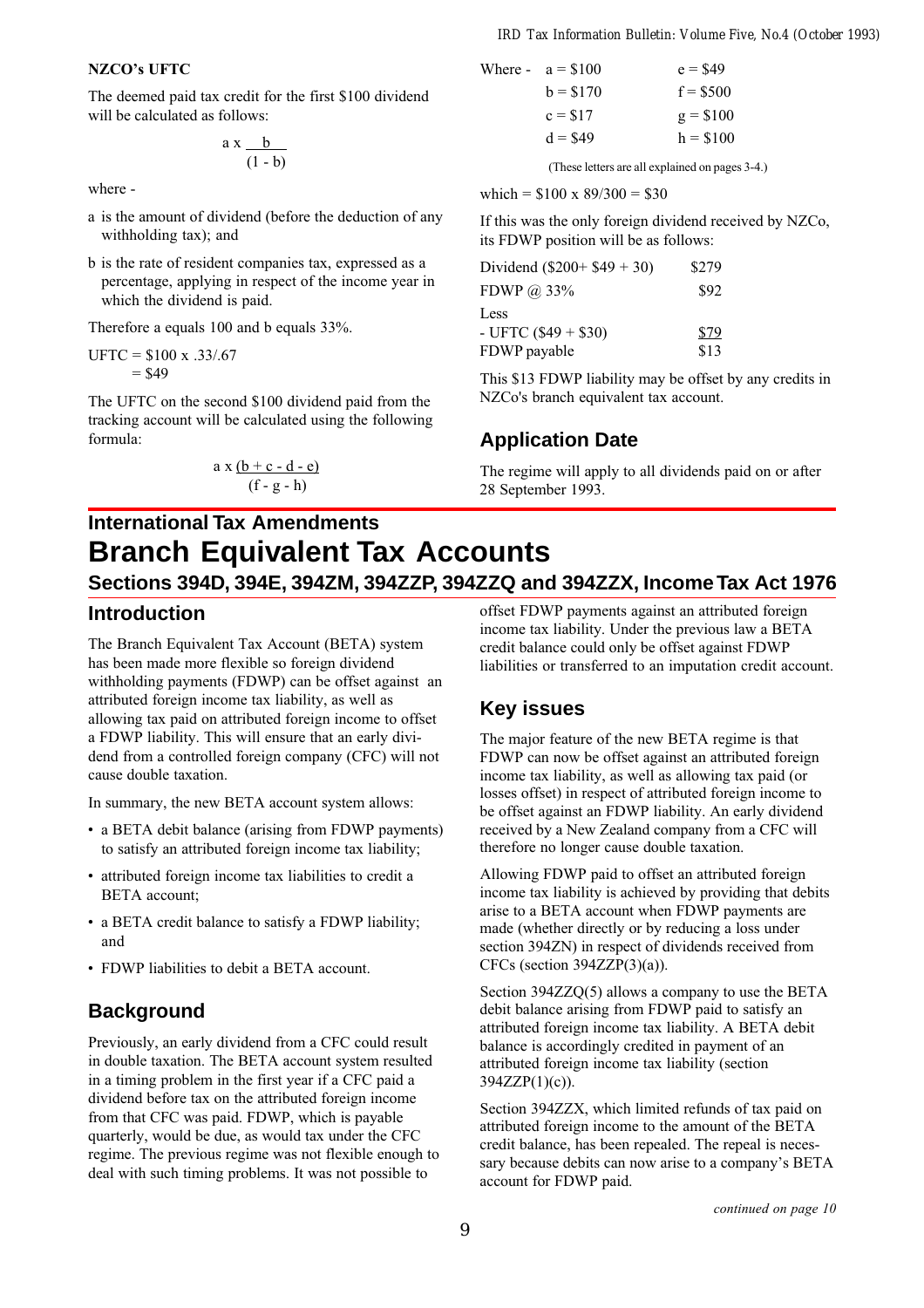### from page 9 **Grouping of BETA debit balances**

The grouping of BETA debit balances is provided for under the new BETA regime (sections 394ZZQ(5) and  $394ZZP(1)(c)$ ). A debit balance in a company's BETA account can be used to satisfy an attributed foreign income tax liability of another company in the same group.

## **Grouping of BETA credit balances**

The previous BETA regime did not allow BETA credits to be transferred within a group of companies. The new regime will allow a BETA credit balance of one company to be offset against the FDWP liability of another company in the same group (sections 394ZM(2), 394ZZP(3)(b) and 394ZZQ(3)).

As BETA credits can arise in a company's BETA account from offsetting the losses of other group companies against the company's attributed foreign income, it is consistent that the BETA credits of one company should be allowed to be offset against the FDWP liability of another group member.

## **Reversal of BETA debit balances**

A reversal, by way of a credit arising in the BETA account, of BETA debit balances arising from FDWP paid will occur in the following circumstances:

- on a refund of FDWP paid to the company under section  $394ZO$  (section  $394ZZP(1)(d)$ );
- where the company has not satisfied the 66 percent shareholder continuity requirements from the time at which the debit balance arose (section 394ZZP(1)(e)); and
- where the company ceases to be resident in New Zealand (section  $394ZZP(1)(f)$ ).

## **Credits and debits arising in ICA**

It is not possible under the new BETA regime to transfer non-loss related BETA credits to a company's imputation credit account, either by way of direct election (former section 394ZZQ(1)) or when the company offsets the credit balance in its BETA account against a FDWP liability. Accordingly, paragraphs (h) and (i) of section 394D(1) which provided for such transfers to be recorded as credits in an imputation credit account have been repealed. Such transfers are no longer necessary as tax paid on attributed foreign income will now credit both the imputation credit account and the BETA account.

A credit will arise in a company's imputation credit account equal to any credit balance existing in the company's BETA account at the time of the transition to the new rules (28 September 1993). This ensures that such credit balances are not effectively lost.

Because of the changes to the operation of the BETA account system, a further amendment provides that a credit arising to a company's BETA account from tax paid on attributed foreign income will no longer result in a debit to the company's imputation credit account (achieved by the repeal of paragraph (f) of section 394E(1)). Tax paid on attributed foreign income will therefore give rise to a credit both in a company's BETA account and its imputation credit account.

An attributed foreign income tax liability satisfied by way of crediting a BETA debit balance under section 394ZZQ(5) does not give rise to a credit in the company's imputation credit account (section 394D(1)(a)(vii)).

## **Application date**

The amendments to the BETA account regime apply from 28 September 1993.

## **International Tax Amendments Dividend Withholding Payments**

**Sections 394D, 394ZN, 394ZO and 394ZV, Income Tax Act 1976**

## **Introduction**

The procedures for paying and refunding FDWP have been made more flexible. Inland Revenue may now allow late elections to offset losses against FDWP liabilities, and the ability to use losses to claim a refund of FDWP has been increased. Minor amendments have also been made as a consequence of an earlier amendment to section 394ZN allowing group losses to be offset against a FDWP liability.

## **Election date to use losses to offset FDWP liability - section 394ZN**

A company must pay the amount of FDWP due to Inland Revenue within 20 days after the end of the quarter in which it was paid foreign dividends.

A company can elect to use its own or any group losses to satisfy a FDWP liability. Previously, this election had to be made within the same period for payment of FDWP, i.e., within 20 days after the end of the quarter.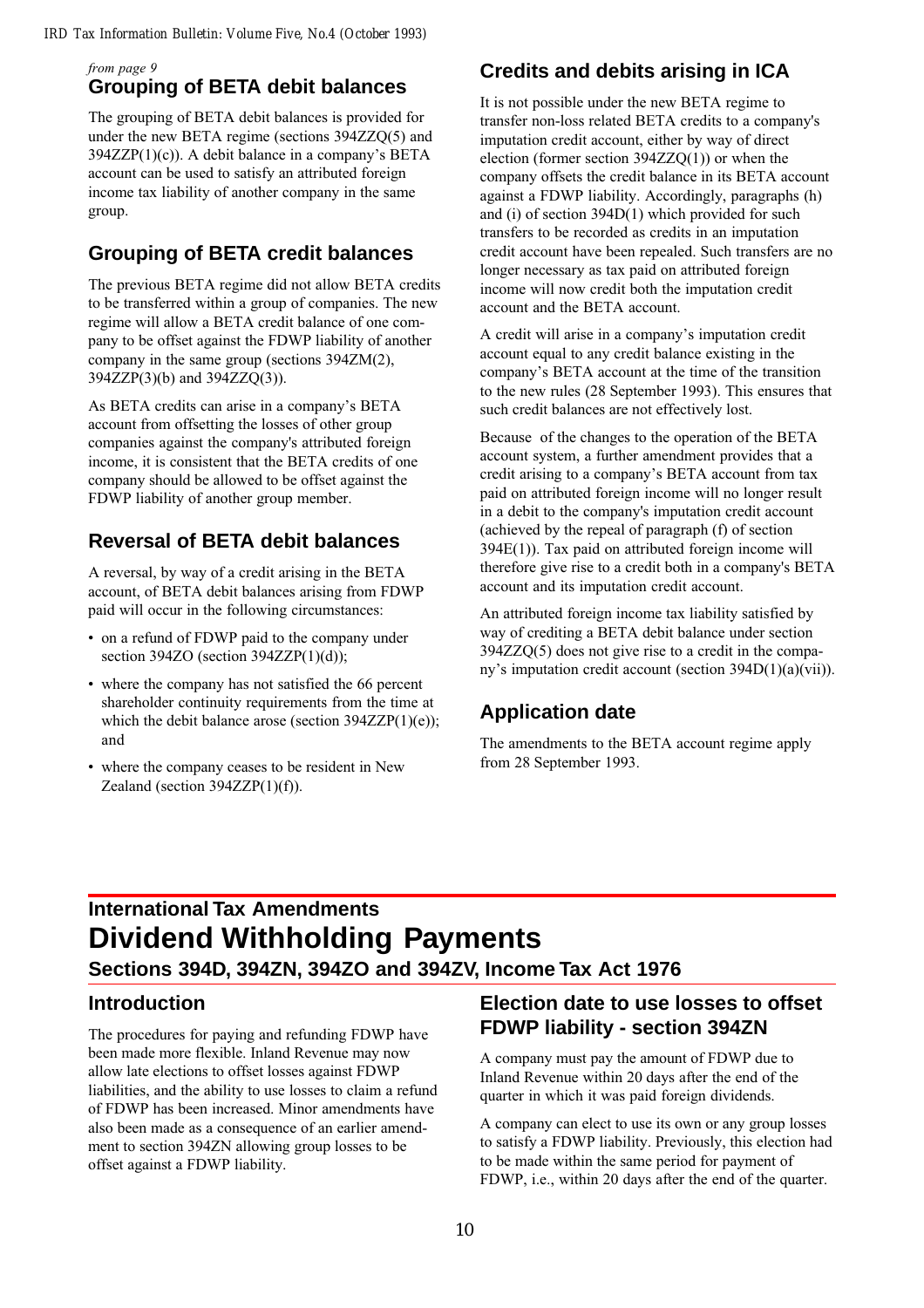Inland Revenue may now extend the period for electing to meet a FDWP liability by offsetting a loss in any particular case.

It is envisaged that Inland Revenue will use this discretion in cases where losses were available for offset against a FDWP liability within the 20 day period after the end of a quarter, although the election to use those losses was not made within this period.

Any additional tax payable under section 394ZN(4) because FDWP has not been paid by the standard due date will be recalculated based on the later date allowed by Inland Revenue to elect to use losses to offset a FDWP liability.

This amendment applies to dividends paid on or after 28 September 1993.

## **Using losses of obtain FDWP refund - section 394ZO**

A company can now use its own carried forward and current year losses or those of other group members to obtain a refund of FDWP it has paid. Previously, a company could only use its own current year losses to obtain a FDWP refund.

The treatment of losses in relation to obtaining FDWP refunds under section 394ZO is now consistent with that for elections to satisfy a FDWP liability by reducing a loss under section 394ZN.

This amendment applies from 28 September 1993.

### **Restriction on credit arising where losses used to satisfy FDWP liability - sections 394D and 394ZV**

Under section  $394ZV(1)(a)$ , a credit equal to the amount of FDWP a company pays is recorded in its dividend withholding payment account. A qualification to this provision is that a credit shall not arise to the extent that payment of FDWP has been satisfied by electing to reduce losses (section 394ZV(3)). The reason for this limitation is to prevent company losses being passed on to individual shareholders.

With effect from the 1992-93 imputation year, a company has been able to offset its FDWP liability against the losses of other companies in the same group (section 394ZN(2A)). A reference to this subsection has now been included in section 394ZV(3) to ensure that a credit will not arise in a dividend withholding payment account where the payment of FDWP has been by way of reducing the losses of another company in the same group as well as the company's own losses.

A similar amendment (i.e., insertion of a reference to section 394ZN(2A)) has also been made to section 394D(3) which prevents credits arising in the imputation credit account of a company which does not maintain a dividend withholding payment account where the payment of FDWP has been satisfied by utilising losses.

These amendments apply from the 1992-93 imputation year.

## **International Tax Amendments CFC Life Insurers Section 245J(20A) and (25), Income Tax Act 1976**

Where a CFC carries on a business of providing life insurance, or is owned by a CFC carrying on the business of providing life insurance, its assessable income or loss will be the amount that is actuarially determined to be its profit or loss with which the shareholders (and not the policyholders) are attributed.

This provision does not apply where Inland Revenue:

- considers that the amount so determined is not a reasonable and fair reflection of the relevant profit or loss; or
- has requested and not received sufficient information to enable us to review the actuarial calculation.

Foreign investment fund income or loss relating to a CFC life insurer which is determined to be an entitlement of the policyholders is not attributed to the New Zealand shareholders in the CFC life insurer.

These provisions are necessary because a CFC foreign life insurer's income is mostly attributable to its foreign policyholders rather than its New Zealand shareholders. It is therefore not appropriate to attribute the policyholder-related income of a CFC life insurer or its lower tier CFC or FIF interests to its New Zealand shareholders.

The previous section 245J(20A) only dealt directly with a CFC life insurer; it did not cater for the lower tier CFC or FIF interests of the CFC life insurer.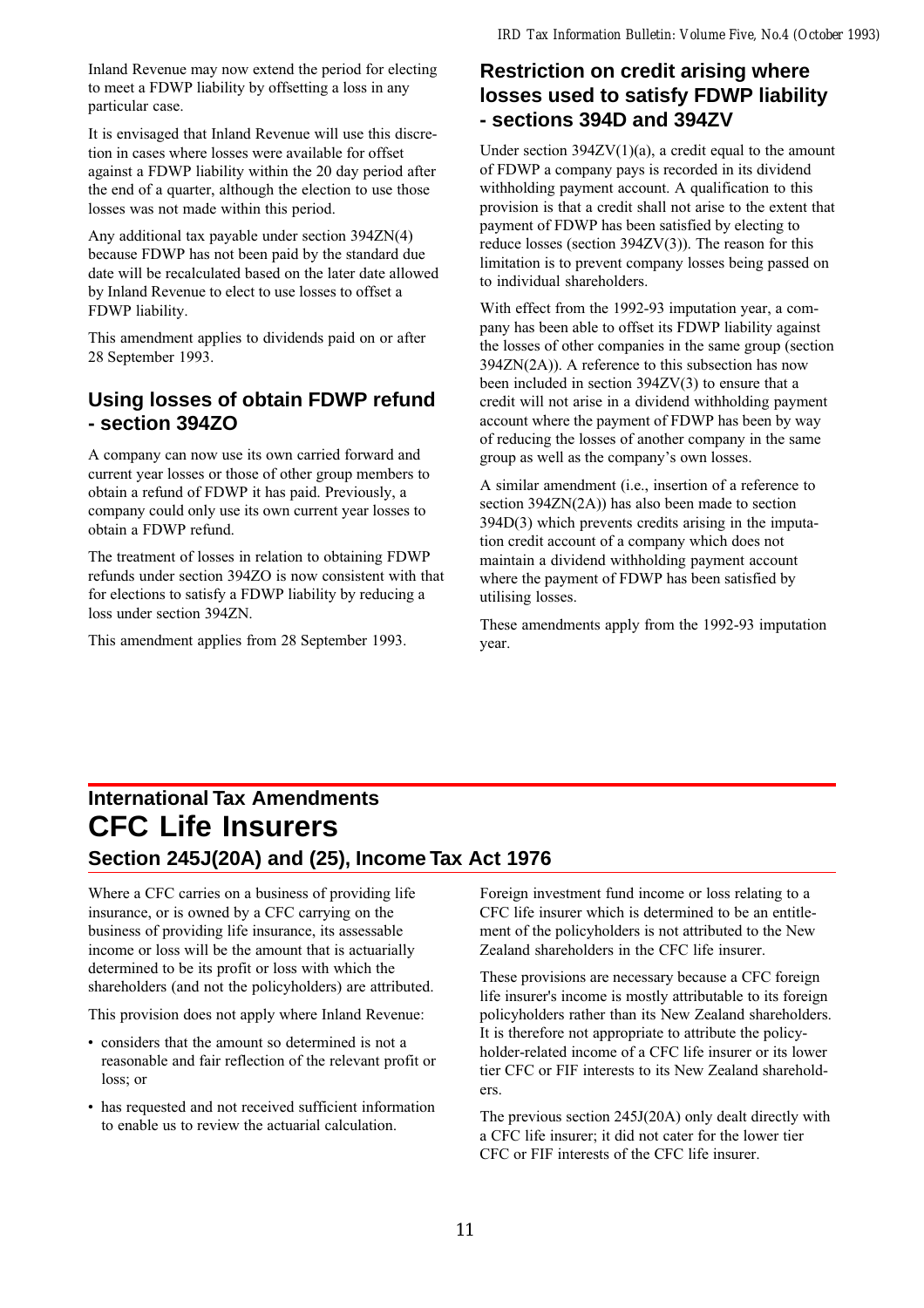## **International Tax Amendments Foreign Investment Funds**

## **Definition of entitlement to benefit section 245R(1)**

A definition of the term "entitlement to benefit" has been inserted into the legislation. It clarifies that for the purposes of determining what is a foreign investment fund (FIF) interest, an entitlement to benefit from a foreign superannuation scheme or a foreign life insurance policy includes a contingent or discretionary entitlement.

It is not considered that beneficiaries under the will of a person whose life is insured will be subject to the FIF regime because of this definition. However, it is clear that a policyholder's entitlement to benefit will include benefits of a discretionary or contingent nature.

## **New market value definition section 245R(1)**

The aggregate contributions method of measuring the market value of a foreign superannuation interest when using the comparative method of calculation may be used only on first entry to the FIF regime. This method of measuring market value deems the market value of a foreign superannuation interest to be an amount equal to the total contributions made. The definition may not therefore be used for the comparative value method of calculation on an on-going basis.

## **Non-standard accounting years section 245R(7)**

The non-standard accounting years provision in the FIF regime has been repealed. This provision was superfluous in light of an equivalent provision in section 245A(2)(f) which applies for all Part IVA purposes.

## **De minimus exemption - section 245RA(2)**

The de minimus exemption from the FIF regime (applying when an individual's foreign investments do not cost more than \$20,000) has been amended to ensure that expenditure incurred on a person's behalf as well as expenditure directly incurred by the person will be taken into account in determining whether the \$20,000 threshold has been reached.

This amendment will ensure that employer contributions to foreign superannuation schemes are taken into account for the purposes of the de minimus exemption.

If expenditure incurred on behalf of a person was not taken into account for the purposes of the de minimus exemption, significant foreign investments directly owned by individuals would not be covered by the FIF regime and therefore would not be taxed on a current basis.

## **Life insurance policy death benefits section 245RB(7)**

The exemption from the FIF regime of death benefits from foreign life insurance policies has been amended to apply when a person entered into the policy:

- before first becoming resident in New Zealand; or
- if the person was previously resident in New Zealand, during a period of at least ten years when the person was non-resident before becoming a New Zealand resident again.

## **Using alternative methods to calculate FIF income or loss section 245RC(8)**

An amendment has been made to clarify that where persons voluntarily elect to change their method of calculating FIF income or loss, the election must be in accordance with the various restrictions applying to voluntary elections.

## **Comparative value method of calculation - section 245RD**

The comparative value method for calculating a person's FIF income or loss has been amended to allow a deduction for expenditure incurred on the person's behalf in acquiring a FIF interest as well as for expenditure directly incurred by the person.

In particular, the amendment will benefit members of foreign superannuation schemes, and will ensure that only the proportion of the underlying income of a scheme, not employer contributions, will be taxed as it accrues.

## **Deemed rate of return calculation method - section 245RE**

For FIF interests held in the previous income year, the deemed rate of return method formula has been amended so that any expenditure a person incurs to acquire any more of the FIF interest during the current income year is taken into account.

Under the deemed rate of return method, where a FIF interest is acquired or disposed of during an income year, the income year is divided into separate notional income years. The prescribed rate of return applying to each notional year is adjusted according to the number of days in each.

The start and end of these notional income years has been clarified to ensure that there is no double counting of the date on which the acquisition or disposition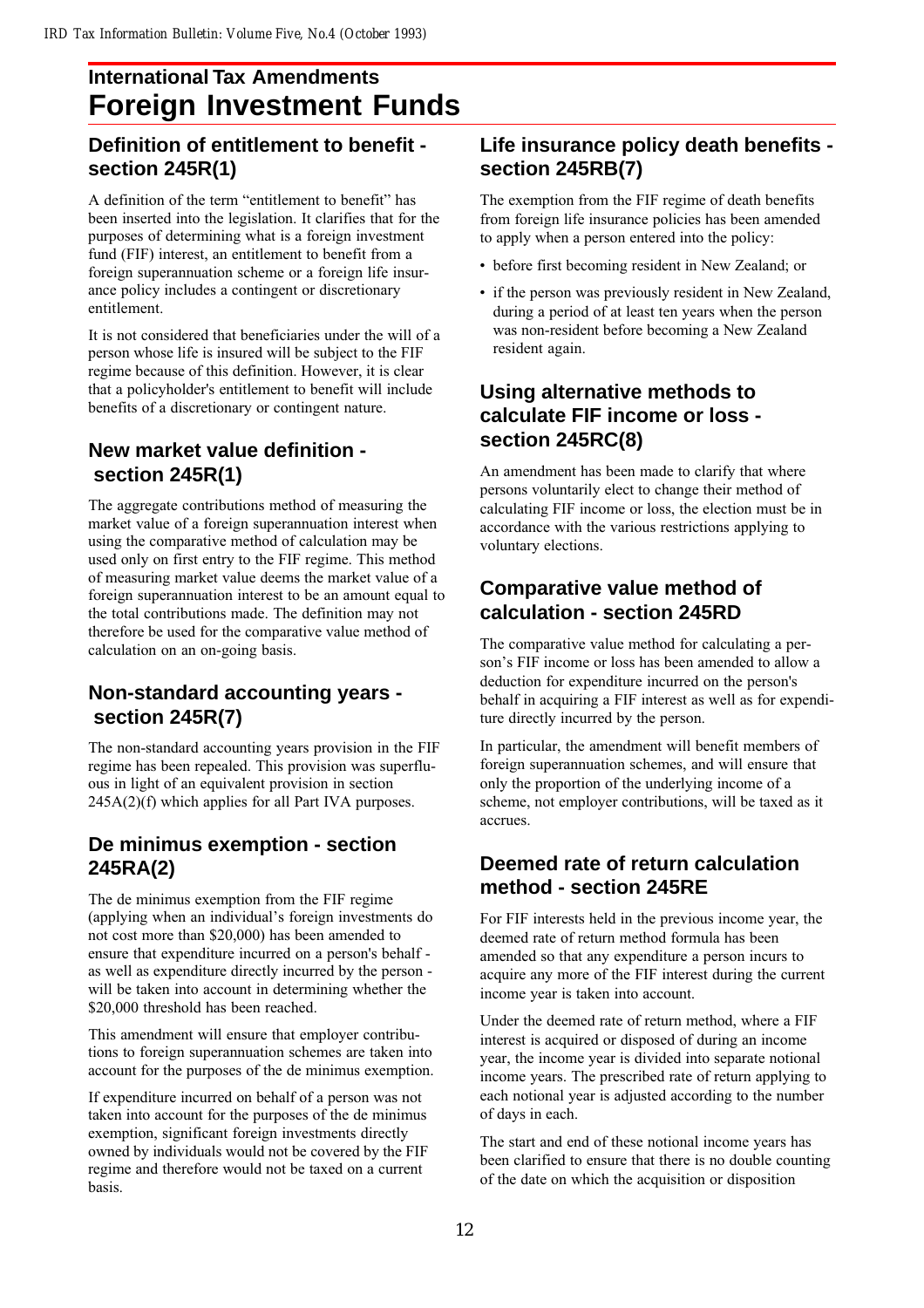occurs. A notional income year will end either on the day the FIF interest is disposed of or on the day before the day on which the interest is acquired. A new notional income year will start either on the day after the day the FIF interest is disposed of or on the day the interest is acquired.

## **Accounting profits calculation method - section 245RF**

The wording of the accounting profits method of calculation formula has been amended to refer to net after-tax accounting losses as well as profits. Similar amendments have been made to section 245RC(6), which sets out the restrictions on the use of the accounting profits calculation method.

## **Extension of BETA regime section 245RH**

A taxpayer holding an interest in a second tier FIF interest will be allowed a BETA credit for tax paid under the FIF regime where a CFC or a FIF using the branch equivalent method is interposed between the taxpayer and the second tier FIF interest.

The BETA regime will also continue to apply to FIF income calculated under the accounting profits or branch equivalent methods.

The BETA regime applies as if:

- the FIF income were attributed foreign income of the person;
- the FIF were a CFC; and
- the FIF interest were an income interest (within the meaning of the CFC regime).

The extension of the BETA regime to certain FIF interests and calculation methods is intended to avoid double taxation of dividend flows by allowing BETA credit balances to be used to offset FDWP liabilities.

## **Taxation on distributions from foreign investment funds section 245RI**

Under section 245RI, any distribution from a FIF interest already held on 2 July 1992 is assessable as a dividend, if that distribution would have been assessable had the FIF regime not been enacted, and to the extent that it exceeds the net FIF income derived.

Section 245RI ensures that pre-effective date (generally 1 April 1993) accumulated earnings don't receive more generous tax treatment under the FIF regime than they would have before the FIF regime was introduced. The provision qualifies section 245RB(6), which provides that any person using the comparative value or deemed rate of return methods is deemed to derive no assessable income (other than FIF income) from a FIF interest.

The previous exemption from section 245RI which applied to gains derived from a partial or total disposition of an interest has been removed. It was unnecessary since the section only applies to gains which would have been assessable if the FIF regime hadn't been enacted (in particular, the section does not apply to non-taxable capital gains). The previous exemption was also undesirable as it may have exempted gains from certain types of disposition that were previously taxable.

Income arising under section 245RI is now treated as FIF income rather than dividends. This amendment has the following results:

- income arising under section 245RI can now obtain the benefit of the transitional provision in section  $245Y(10)$ , which allows FIF income derived in the 1992-93 income year to be returned in the 1993-94 income year
- section 245RI income can now be offset against FIF losses and also be taken into account for determining the amount of FIF loss which may be offset against New Zealand sourced income under section 245RJ
- timing problems in calculating a FDWP liability on an amount that will not be known until after the end of an income year are removed.

## **Minor drafting changes - sections 245N, 245RF, 245RJ, 245RK and 245RI**

A number of minor drafting changes which arose out of the Income Tax Amendment Act (No.2) 1993 have also been made, such as corrections to several wrong crossreferences.

## **Application date**

All of the above FIF-related amendments have the same application date as the new FIF regime which was enacted by the Income Tax Amendment Act (No.2) 1993 (generally 1 April 1993).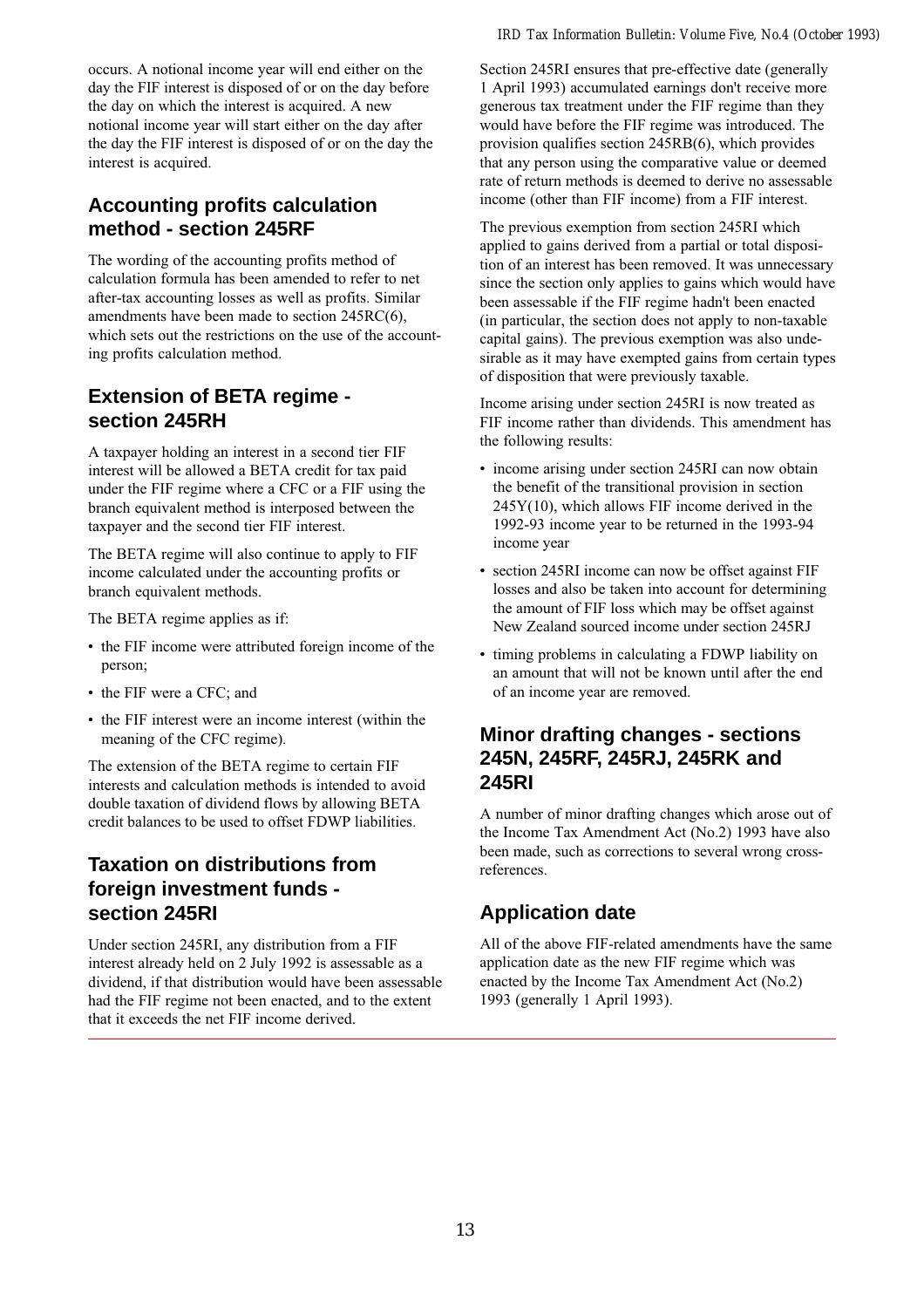## **Foreign Investor Tax Credit Regime Sections 308A, 4B, 327K, 375 and 394D, Income Tax Act 1976**

## **Introduction**

Double taxation of non-resident portfolio investors has been reduced. The total New Zealand tax on most distributed company income which is paid to nonresident portfolio investors will be limited to 33%, the same level of tax as on New Zealand shareholders.

The relief from double taxation (a combination of company income tax and non-resident withholding tax) for non-resident portfolio investors is achieved by reducing the company tax (by way of a credit) which is charged on a company's income to the extent it is owned by non-resident portfolio investors. The company in turn will pass on this credit for company tax to its nonresident portfolio shareholders in the form of a supplementary dividend.

Non-resident portfolio investors remain liable for nonresident withholding tax (NRWT) on dividends (including supplementary dividends) they derive from New Zealand resident companies.

Where a company's dividends are fully imputed the tax credit has been set so that the total New Zealand tax is 33% on distributed company income received by investors which are resident in countries with which New Zealand has a double tax agreement.

The measures providing relief for non-resident portfolio investors from double taxation are mainly contained in new section 308A. Minor consequential amendments have also been made to the dividend definition, resident withholding tax, provisional tax and imputation credit provisions (sections 4B, 327K, 375 and 394D, respectively).

## **Key features**

- The regime applies to non-resident investors with less than 10% interests in New Zealand resident companies.
- Only direct interests in New Zealand companies are taken into account in determining which investors are non-resident portfolio investors. The regime does not take into account indirect interests held through other companies (i.e., the corporate look-through rules do not apply).
- Associated person interests are aggregated when determining whether the interest of a non-resident investor constitutes a less than 10% interest.
- Underlying company tax is effectively refunded to non-resident portfolio investors, resulting in the total New Zealand tax on most company income distributed to non-resident portfolio investors being limited to 33%.
- The refund of company tax is achieved by allowing

New Zealand companies a tax credit, which they will use to pay non-resident portfolio investors a supplementary dividend.

- The tax credit that a company receives is available only to the extent of imputation credits attached to the dividends that it pays to non-resident portfolio investors. The company can only use this credit to reduce company tax liabilities. If it has no such liability the credit is not refundable.
- Special rules apply where dividends have dividend withholding payment credits attached.
- If a company has paid no tax in the current year it can use the credit to refund tax paid in any of the four immediately preceding income years.
- The tax credit is offset against income tax payable after allowing for foreign tax credits but before allowing for imputation and resident withholding tax deductions.
- A tax credit received by a company can be claimed against the tax liability of another company in the same wholly owned group.
- A "safe harbour" rule applies to protect companies in certain circumstances where a supplementary dividend is paid to a non-resident investor which does not in fact qualify as a non-resident portfolio investor.
- Special rules apply to the application of the benchmark dividend and anti-credit streaming rules.
- Specific statutory authority has been given to companies to pay supplementary dividends to ensure that there is no conflict with company law rules.

## **Background**

Previously, non-resident portfolio investors were double taxed on income distributed from New Zealand companies. A New Zealand company pays tax at a 33% rate. A further 15% is levied on dividends, in the form of NRWT, resulting in a total New Zealand tax impost of 43% on pre-tax income. For countries with which New Zealand has no double tax agreement, the NRWT rate is 30% and the total New Zealand tax impost was therefore 53%.

In contrast, the total tax levied on New Zealand company income which is distributed to New Zealand shareholders does not exceed 33% (provided the shareholder's effective tax rate does not exceed this level) because of the effect of the imputation system which prevents double taxation of New Zealand shareholders.

The reason for this different treatment is that resident shareholders can use imputation credits to reduce tax on dividend income, but non-residents cannot.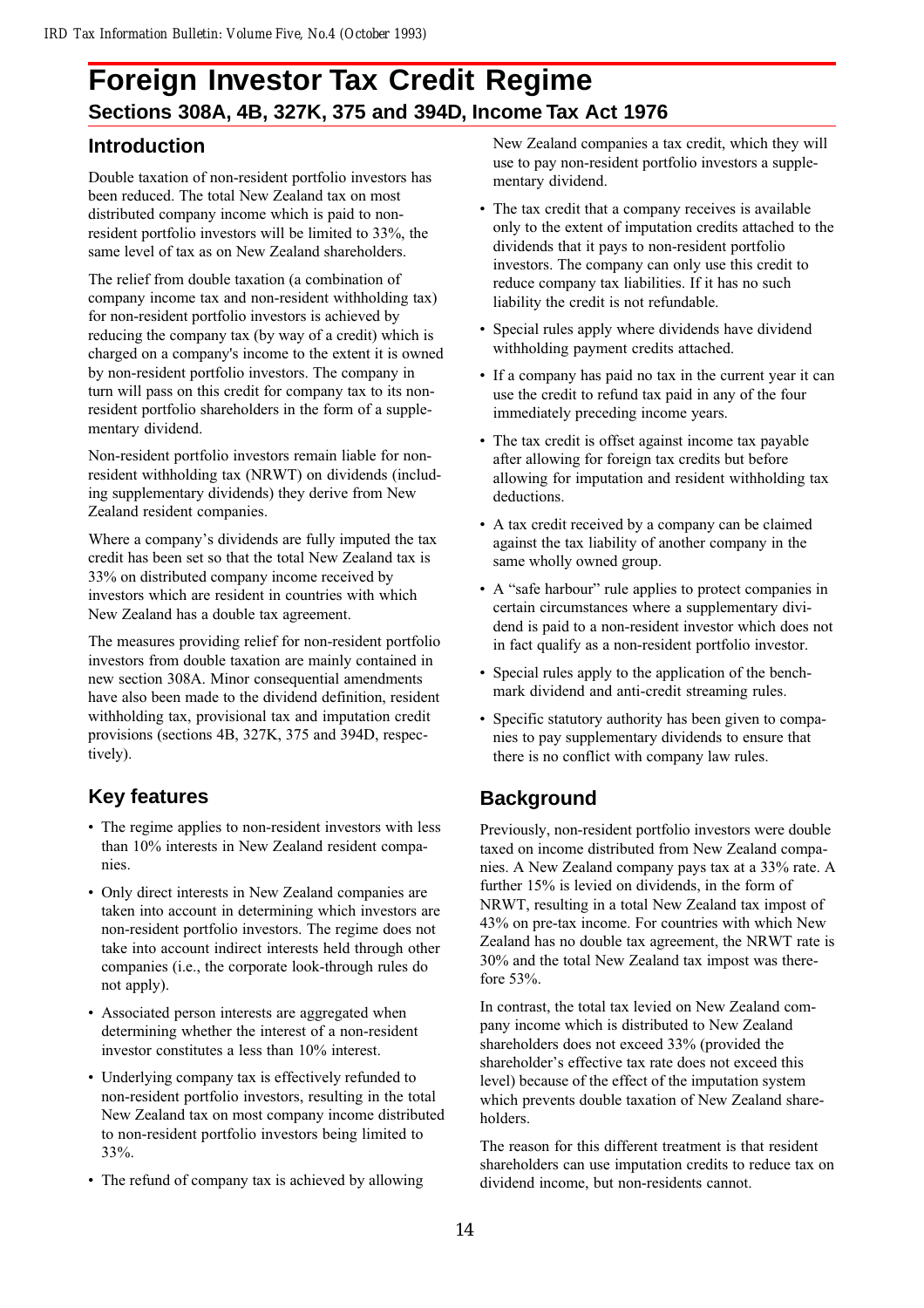## **Eligibility to receive supplementary dividend - section 308A(1)**

The tax credit is only available for dividends paid to non-resident portfolio investors. A "non-resident portfolio investor" is defined as any person (corporate or individual) not resident in New Zealand whose voting or market value interests in a New Zealand company are less than 10%.

Only direct interests are taken into account in determining whether a non-resident shareholder has a less than 10% interest in a New Zealand company. The corporate look-through rules in sections 8C(3)(d) and 8D(3)(d), under which interests held by companies in other companies are traced through and attributed to the ultimate individual shareholders, do not apply. The non-inclusion of indirect interests is intended to simplify the operation of the non-resident portfolio investor regime.

### **Example**

If Foreign Co.A owns 20% of NZ Co. and Foreign Co.B owns 5% of Foreign Co.A and 9% of NZ Co., only Foreign Co.B's direct interest in NZ Co. is taken into account in determining whether it qualifies as a non-resident portfolio investor. Foreign Co.B's  $1\%$  indirect interest (i.e.,  $5\%$  x 20%) in NZ Co. is not aggregated with its 9% direct interest in NZ Co., so it doesn't breach the 10% threshold.

In determining whether a non-resident investor's interest constitutes a less than 10% interest, the interests held by any persons associated with the investor are aggregated with the investor's interests. The associated person definition used for section 308A purposes is that contained in section 245B, which generally applies to the controlled foreign company and foreign investment fund regimes. This definition includes as associated persons companies that have a 50% or higher common ownership; it also includes a company and an individual who owns 50% or more of that company.

### **Example:**

If Foreign Co.A and Foreign Co.B are owned by the same persons, and Foreign Co.A owns 5% of NZ Co. and Foreign Co.B owns 6% of NZ Co., neither company would qualify as a non-resident portfolio investor.

### **Example:**

If Foreign Co. owns 7% of NZ Co. and a nonresident individual owns 50% of Foreign Co. and 8% of NZ Co., neither Foreign Co. nor the nonresident individual would qualify as a non-resident portfolio investor.

## **Availability of the tax credit**

The tax credit is available only:

 to the extent of imputation credits attached to dividends received by non-resident portfolio investors; and

 where the company has paid the non-resident portfolio investor a supplementary dividend equal to the amount of the tax credit.

Only one supplementary dividend may be paid with each dividend. This is to prevent the foreign investor tax credit regime being used to reduce the total New Zealand tax imposed on income distributed to nonresidents to less than 33%. While the supplementary dividend does not need to be paid by the company at the same time as the normal dividend, it does need to be paid in the same income year as the dividend to which it relates.

## **Calculating the tax credit section 308A(2)**

The foreign investor tax credit regime reduces the tax which is charged on income earned by a company to the extent it is distributed to (and therefore attributable to) non-resident portfolio investors. The regime uses the imputation credits already allocated (which were previously unusable) to dividends paid to non-resident portfolio investors to calculate the value of the tax credit received by the company. The company in turn passes these credits on to non-resident portfolio investors in the form of a supplementary dividend.

The amount of the tax credit is limited to the level of imputation credits attached to the dividend that the nonresident portfolio investor receives. This is to ensure that a credit is available only to the extent that full company tax at a 33% rate has been paid.

The tax credit received by a company is calculated by multiplying the amount of post-credit imputation credits attached to the dividend by 0.5583. This means the credit is set at 0.5583 cents for every dollar of postcredit imputation credits attached to dividends paid to non-resident portfolio investors. This formula reduces the company's tax so that the total New Zealand impost on company income distributed to non-resident portfolio investors is no more than 33%, provided the dividends are fully credited at a rate of 33 cents of imputation credits per 67 cents of cash dividend and the NRWT rate is 15%.

The amount of tax credit a New Zealand company will receive can be calculated directly by multiplying the imputation credits it would normally distribute on dividends paid to non-resident portfolio shareholders by 0.358275 (i.e., 0.5583/1.5583). Thus, if a company distributed \$33 of imputation credit to its non-resident portfolio investors in the absence of this tax relief, then the credit would be \$11.82.

Table 1 (on page 16) illustrates the calculations for a company that pays tax at 33% on \$100 of profit which is fully distributed net of tax to shareholders. The table sets out the different treatments for a New Zealand investor, a non-resident investor before the foreign investor tax credit regime, and a non-resident portfolio investor under the new regime. In the last situation it is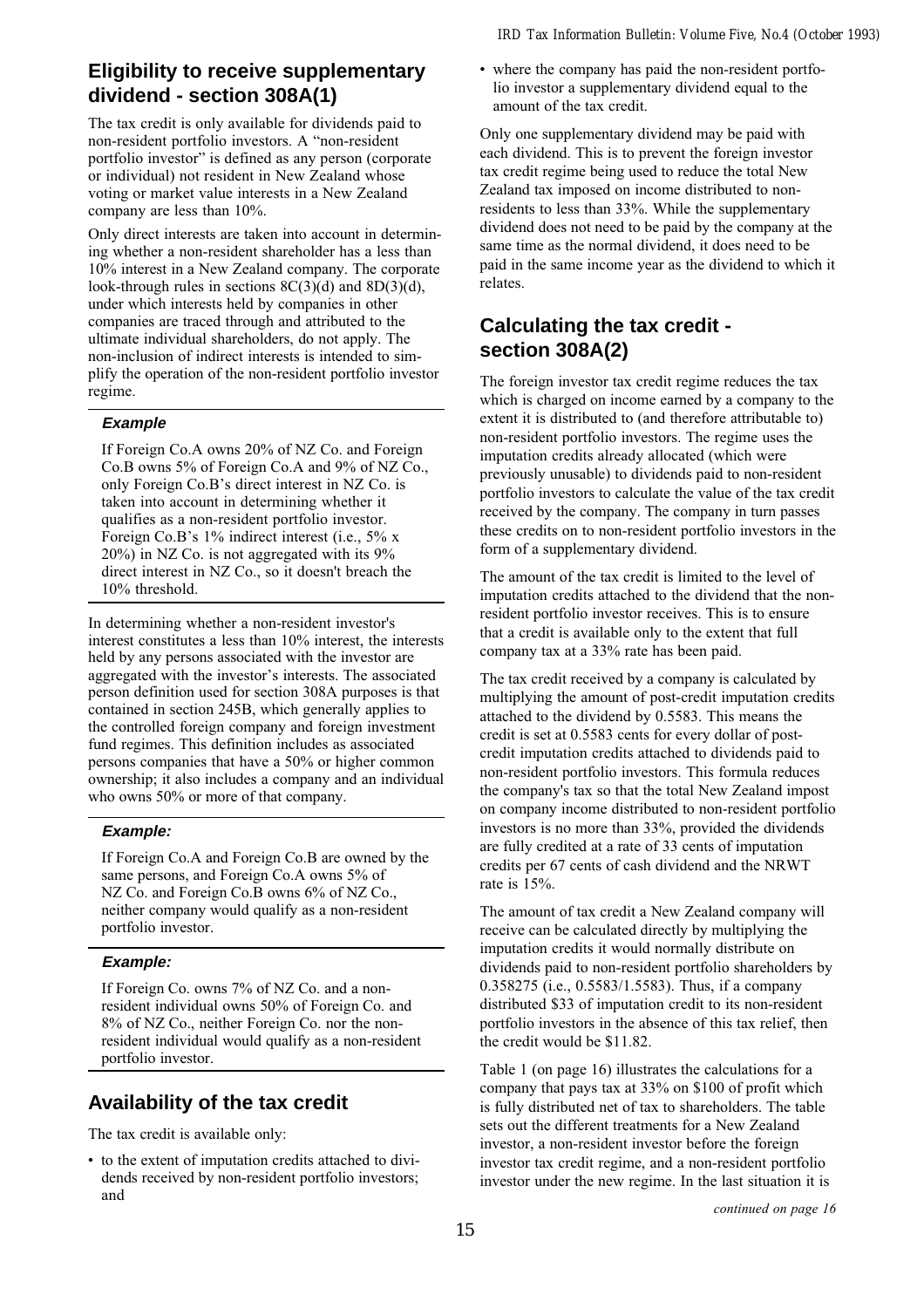### from page 15

seen that the total New Zealand tax take is reduced to the level applying to New Zealand shareholders (i.e., 33%). This table assumes that the foreign investor is resident in a country with which New Zealand has a double tax agreement (i.e., the NRWT rate is 15%). It can be seen that under the foreign investor tax credit regime the credit reduces the companys tax bill by approximately \$12. The dividend received by the non-resident investor is increased by the same amount (in the form of a supplementary dividend) from \$67 to \$79. The \$12 tax credit is approximately equal to:

- 35.82% of the pre-credit \$33 of imputation credits
- 55.83% of the post-credit \$21 of imputation credits
- 15% of the post-credit \$79 dividend.

### **Table 1: Credit approach where dividends fully imputed and investor resident in a treaty country**

|                                       | <b>NZ Investor</b><br>$($ \$) |       | <b>Foreign Investor</b><br>(previous)<br>(\$) |       | <b>Foreign Investor</b><br>(current)<br>$($)$ |       |
|---------------------------------------|-------------------------------|-------|-----------------------------------------------|-------|-----------------------------------------------|-------|
| Gross profit                          |                               | 100   |                                               | 100   |                                               | 100   |
| normal company tax                    | $-33$                         |       | $-33$                                         |       | $-33$                                         |       |
| add back credit                       | $\overline{\phantom{0}}^0$    |       | $\underline{\phantom{0}}$                     |       | $\frac{12}{2}$                                |       |
| Net company tax                       |                               | $-33$ |                                               | $-33$ |                                               | $-21$ |
| Profit after tax                      |                               | 67    |                                               | 67    |                                               | 79    |
| Dividends                             |                               | 67    |                                               | 67    |                                               | 79    |
| less personal tax $(a)$ 33% of \$100) | $-33$                         |       | $\theta$                                      |       | 0                                             |       |
| add back imputation credits           | 33                            |       | $\theta$                                      |       | 0                                             |       |
| less NRWT $(Q$ 15% of dividend)       | $\theta$                      |       | $-10$                                         |       | $-12$                                         |       |
| Net dividend to shareholder           |                               | 67    |                                               | 57    |                                               | 67    |
| Tax paid to NZ                        |                               | 33    |                                               | 43    |                                               | 33    |

Table 2 illustrates the situation where the non-resident portfolio investor is resident in a non-treaty country so that the NRWT rate is 30%. The credit has been set so that the total New Zealand tax impost is 33% on distributed company income paid to non-resident portfolio investors where company tax and NRWT are 33% and 15% respectively. Thus, the total New Zealand tax charged on income earned by non-resident portfolio investors resident in non-treaty countries will exceed 33%. However, such investors will still receive a similar amount of benefit under the regime as investors from treaty countries. This table also assumes that the dividends paid by the company are fully imputed.

### **Table 2: Credit approach for non-treaty country**

|                                           | <b>NZ Investor</b><br>$($ \$) |       | <b>Foreign Investor</b><br>(previous)<br>(\$) |       | <b>Foreign Investor</b><br>(current)<br>$($)$ |       |
|-------------------------------------------|-------------------------------|-------|-----------------------------------------------|-------|-----------------------------------------------|-------|
| Gross profit                              |                               | 100   |                                               | 100   |                                               | 100   |
| normal company tax                        | $-33$                         |       | $-33$                                         |       | $-33$                                         |       |
| add back credit                           | $\overline{\phantom{0}}$      |       | $\overline{\phantom{0}}^0$                    |       | $\perp$                                       |       |
| Net company tax                           |                               | $-33$ |                                               | $-33$ |                                               | $-21$ |
| Profit after tax                          |                               | 67    |                                               | 67    |                                               | 79    |
| Dividends                                 |                               | 67    |                                               | 67    |                                               | 79    |
| less personal tax $(a)$ 33% of \$100)     | $-33$                         |       | $\mathbf{0}$                                  |       | $\theta$                                      |       |
| add back imputation credits               | 33                            |       | $\Omega$                                      |       |                                               |       |
| less NRWT $(Q\ 30\% \text{ of dividend})$ | $\theta$                      |       | $-20$                                         |       | $-23$                                         |       |
| Net dividend to shareholder               |                               | 67    |                                               | 47    |                                               | 56    |
| Tax paid to NZ                            |                               | 33    |                                               | 53    |                                               | 44    |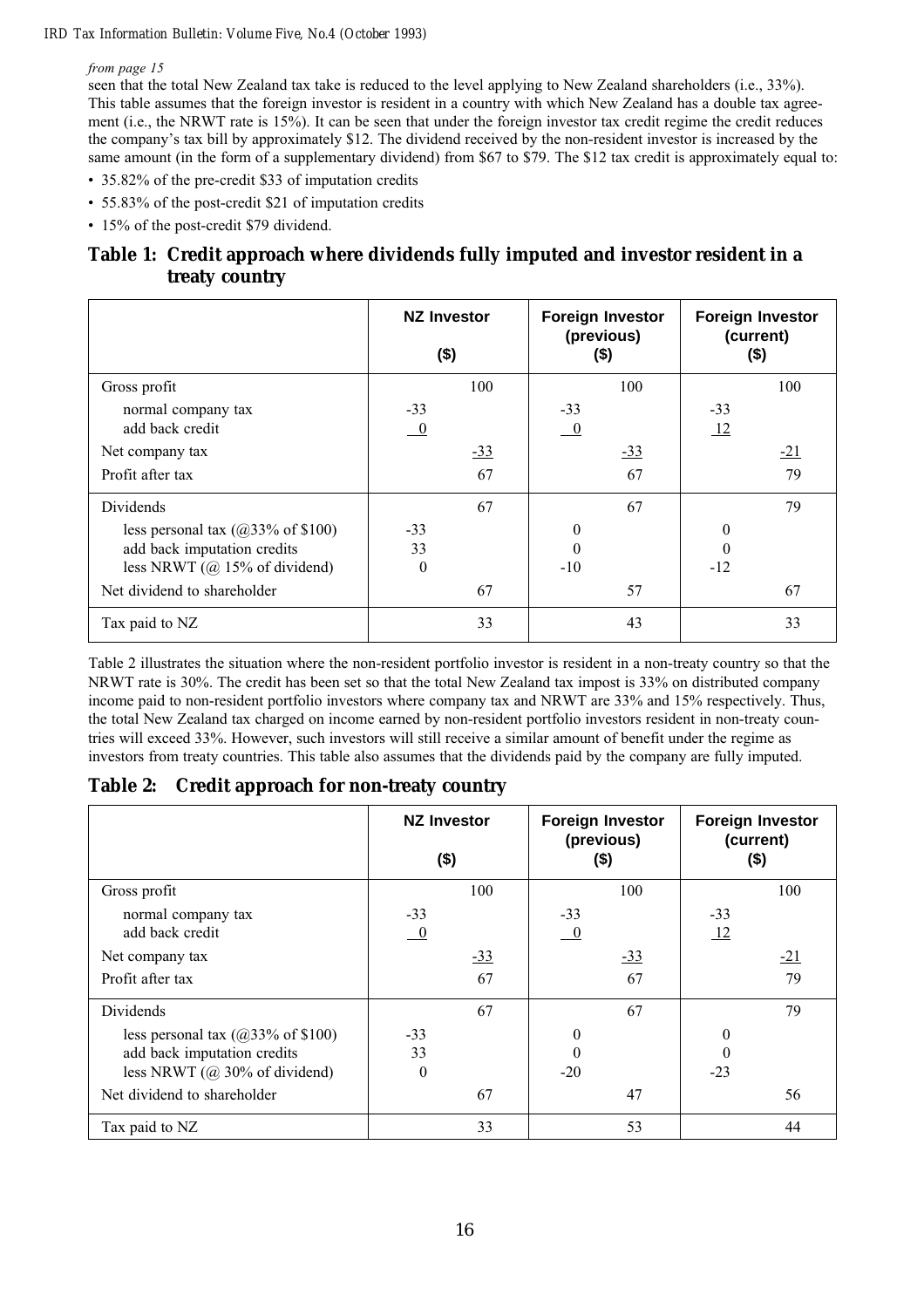Table 3 illustrates the application of the regime where a dividend is not fully imputed. It also illustrates the effect of the new regime on the home tax treatment of non-resident portfolio investors. In particular, it shows that the nonresident portfolio investor regime results in an increased tax take for the home country of the investor. It is assumed that the home country and New Zealand have a double tax agreement.

|                                                                                                     | <b>Fully Imputed</b><br>(previous)  | <b>Fully Imputed</b><br>(current) | <b>Partially Imputed</b><br>$(25%$ tax)<br>(current) | <b>Unimputed</b><br>(current) |
|-----------------------------------------------------------------------------------------------------|-------------------------------------|-----------------------------------|------------------------------------------------------|-------------------------------|
| Profit                                                                                              | 100                                 | 100                               | 100                                                  | 100                           |
| less normal company tax<br>add back credit                                                          | $-33$<br>$\overline{\phantom{0}}^0$ | $-33$<br>12                       | $-25$<br>$\overline{-9}$                             | $\bf{0}$<br>$\theta$          |
| Net Company Tax                                                                                     | $-33$                               | 21                                | 16                                                   | $\Omega$                      |
| Profit after tax                                                                                    | 67                                  | 79                                | 84                                                   | 100                           |
| gross dividends<br>less NRWT $(@15\%$ of dividend)                                                  | 67<br>$-10$                         | 79<br>$-12$                       | 84<br>$-13$                                          | 100<br>$-15$                  |
| Net dividends repatriated home                                                                      | 57                                  | 67                                | 71                                                   | 85                            |
| Tax paid to NZ                                                                                      | 43                                  | 33                                | 29                                                   | 15                            |
| Net dividends                                                                                       | 57                                  | 67                                | 71                                                   | 85                            |
| gross dividends<br>home taxes $(@33\%$ of gross dividends)<br>add back foreign tax credits for NRWT | 67<br>$-22$<br>10                   | 79<br>$-26$<br>12                 | 84<br>$-28$<br>13                                    | 100<br>$-33$<br>15            |
| Net home tax liability                                                                              | 12                                  | 14                                | 15                                                   | 18                            |
| Net dividends                                                                                       | 45                                  | 53                                | 56                                                   | 67                            |

**Table 3: Credit approach - different imputation levels and home tax treatment**

## **Dividends with Dividend Withholding Payment Credits attached**

Special rules apply where dividends paid to nonresident portfolio shareholders have dividend withholding payment (DWP) credits attached as well as, or instead of, normal imputation credits. Dividend withholding payment credits represent payments of FDWP, whereas normal imputation credits represent company income tax payments. A difference between imputation and DWP credits from a non-resident investor perspective is that non-residents cannot use normal imputation credits, but they can use DWP credits to meet their NRWT liabilities, with any excess credits being refunded.

The objective of the foreign investor tax credit regime is to reduce company tax attributable to non-resident portfolio investors so that, in most cases, the total New Zealand tax impost (including NRWT) on those investors is not higher than the 33% tax rate imposed on most New Zealand resident shareholders. Effectively, the objective is to remove, in most cases, New Zealand double tax (a combination of company tax and NRWT) on income attributable to non-resident portfolio investors. Where these investors receive a dividend with DWP credits attached, they can use the DWP credits to meet their NRWT liabilities, with any excess credits being refunded. Because of this there is no New Zealand double tax requiring relief. It would therefore be

inappropriate to give foreign investor tax credit tax relief and continue to allow DWP credits to meet NRWT liabilities or be refunded for the same dividend.

The legislation deals with this issue by effectively splitting a dividend into two components:

- the component that is not subject to double tax because any NRWT liability is absorbed by DWP credits (the DWP portion); and
- the remaining component representing income subject to both company tax and NRWT (the remaining portion).

The effect of the legislation is to exclude the DWP portion of the dividend (including normal imputation credits attributable to that portion) from non-resident portfolio investor tax relief and allow tax relief only for the remaining portion. This is achieved as follows:

The DWP portion is calculated according to the definition of that term in section 308A(1). This defines the DWP portion as a/b where a is the amount of DWP credits attached to the dividend and b is the applicable NRWT rate. This is the amount of the dividend for which DWP credits fully cover any NRWT liability. Thus, with a 15% NRWT rate, every \$1 of DWP credits translates into \$6.67 of DWP portion. With a 30% NRWT rate, every \$1 of DWP credits translates into \$3.33 of DWP portion.

continued on page 18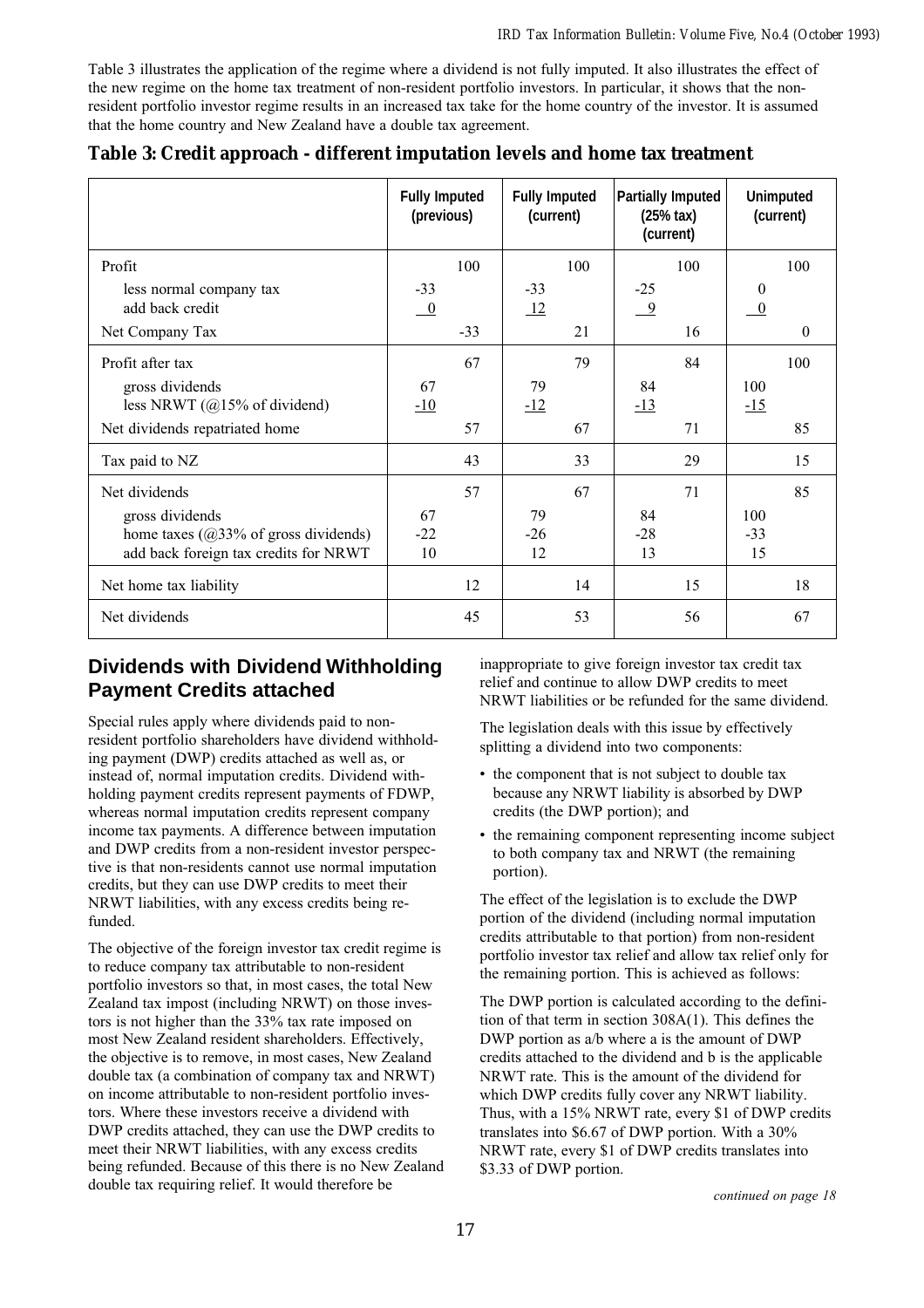#### from page 17

Non-resident portfolio investor tax relief is calculated on the basis of normal imputation credits attached to a dividend. This by itself excludes DWP credits from giving rise to relief under the new regime. However, this is not sufficient. The entire DWP portion, including normal imputation credits attributable to that part of the dividend, should be excluded from relief calculations. Normal imputation credits are apportioned between the DWP portion and the remainder of the dividend on the basis of the percentage of cash dividend each represents. Normal imputation credits thereby attributed to the DWP portion are subtracted from the total imputation credits giving rise to the tax relief. Legislatively, this is achieved by section 308A(2)(d).

Note that where DWP credits fully meet any NRWT liability on a dividend, no non-resident portfolio investor tax relief is available.

## **Credit against company tax payable section 308A(2)**

The tax credit is available against payment of the company's income tax payable. The company's terminal tax payment is therefore reduced by the amount of the credit to which it is entitled. Under the provisional tax system, a company paying provisional tax on the estimation basis will reduce provisional tax by the amount of credit it estimates it will have by the end of its income year. There is no requirement for a company to have paid any provisional tax before it pays a supplementary dividend. The supplementary dividend will give rise to a tax credit reducing terminal tax payable which will flow through to lower provisional tax payments.

## **Credit carry back - section 308A(3)**

When the tax credit is calculated, it produces a reduction in the current year tax liability. However, there could be cases where a company pays dividends with imputation credits but has no current year tax liability. This is because the imputation credits attached to the dividend paid in the current year relate to the taxable profits of prior years.

This situation is addressed by allowing the credit to be used to refund tax paid in any of the four immediately preceding income years. Only tax relating to the 1993- 94 or later income years is refundable in this way. Otherwise, there would in effect be a retrospective refund of income tax paid before the foreign investor tax credit regime started.

## **Credit ordering rules section 308A(2),(3)**

The credit for company tax available under the nonresident portfolio investor regime is offset against income tax payable by a company *after* allowing for foreign tax credits available under section 293. If that were not the case, it is conceivable that a company

might extinguish its New Zealand tax liability under the foreign investor tax credit regime, leaving no New Zealand tax liability against which it could offset any available foreign tax credits. Such credits are lost if they are not offset against New Zealand income tax payable on foreign income in the same income year that the foreign income is derived.

The credit for company tax available under this regime is offset against income tax payable by a company before allowing for imputation credits available under section 394ZE which are attached to dividends received by the company. This ordering rule allows a company deriving fully imputed dividend income to still utilise the tax credit available under the foreign investor tax credit regime. Such a company can convert resulting excess imputation credits into a loss which can in turn be offset against the income of other companies in the same group or carried forward by the company (subject to normal shareholder continuity requirements).

The company tax credit available under section 308A is also offset against income tax payable by a company before allowing for resident withholding tax credits available under section 327K. This ordering rule is of benefit to companies receiving income from which resident withholding tax has been deducted, as excess resident withholding tax credits are refundable. Resident withholding tax credits are offset against income tax payable by a company after allowing for imputation credits (section 327K(3)).

### **Application of credit mechanism to wholly-owned groups section 308A(3)**

Under the regime the company paying the supplementary dividend to a non-resident portfolio investor is entitled to the tax credit. However, in a group of companies, the parent company paying a supplementary dividend to a non-resident portfolio investor may have no tax liability of its own that it can offset the tax credit against, as the subsidiaries themselves pay the tax within the group.

This situation is addressed by allowing a tax credit received by a company to be claimed against the tax liability of another company in the same wholly-owned group. For this to happen, the company that receives the tax credit must elect to do so by filing a written notice with its tax return for the relevant year.

The four year credit carry back rule also applies to a wholly-owned group; a company may use a tax credit it receives to reduce tax paid by another company in the same wholly-owned group in the four years preceding the income year in which the dividend is paid.

## **Anti-avoidance rule - section 308A(4)**

There is a general anti-avoidance rule which provides that a person will not qualify as a non-resident portfolio investor if an arrangement has been entered into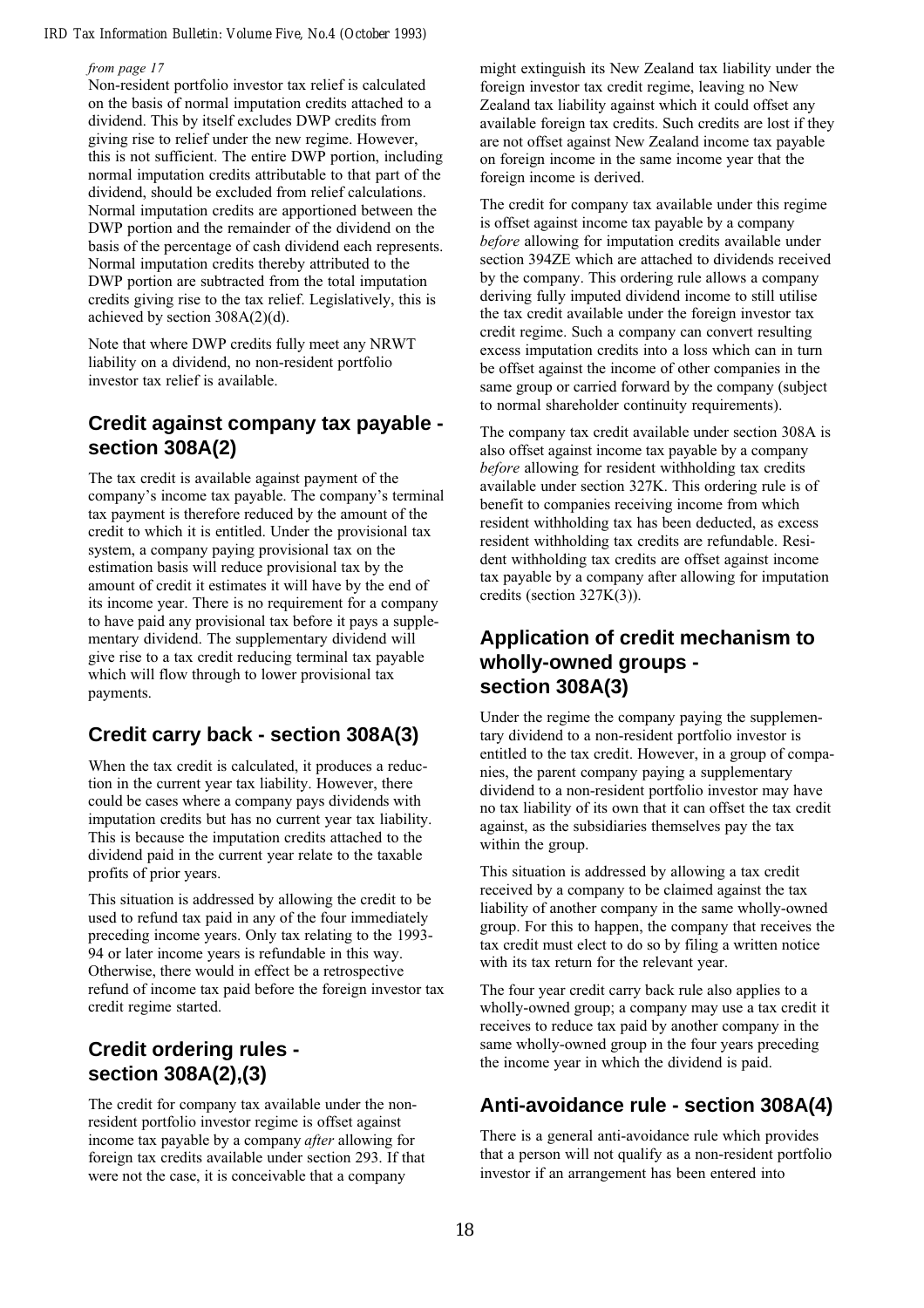concerning the shares of the relevant New Zealand company, which has the purpose or effect of defeating the intent and application of the non-resident portfolio investor regime.

## **Safe harbour rule - section 308A(5)**

A company could pay a shareholder a supplementary dividend on the basis that it considered the shareholder to be a non-resident portfolio investor but, in the absence of any other rule, be denied a tax credit because it is later discovered that the shareholder did not in fact qualify as a non-resident portfolio investor (by virtue of not being a non-resident or not having a less than 10% interest in the company). Accordingly, there is a "safe harbour" rule which is designed to provide more security for companies paying supplementary dividends.

This safe harbour rule deems a person to be a nonresident portfolio investor relative to the company if all of these conditions are met:

- The person has a less than 10% interest in the company  $or$  the person (including that person's nominee or agent) has given written notice to the company that it qualifies as a non-resident portfolio investor.
- The person is not associated with the company.
- The person is not deemed under the anti-avoidance rule not to be a non-resident portfolio investor by virtue of any arrangement to which the company or an associate of the company is a party.
- The company does not have reasonable grounds for believing that the shareholder is not a non-resident portfolio investor.

If the above requirements are satisfied the company can treat the shareholder as qualifying for tax relief under the foreign investor tax credit regime. It will not face any penalty if the person turns out not to be a nonresident portfolio investor.

Where the safe harbour rule has resulted in a shareholder being deemed to be a non-resident portfolio investor but the shareholder does not in fact have that status, the shareholder becomes liable for an amount of income tax equal to the tax credit received by the company, plus any penalties (section 308A(6)).

A nominee company can give notice to an issuing company that an investor qualifies as a non-resident portfolio investor. This gives the issuing company protection under the safe harbour rule. Such a nominee company does not become liable under the deemed agency provisions of section 283 if it transpires that the investor did not in fact qualify as a non-resident portfolio investor, provided the nominee company did not have reasonable grounds for believing that the investor was not so qualified.

The issuing company itself is also not liable under the deemed agency provisions of section 283 in a situation where the safe harbour rule applies.

## **Application of benchmark dividend and anti-credit streaming rules section 308A(7)**

Where a company receives a tax credit under the regime, the company's tax payments are reduced; this in turn reduces the amount of imputation credits available for distribution with dividends. It would defeat the purpose of the regime if this reduction in tax (and corresponding reduction in available imputation credits) combined with the benchmark dividend and anti-credit streaming rules to prevent companies:

- distributing the normal amount of dividend with the normal amount of credits attached; or
- paying supplementary dividends.

To deal with this, companies are relieved from the benchmark dividend and anti-credit streaming provisions in the imputation and FDWP regimes in relation to the payment of supplementary dividends. Consequently, supplementary dividends can have no imputation credits attached even though the normal dividend will have credits attached.

For the purposes of the imputation regime benchmark dividend and anti-credit streaming rules, a company is also deemed to have attached an imputation credit to the normal dividend it pays out equal to the amount of the tax credit. This deeming provision is necessary to enable a company to pay the same level of imputation credits to its domestic and foreign shareholders and thereby not contravene the anti-credit streaming rules.

Just as importantly, the deeming provision also ensures that the benefit of the tax credit that a company receives under the regime is passed on to its non-resident portfolio investors because otherwise there would be a breach of the imputation credit rules. A company that paid normal fully credited dividends to non-resident portfolio investors and a supplementary dividend would be deemed to have attached to the normal dividend additional imputation credits equal to the supplementary dividend. This would result in a breach of both section 394G(1) (the maximum imputation credit rule) and section 394(G)(2) (the benchmark dividend rule). To avoid such a breach the company would need to reduce the supplementary dividend to zero. Only by reducing the level of normal imputation credits by the level of tax relief available can imputation credit streaming rules be complied with. This is the right policy result because the tax relief itself reduces corporate tax and should therefore reduce the normal level of imputation credits.

Section  $394D(1)(a)(iva)$  provides that income tax paid by way of crediting under section 308A does not give rise to a credit in a company's imputation credit account.

## **Ability to pay supplementary dividends and company law requirements - section 308A(8)**

The payment of a supplementary dividend by a company to a non-resident portfolio investor is specifically deemed not to contravene:<br>
continued on page 20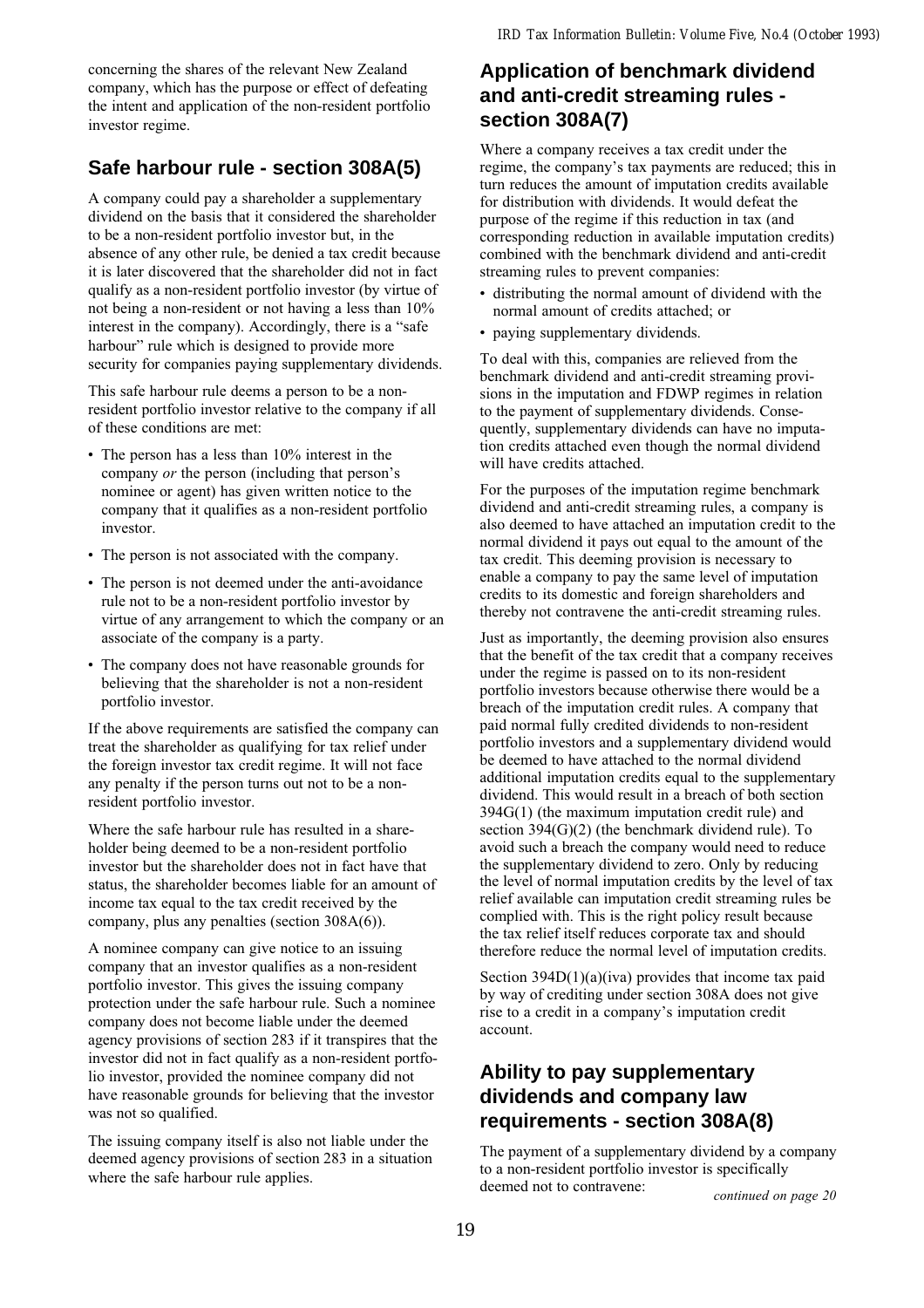from page 19

- any provision of the Companies Act 1955 or section 45 of the Companies Act 1993; or
- the company's articles of association or constitution; or
- any other rule of law.

The reasons for this provision are as follows:

- to relieve companies of the need and cost of changing their articles of association or constitutions to authorise the payment of a supplementary dividend to their non-resident portfolio shareholders
- to override section 45 of the Companies Act 1993, which prohibits companies from having constitutions which permit differential dividends to be paid to shareholders of the same class

• to remove any doubt that any provision of the Companies Act 1955 or any other rule of law could prevent companies from paying supplementary dividends even if their articles of association or constitutions specifically permit such payments.

A company may still insert a provision in its articles of association or constitution which prohibits the payment of a supplementary dividend provided such provision expressly refers to section 308A(8) of the Income Tax Act 1976.

## **Application date**

The company tax credit is available for dividends paid on or after 28 September 1993.

## **General Insurance Companies (Non-Life Insurance) Sections 208-210, Income Tax Act 1976**

Significant changes have been made to the taxation of general insurers:

- reinsurance premiums paid to foreign reinsurers will become deductible;
- claims received on those policies will become assessable;
- reinsurance premiums paid to foreign reinsurers will be subject to tax in New Zealand at 3.8% of the gross premium;
- the off-shore insurance income of New Zealand insurance companies will become assessable in New Zealand.

The changes take effect from 1 July 1993.

Sections 208 to 210 have been repealed and replaced.

The changes bring the tax rules governing non-life insurance business into line with those for other businesses. The present tax of 10% on direct placement insurance premiums, levied under section 209, is a proxy for taxing the New Zealand sourced income of foreign insurers. Foreign insurers can often claim a credit for this tax against the tax levied on the New Zealand sourced premium income in their home country. Section 209 has now been extended to cover reinsurance premiums.

## **Background - the previous regime**

The previous regime for the taxation of insurance (other than life insurance) companies was contained in sections 208 to 210A inclusive. Section 210A relates to resident Lloyd's names and has not been affected by any of the changes in this Act.

### **Resident non-life insurers**

Resident general insurance companies were previously the one exception to the rule contained in section 242 that income derived by any person resident in New Zealand is assessable for income tax in New Zealand, whether the income is derived from New Zealand or elsewhere.

Section 208(1)(a) excluded from the income of a resident insurance company, income derived from insurance business carried on outside New Zealand. This exclusion also applied to any item of income that was connected with the insurance business carried on outside New Zealand.

The exclusion did not, however, extend to income of the classes referred to in paragraphs (e),  $(f)$ ,  $(g)$ ,  $(h)$ ,  $(k)$ ,  $(l)$ and (m) of section 242(2). Income of these classes (which was deemed to be derived from New Zealand) continued to be taxable in New Zealand, regardless of whether the income was derived in connection with the company's insurance business carried on outside New Zealand.

Section 208(1)(b) did not allow general insurance companies a deduction, in calculating their assessable income, for reinsurance premiums paid out of New Zealand. Claims and recoveries received for losses on risks reinsured outside New Zealand were also excluded from the assessable income of the New Zealand insurer.

Apart from the exceptions contained in section 208, which are discussed above, general insurers were generally subject to tax in New Zealand in the same manner as any other company.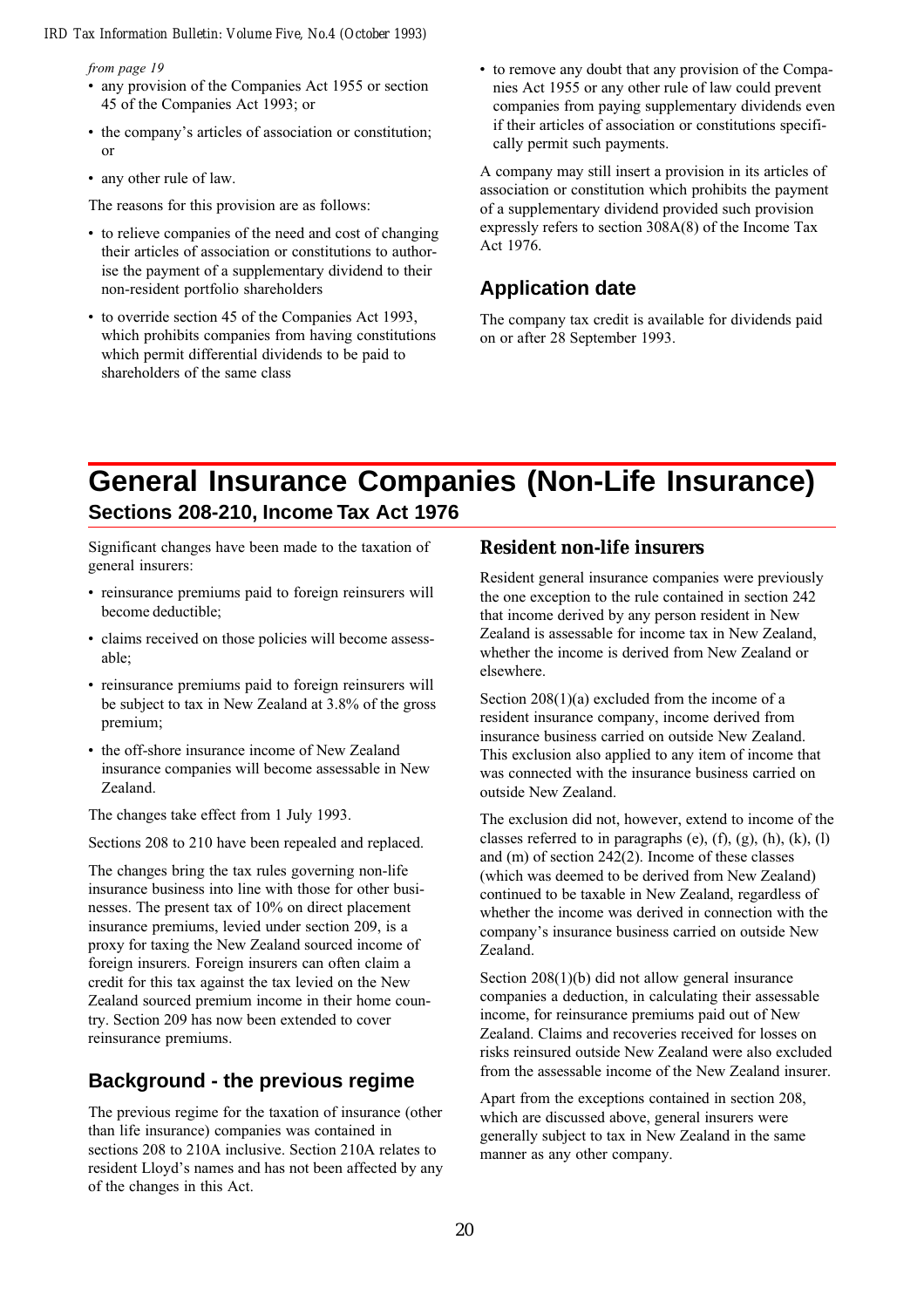### **Non-resident non-life insurers**

Non-resident insurers were liable for tax in New Zealand on premium income derived from insuring New Zealand risk.

Section 209 applied to non-life insurance business placed directly with an overseas insurer where the insurer did not carry on business in New Zealand, or the premium was not included in the foreign insurer's income derived from New Zealand.

It deemed the foreign insurer to derive a profit equal to 10% of the premiums paid. By applying the 38% tax rate applicable to companies not resident in New Zealand to the deemed profit of 10% of the gross premium, a New Zealand tax liability of 3.8% on the gross premium income arose.

The person paying the premium was deemed to be the agent of the foreign insurer and liable to file tax returns and pay the tax assessed on behalf of the foreign insurer.

There was no dichotomy in taxing premiums derived by corporate and non-corporate insurers under this section, as was the case with section 210, which applied only to non-corporate underwriters.

Section 209(1B) specifically excluded application of the section to reinsurance.

### **Non-resident non-corporate underwriters**

Insurance premiums paid by an insured person through an agent to any non-corporate underwriter who was not resident in New Zealand were assessed under section 210. It applied to both direct insurance and reinsurance premiums.

The section deemed the underwriter to derive taxable profits equal to 10% of the premium payable under the contract to which the section applied. It was designed primarily with Lloyd's syndicate underwriters in mind and as a support to section 209.

Where a non-resident, non-corporate underwriter had an agent (as defined in section 210) in New Zealand and entered into a contract of insurance with an insured person resident in New Zealand, the non-resident underwriter was deemed to be carrying on business in New Zealand and subject to tax on that premium income accordingly.

Although the section applied to placements of both direct insurance and reinsurance, section 210(6) provided that the section applied only to contracts of reinsurance that exhibited the following characteristics:

The contract had to be between a non-resident, noncorporate underwriter and a person in New Zealand who carried on the business of insurance, and was reinsuring a risk of any kind (other than life insurance). It was also necessary that there was an agent of the underwriter in New Zealand.

The New Zealand agent of the underwriter was liable to make returns and pay the tax assessed on behalf of the foreign underwriter.

## **Key issues of new regime**

Sections 208, 209 and 210 have been repealed and replaced by new sections 208 and 209.

From 1 July 1993 New Zealand general insurance companies will become liable for tax in New Zealand on all income derived from insurance business carried on both inside and out of New Zealand.

Likewise reinsurance premiums paid to foreign reinsurers will be deductible and any recoveries received on those reinsurance contracts will be assessable.

### **Transitional rules**

The new section 208 applies only for the transition to the new rules. Once the transitional period has elapsed section 208 will have little, if any, application.

The transitional rules deal with bringing into the tax base the assets and liabilities that New Zealand insurance companies use for the purposes of insurance business carried on out of New Zealand.

The rules also determine the treatment of premium income, reinsurance premiums, and claims.

For the purpose of the transition from the old rules to the new, the change is regarded as occurring as at 1 July 1993. This date is referred to as the Transition Time in the legislation.

### **Assets - section 208(2)(a)**

All assets of a company held for the purposes of an insurance business carried on out of New Zealand are deemed to have been disposed of to an unrelated third party and to have been reacquired immediately afterwards for a consideration equal to their market value at 1 July 1993.

This provision allows values to be attributed to company assets that were used in an insurance business carried on out of New Zealand. The values will be used to determine the tax consequences attributable to these assets from 1 July 1993 onward; they will determine the acquisition value of investments and the depreciable value of depreciable assets and so forth.

It also ensures that any income received from any asset connected with a company's insurance business carried on out of New Zealand is attributed to the appropriate period to which it relates.

The deemed sale and reacquisition excludes from the tax base any income that accrues from an asset in the period to 1 July 1993.

For example, if a company held equity investments that would give rise to assessable income on sale under the new rules, the deemed sale as at 1 July 1993 ensures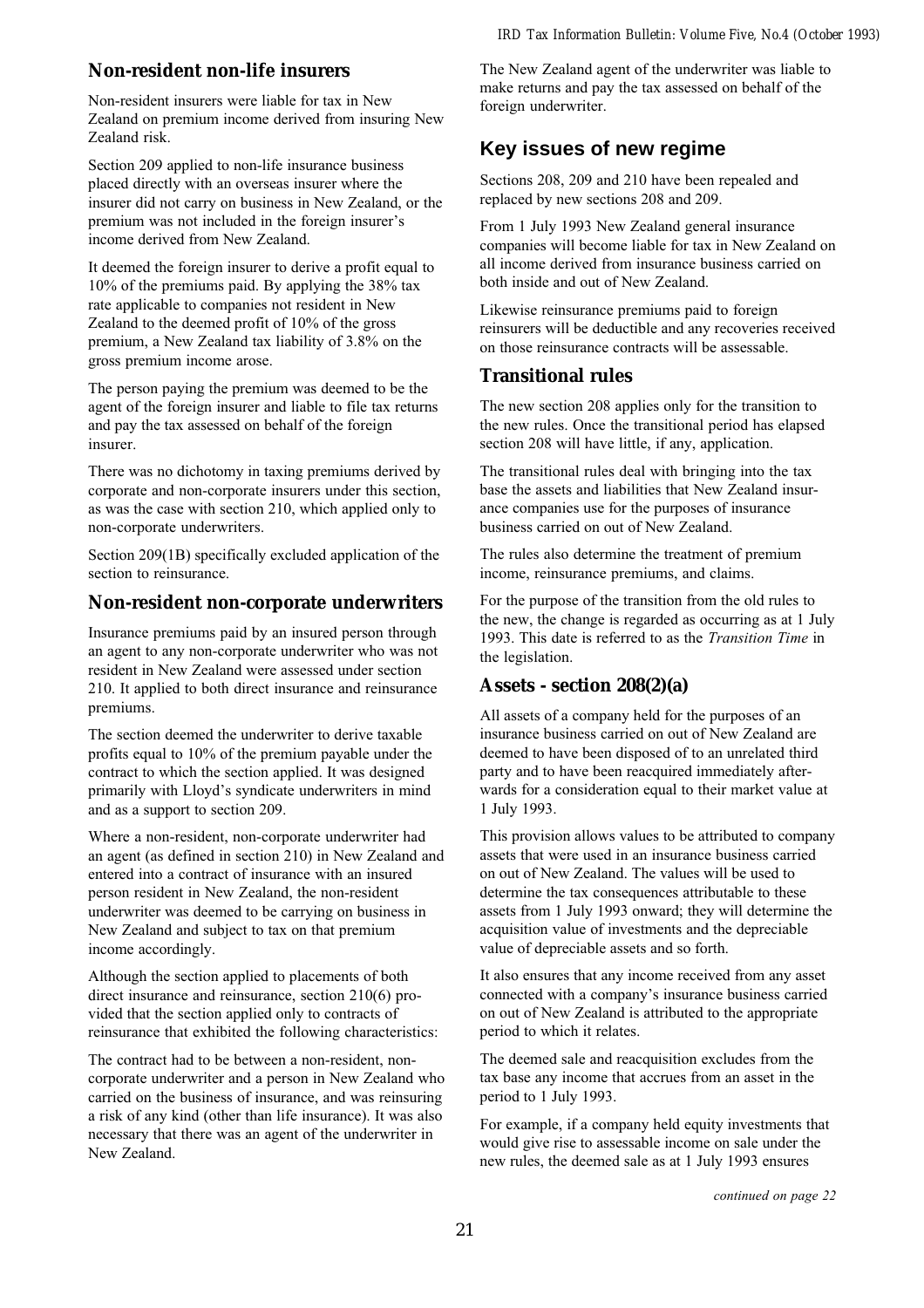#### from page 21

that any income accrued to that date is excluded from the company's assessable income for that income year. The same scenario applies to interest bearing securities and other forms of financial arrangements.

Excluded from this provision is income deemed to be derived from New Zealand from:

- the ownership of any land;
- any mortgage of land;
- shares or debentures in any company, or local or public authority;
- debentures or other securities issued by the New Zealand Government;
- the sale of property in New Zealand;
- interest or a redemption payment derived from money lent in New Zealand;
- interest or a redemption payment derived from money lent outside New Zealand to:
	- any person resident in New Zealand except where the money lent is used by the resident for the purposes of a business carried on outside New Zealand through a permanent establishment;
	- any person not resident in New Zealand who uses the money lent in a business carried on in New Zealand through a permanent establishment.

The classes of income referred to above were assessable in New Zealand under the previous rules. As their tax status has not changed it was not necessary to have the transitional rules apply to the assets underlying that income.

### **Liabilities - section 208(2)(b)**

New Zealand general insurance companies with liabilities arising out of insurance business carried on out of New Zealand and outstanding as at the transition time are deemed to have been relieved by an unrelated third party and immediately thereafter paid to reassume the liability for a consideration equal to the market value for assuming such a liability at the time.

The purpose of this provision is to separate out any expenditure incurred by an insurance company on a liability outstanding at the transition time.

The expenditure will be allocated to the respective periods to which it relates, thus ensuring the appropriate deductibility rules are applied to that expense.

### **Premium income - section 208(2)(c)**

Rules are set out for determining what portion of premium income is brought to account where the period of risk under the contract to which the premium relates commenced at or before the transition time.

The rule applies where:

• the company as insurer has entered into an insurance contract for insurance business conducted out of New Zealand; and

• the period of risk under the contract commences on or before 1 July 1993 and ends after that date.

Where these conditions are satisfied the amount of the premium deemed to be derived by the insurance company after 1 July 1993 is obtained by a simple formula which assumes that the premium income is derived evenly over the period of risk to which the contract relates.

The formula used is:

$$
\begin{array}{c}\underline{a} \ x \ p \\ b \end{array}
$$

where -

- a is that part of the period of risk under the contract that falls after 1 July 1993
- b is the total period of risk under the contract

p is the amount of the premium.

The amount determined by the formula will be the premium income that relates to the period of risk falling after the transition time. This amount is to be brought into account as assessable income.

### **Example**

General Insurance Co operates a branch in Australia that is in the fire and general business. All General Insurance Co's contracts expire on the anniversary of the contract. Separate calculations will therefore need to be made for all contracts that extend beyond 1 July 1993.

Assume for the purposes of this example that General Insurance Co has only one customer, Manufacturing Co. The insurance contract commenced on 1 January 1993. Manufacturing Co. pays AUD 17,000 per annum for all its fire and general business.

General Insurance Co's balance date for New Zealand tax purposes is 31 March.

The assessable income arising from the insurance contract with Manufacturing Co for General Insurance Co's year ending 31 March 1994 will be:

$$
\frac{183}{365} \times \text{AUD} \, 17,000
$$
\n
$$
= \text{AUD} \, 8,523
$$

This amount must to be brought to account as at 1 July 1993.

### **Claims - section 208(2)(c)**

There are also rules to determine the deductibility of an amount payable by the New Zealand company on a claim where the period of risk under the contract to which the claim relates commenced on or before the transition time.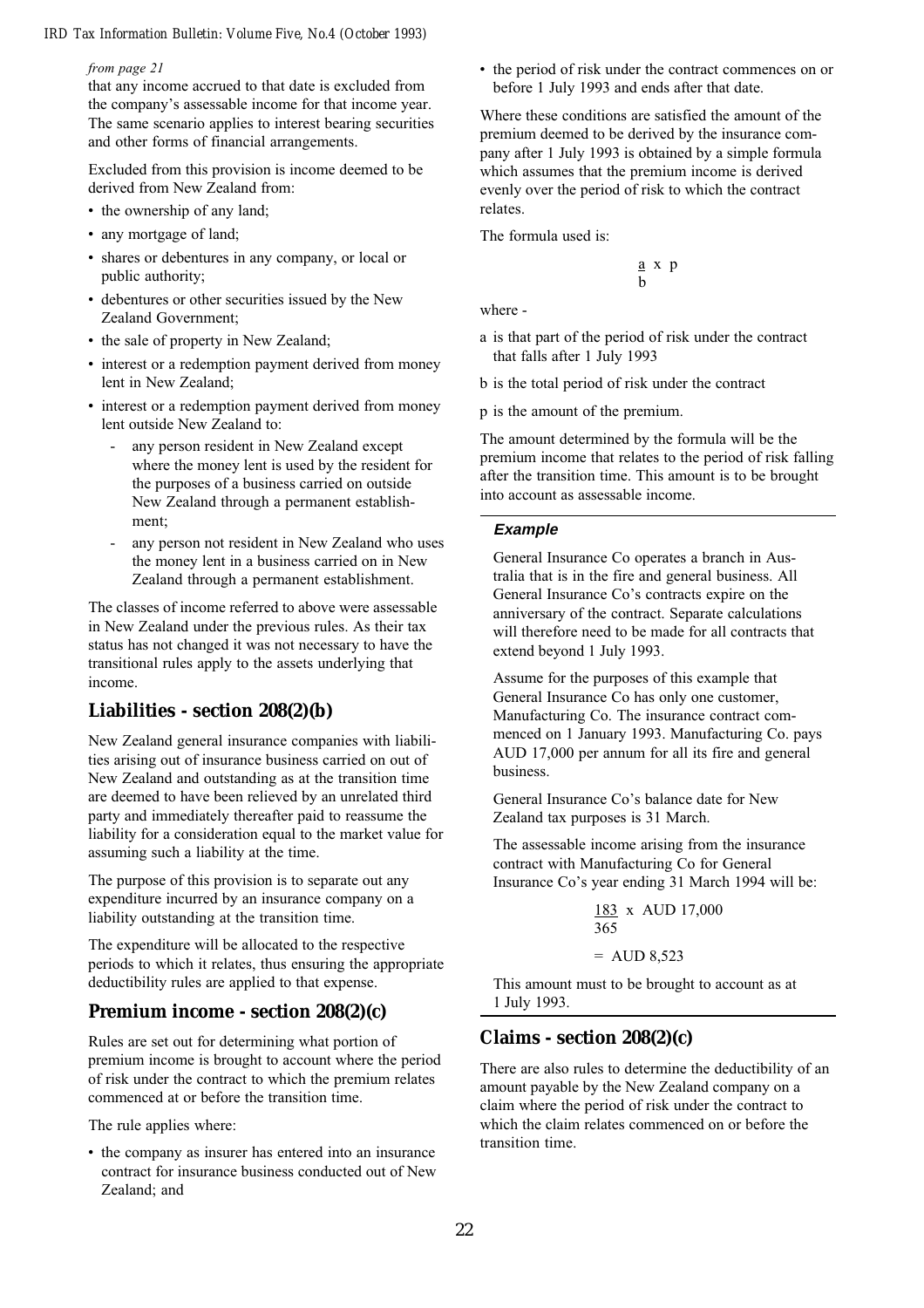Where the company pays an amount under such a claim, the company can only deduct the payment from its assessable income if the event that gave rise to the claim occurred after 1 July 1993.

This makes it clear that only those claims payable after 1 July 1993 (for contracts where the period of risk includes 1 July 1993) will be deductible from the insurer's assessable income, where the actual event covered by the policy occurred after 1 July 1993, and that event is the dominant, effective or operative cause of the loss giving rise to the claim.

Claims payable under an insurance policy that covers the transition time will not be deductible if the event giving rise to the claim occurred before the transition time, even though the loss may not have been incurred until after the transition time. Such situations could arise under contracts of professional indemnity, for example.

### **Reinsurance premiums - section 208(2)(d)**

Deductions are now permitted for reinsurance premiums paid out of New Zealand.

The new section 208(2)(d) provides rules for determining the timing of the deduction of reinsurance premiums paid out of New Zealand, where the risk under the reinsurance contract covers the transition time.

The premiums payable out of New Zealand under the reinsurance contracts are treated as having been paid evenly over the period of the contract.

The formula used is:

$$
\begin{array}{c}\underline{a} \ x \ p \\ b \end{array}
$$

where -

a is that part of the period of risk under the contract that falls after 1 July 1993;

b is the total period of risk under the contract; and

p is the amount of the premium.

The amount determined by the formula will be the reinsurance premium that relates to the period of risk falling after the transition time. This amount will be deductible from the insurance company's assessable income for its income year that first ends after 1 July 1993.

### **Example**

General Insurance Co. reinsures all its fire and general business with Reinsurance Co. of Woolongong Ltd.

General Insurance Co. carries 40% of the risk under its insurance contracts with the balance reinsured. For its year ended 31 March 1994 General Insurance Co. paid AUD 6,000 in reinsurance premiums for its contract of insurance with Manufacturing Co. The period covered by the reinsurance contract is the same as the head contract, i.e., 1 January 1993 to 31 December 1993.

The amount deductible from the assessable income derived during the income year ending 31 March 1994 will be:

> 183 x AUD 6,000 365 = AUD 3,008

### **Reinsurance recoveries - section 208(2)(d)**

Claims and recoveries received for losses under reinsurance contracts with non-resident insurers are now assessable.

Where a New Zealand company receives an amount for a claim for a loss under a reinsurance contract (where the period of risk under that contract started before the transition time and ends after that time) section 208(2)(d) contains rules to determine how that amount is to be treated.

Any amount derived by a New Zealand insurance company from any claim for a loss under a reinsurance contract is deemed to be assessable income of the company where the "event giving rise to the claim" occurs after the transition time. This amount is deemed to be assessable income derived by the company on 1 July 1993 or the date upon which the event giving rise to the claim occurs, which ever is the later.

Again, as with an amount payable by the New Zealand insurer on a claim, the use of the words "event giving" rise to the claim" make it clear that amounts received after 1 July 1993 (under the reinsurance contract where the period of risk covers 1 July 1993) will only be assessable if the actual event giving rise to the claim occurred after that date.

The event occurring after 1 July 1993 must also be the dominant, effective or operative cause of the loss giving rise to the claim. It will be a question of fact as to what the dominant, effective of operative cause of the claim is and when it occurred. However, if it occurred before 1 July 1993, any amount received for that loss will not be assessable. This will be the case regardless of when the recovery is received.

### **Application date of new section 208**

The previous section 208 has been repealed with effect to income derived and any expenditure or loss incurred on or after 1 July 1993

The transitional provisions contained in the new section 208 apply to the tax on income derived in the 1993 and subsequent income years.

### **Non-resident non-life insurers new section 209**

The new section 209 is intended to ensure that any insurer not carrying on business in New Zealand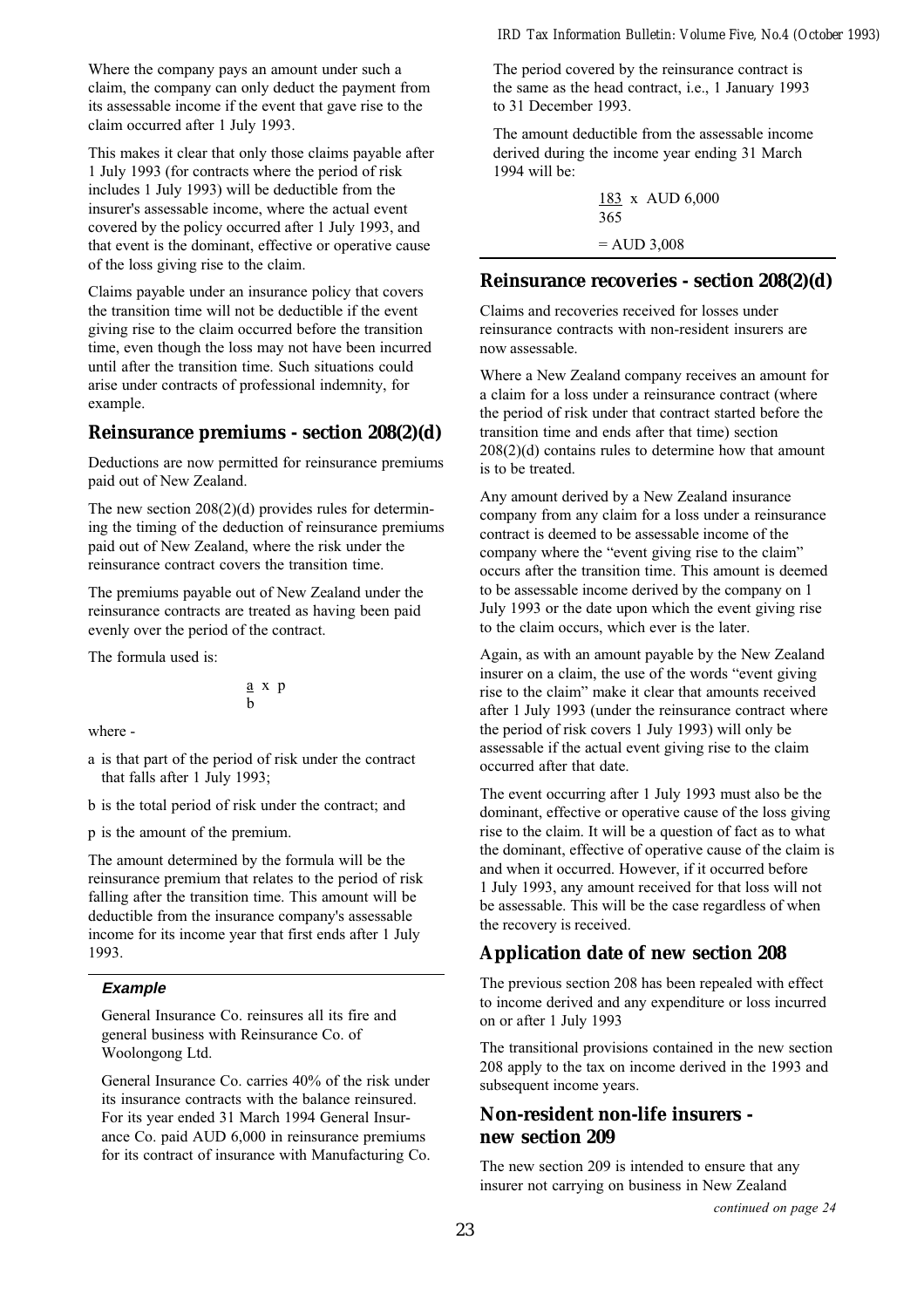#### from page 23

through a fixed establishment in New Zealand, who derives premium income in respect of the business of insurance of New Zealand risk shall be assessable for income tax in New Zealand on the deemed taxable income.

The new section applies both to direct placement insurance and reinsurance. It makes no distinction between corporate and non-corporate insurers.

For the purposes of this section "Insurance" is defined as "insurance or guarantee against any loss, damage, event, happening, contingency, or risk of any kind, not being life insurance".

This definition is intended to carry over the application of the previous section 209, i.e. the intention is neither to narrow nor broaden the concept of insurance to which the previous section applied.

Section 209(2) is the primary taxing provision. It applies where:

- any insurer derives a premium which is deemed to be derived from New Zealand (a new source rule has been inserted in section 243(2)(ma) for this purpose); and
- at the time of derivation the insurer is not resident in New Zealand; and
- the premium is not attributable to any fixed establishment of the insurer in New Zealand.

Where these conditions are satisfied the insurer is deemed to derive taxable income equal to 10% of the gross amount of the premium received.

The applicable tax rate is that for companies not resident in New Zealand, which is presently 38%. This gives an effective tax rate of 3.8% of the gross premium income derived by the non-resident insurer to which the section applies.

Where an insurer is subject to the 3.8% tax on the gross premiums under the new section 209(2):

- the amount of income tax for which the insurer is liable on the premium is determined solely by reference to the provisions of that section; and
- that premium income is excluded from any other assessable income the insurer may derive from New Zealand.
- no deduction of any amount is permitted from the premium income, i.e., the premiums are assessed on a gross basis.

These provisions ensure that New Zealand receives the correct amount of tax on the premium income, as levied by the section, and that the income is not offset against any losses the non-resident insurer may have in New Zealand from any other activities carried on in New Zealand.

In cases where the 3.8% tax is deducted from the insurance premium or the insurance premium has been grossed up for the purposes of calculating the tax, the full amount will be deductible.

### **Agency provisions - section 209**

The new section contains more specific rules for treating certain New Zealand persons as agents of nonresident insurers.

The section also contains rules to ensure that banks and other financial institutions are not deemed to be agents in certain circumstances.

An objective of the agency rules is to treat the New Zealand resident person who actually pays the premium to the insurer, or to a non-resident agent of the insurer, as having the primary responsibility as agent of the insurer for New Zealand tax purposes.

Although the primary responsibility of agency is assigned to the person who actually pays the premium to the insurer or non-resident agent, this does not preclude other people resident in New Zealand from also being regarded as agent. In fact, the agency rules are structured in such a manner so as to ensure agency is concurrently applied, not only to the person paying the premium but, to any other person or the insured person.

In practice this will mean that where the person with primary responsibility as agent of the insured fails to meet their obligations, Inland Revenue may still seek either the tax return or payment of income tax of the non-resident insurer from either of the two other persons identified in the section.

Ultimately, however, it is the insured person that has liability to furnish returns and pay any tax assessed on behalf of the non-resident insurer.

The general agency provisions of Part VII of the Act will continue to apply to section 209 agency. Section 269 allows a person who is an agent to recover any tax from the principal, by deducting it from any amount owing by the agent to the principal.

Where a person has filed tax returns and paid tax as agent of the non-resident insurer, no other person will be liable as agent.

Banks and other financial institutions who from time to time are required to make payments on behalf of their customers as part of their business, but who are not otherwise a party to the transaction, are excluded from the agency rules.

Where a bank or other financial institution pays a premium to a non-resident insurer on behalf of another person, it is not regarded as the agent of the nonresident insurer. Instead, the person on whose account the funds are drawn to pay the premium will be regarded as the agent, and become liable accordingly.

The banks and financial institutions to which this exclusion applies are:

(a) Any registered bank as defined in section 2 of the Reserve Bank of New Zealand Act 1964 and any person who is either referred to or within any of the categories of persons referred to in Part A of the First Schedule to that Act: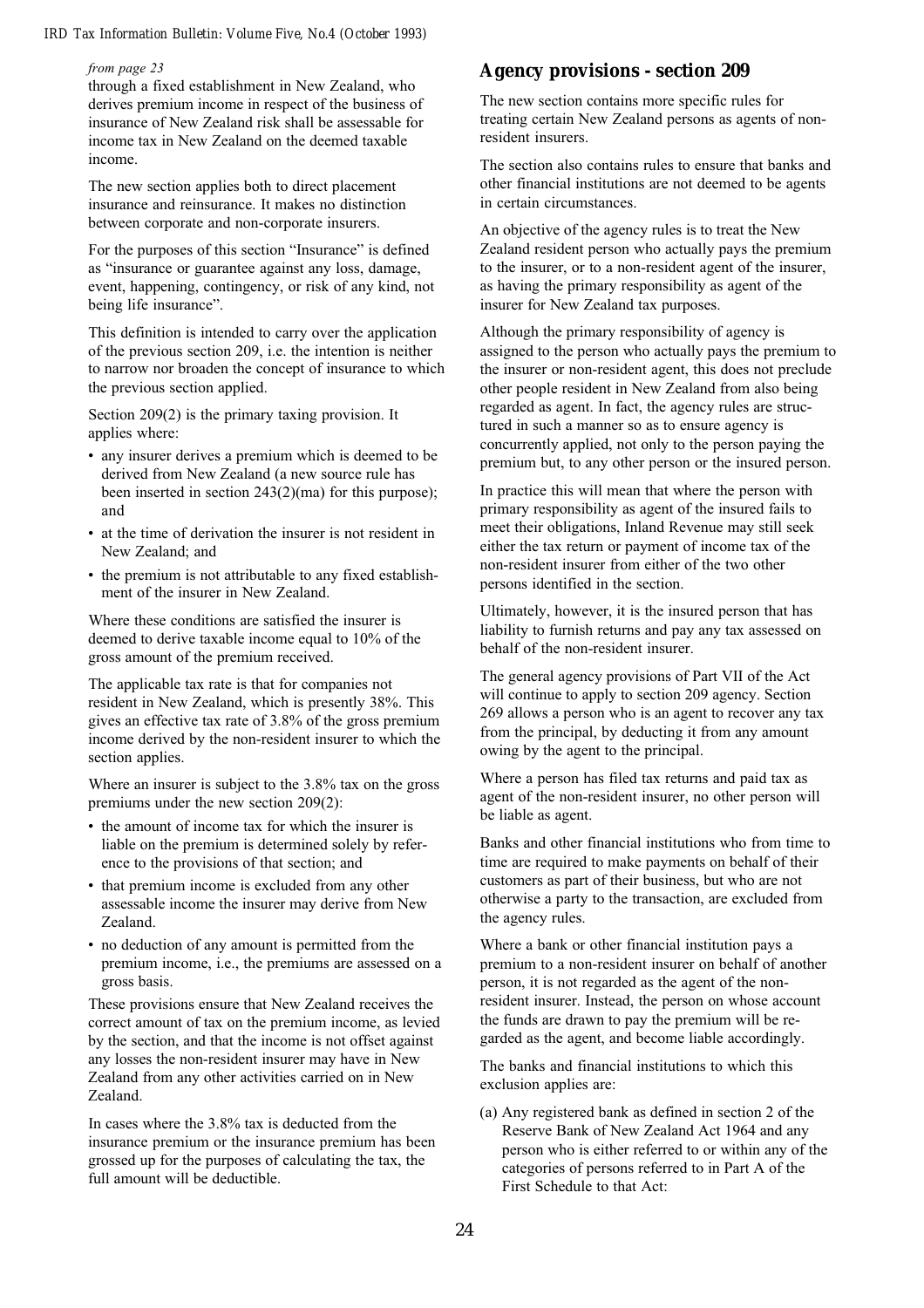- (b) Any building society as defined in section 2 of the Building Societies Act 1965:
- (c) Any company formed under section 4 of the Trustee Banks Restructuring Act 1988.

## **Application date of new section 209**

Except for reinsurance premiums paid before 1 July 1993, the section applies to any premium paid on or after 1 July 1993.

For reinsurance premiums paid before 1 July 1993, the section will apply to the extent that they are deductible to the New Zealand insurer under section 208(2)(d).

### **New source rule - section 243(2)(ma)**

The new section 209 applies to insurance premiums that are "deemed to be derived from New Zealand".

The new section 243(2)(ma) deems a premium to be derived from New Zealand where a contract of insurance:

- is offered or entered into in New Zealand; or
- is entered into by a person resident in New Zealand; or
- is entered into by a person not resident in New Zealand, for the purposes of a business carried on by the person in New Zealand through a fixed establishment in New Zealand.

It contains a proviso to exclude premiums with a source in New Zealand where the premium relates exclusively to risks located outside New Zealand. The proviso does not apply where the insured person and the insurer are associated.

The proviso is designed to treat foreign branches of New Zealand residents in the same manner as a foreign subsidiary.

## **Application Date**

The application date is the same as that applying to the new section 209.

## **Employer-Provided Clothing and FBT Section 336N(1), Income Tax Act 1976**

### **Introduction**

Employer-provided clothing will now be specifically exempt from FBT if it meets certain criteria. This amendment applies from 1 April 1985.

## **Background**

Although it isn't specifically mentioned, employerprovided clothing is a fringe benefit under section 336N(1)(e). Previously, the legislation contained two general exemptions from FBT that could be applied to employer-provided clothing.

The first is the allowance exemption  $(336N(1)(j)(iv))$ . This exemption applies where the supply of clothing removes the need for the employer to pay an allowance under section 73 of the Act to the employee. For example, uniforms worn by nurses and protective clothing will not incur FBT because of this exemption. The allowances exemption has been retained. This will remove any burden for those who already qualify for this exemption to fulfil any new requirement.

The second exemption is the premises exemption  $(336N(1)(n))$ . This section exempts from FBT all benefits enjoyed on the employer's premises, and benefits enjoyed while carrying out employment duties elsewhere (except at the employee's place of residence). Therefore, clothing worn only on the employer's premises will not be subject to FBT. However, if the clothing is worn in travelling to and from work or off the employer's premises during work hours for any reason except to perform work duties the exemption

may not apply.

The amendment resolves this problem by removing clothing from the premises exemption from 1 October 1993, and introducing a new exemption specific to clothing.

## **Key issues**

An exemption from the definition of "fringe benefit" which is specific to clothing has been introduced and is contained in paragraph (p). This exemption is in addition to the allowances exemption discussed above.

Any benefit consisting of the provision (whether by way of sale or otherwise) of distinctive work clothing to an employee by an employer is excluded from the definition of a fringe benefit. This new exemption will allow employers to provide "distinctive work clothing" to employees without incurring FBT.

The legislation contains this definition of the term "distinctive work clothing":

"Distinctive work clothing", in relation to an employer, means any clothing (which may be a single item of clothing) that forms part of or constitutes a uniform in relation to the employer's activity or undertaking, where the Commissioner is satisfied that:

- (a) The uniform is identifiable with the employer by virtue of:
	- (i) A name, logo, or other similar identification regularly used by the employer in the carrying

continued on page 26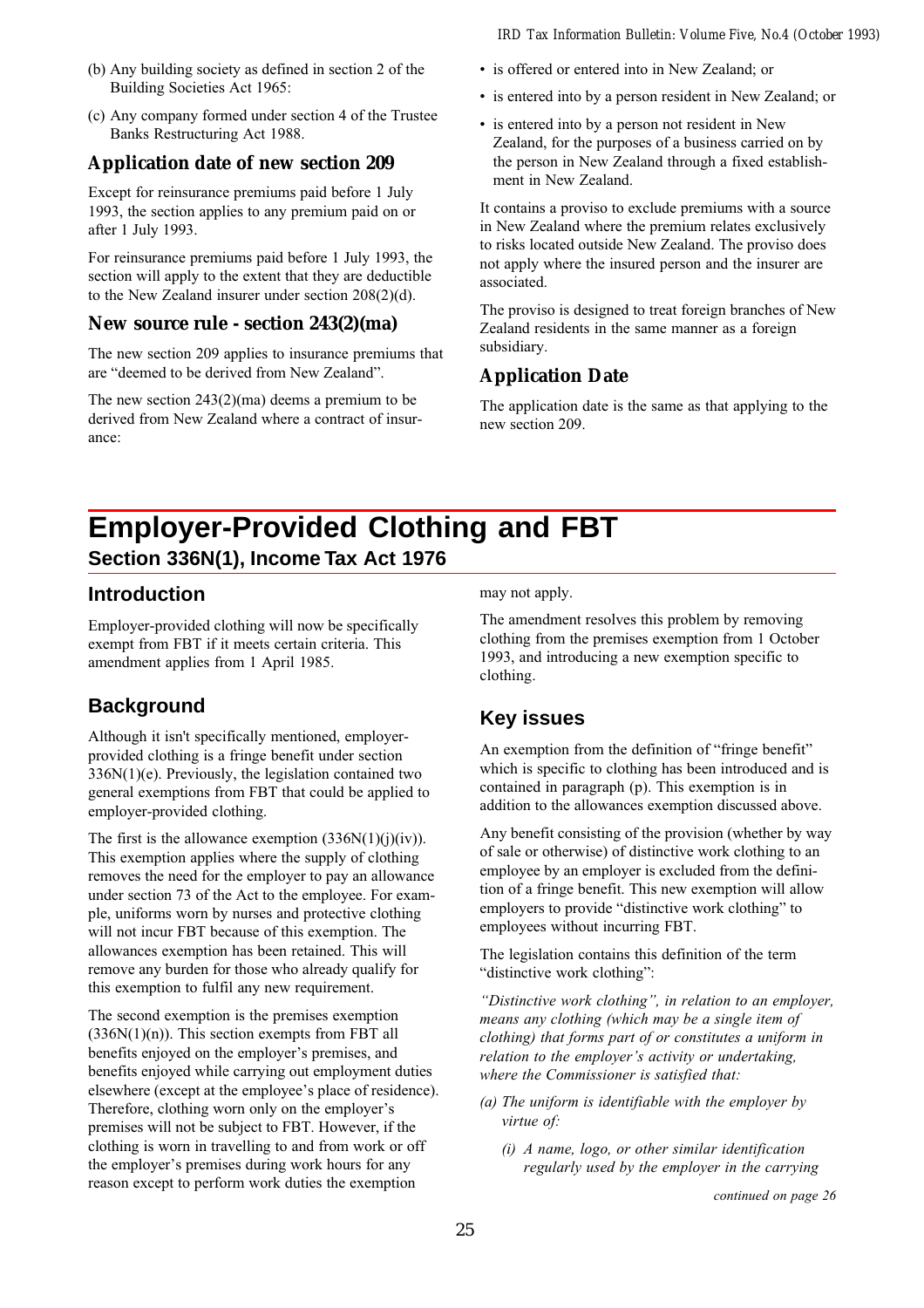from page 25

on of the employer's activity or undertaking being permanently and prominently displayed at all times; or

- $(ii)$  The uniform's pattern, colour scheme, or style having ready association with the employer; and
- (b) The clothing is worn by employees in the course of or as an incidence of their employment by the employer and would not normally be worn by employees for private purposes.

## **Application date**

The distinctive work clothing exemption will apply from 1 April 1985, the date the FBT regime began. Clothing will be specifically removed from the application of the premises exemption contained in paragraph 336N(1)(n) from 1 October 1993, which is the start of an FBT quarter.

A taxpayer who has paid FBT on clothing provided to staff may be entitled to a refund if that clothing meets the definition of "distinctive work clothing". Employers who think that they may be entitled to a refund should contact their local Inland Revenue office and ask for Taxpayer Services.

## **Common questions about the new exemption**

### Can a single item of clothing constitute a uniform?

For the purposes of the definition a single item of clothing will constitute a uniform. Therefore, if a single jersey is provided which meets the criteria of the definition it will be exempt.

### Whose name, logo or similar identification needs to be displayed?

The definition does not require the uniform to display the name, logo or similar identification of the employer; it only needs to display an identification regularly used by the employer. Therefore, a trade name, name of a franchise or a product will suffice if it is regularly used

by the employer and the Commissioner is satisfied that it is identifiable with the employer.

### What will be considered to be permanent?

To be permanent the identification must be woven into, stitched or ironed onto the clothing or be permanent by some other similar means.

### What will be considered to be prominent?

The Commissioner will consider identification to be prominent if it is of a reasonable size. For example, 3cm by 7cm or 4cm by 5cm would be large enough. Also, the colour of the identification should be distinguishable from the colour of the clothing.

### What does "at all times" mean?

The definition does not require the identification to be displayed on every individual item of clothing. The uniform as a whole need only display the identification. However, the identification must be displayed "at all times". For example, a jacket, shirt and trousers are supplied to an employee. The jacket has the identification on it but it is often removed during a working day. Therefore, the shirt would also need to have identification on it to satisfy the "at all times" criteria.

However, if only a single item of clothing is provided by an employer, such as a jersey, only that item needs to display identification to be exempt.

### Do all uniforms need identification to be exempt?

To be "distinctive work clothing" a uniform does not need an identification if the uniform's pattern, colour scheme or style is readily associated with the employer outside the workplace.

### When can distinctive work clothing be worn?

Part (b) of the definition limits the use of distinctive work clothing to work use and use incidental to work. The definition does anticipate an element of private use. For example, attending a non work related meeting on the way home from work would not fall outside the bounds of the definition.

Note that part (b) relates to "clothing" rather than "uniform", so each item of clothing provided by an employer must meet the criteria established in part (b).

## **Cases Stated - Modified Procedure**

**Sections 33 and 34, Income Tax Act 1976 Sections 36 and 37, Goods and Services Tax Act 1985 Sections 90, 91 and 92, Estate and Gift Duties Act 1968 Sections 72, 73 and 74, Stamp and Cheque Duties Act 1971**

### **Introduction**

There have been similar amendments to the case stated procedures in each of the Inland Revenue Acts. Objections can now be referred directly to the High Court as cases stated. Regulations will be gazetted shortly to provide similar provisions for objections referred to the Taxation Review Authority for determination.

### **Background**

Under the current provisions, a taxpayer who has objected to an assessment made under any of the principal Acts is only required to request that a case be stated. On many occasions the existing process does not cause the taxpayer and Inland Revenue to explain to each other their respective views of the facts and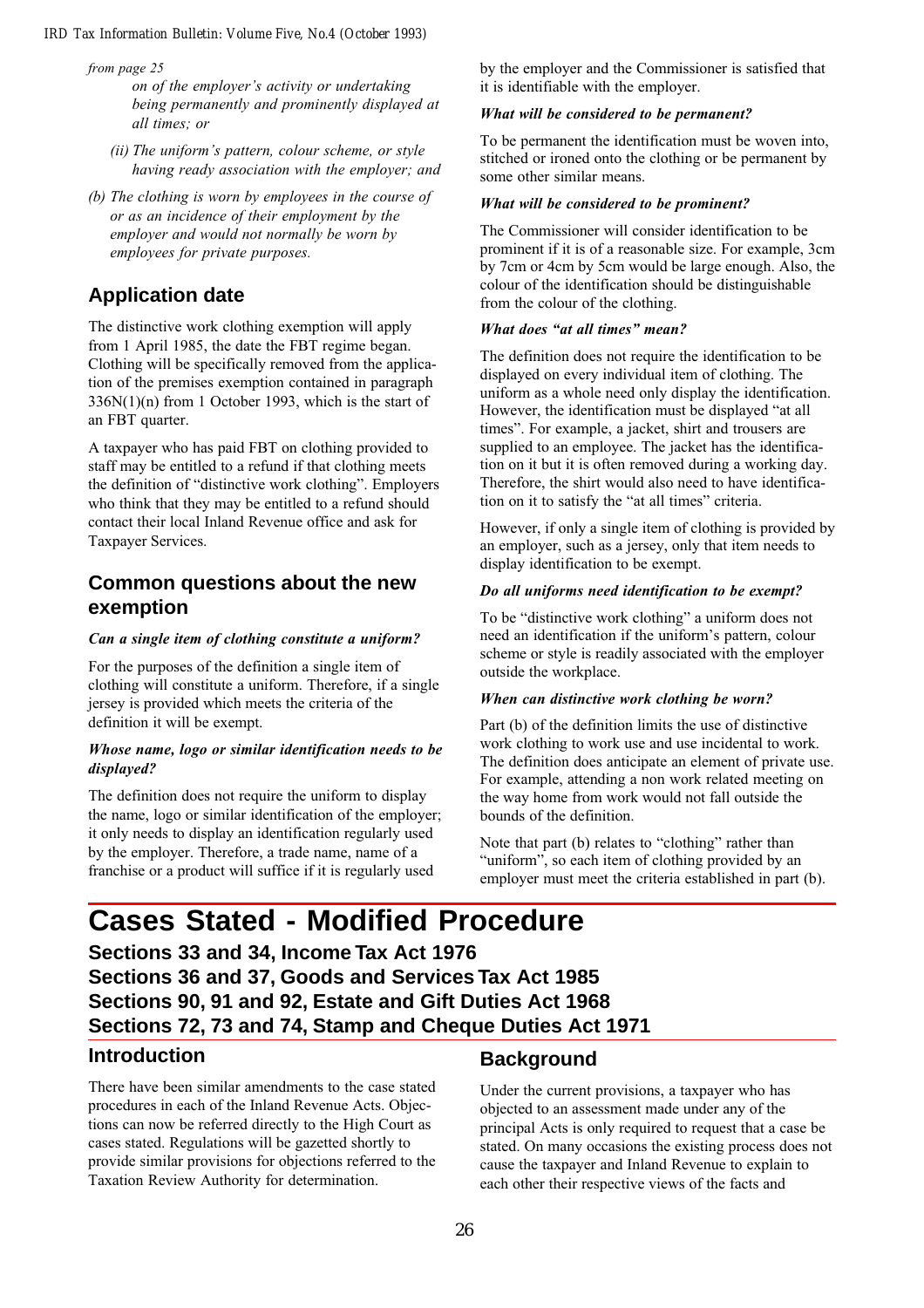analyses of the applicable law. Both the taxpayer and Inland Revenue often don't gain a full understanding of the opposing view until shortly before the hearing of the case, or sometimes even during the hearing.

When Inland Revenue and the taxpayer fully understand each other's views, some issues or cases can be agreed. The new procedure ensures that this process of sharing information and analyses occurs during the stating of the case. Inland Revenue will actively seek to exchange this information earlier, preferably before the formal objection process begins.

## **Key issues**

Under the amended provisions there are new obligations for both the taxpayer and Inland Revenue. This is to make sure both parties understand the substance of an objection before it reaches the Court for hearing, and to make sure disputes are referred to the Court promptly for hearing.

### **Taxpayer's obligations**

Within three months of requesting a case stated, the objector must give Inland Revenue a notice in the prescribed form which shows the objector's points of objection. The prescribed form is printed by Inland Revenue (form IR 265). Objectors can use either the printed form, or a typed document in the same format.

This notice must contain enough detail to give Inland Revenue and the Courts this information:

- the facts on which the objector relies in support of the objection
- the propositions of law (if any) on which the objector relies in support of the objection
- the issues which the objector wants the Court to determine.

The objector must deliver this information to the Commissioner at Inland Revenue's Head Office in Wellington, or to some other address if Inland Revenue requests this in writing. The document can be delivered personally, posted, or sent by courier.

The objector must send in with this document copies of any documents which will be used to support the objection. If there are a lot of documents, the objector can attach a list of them instead of sending individual copies.

Note that if an objector doesn't send in this documentation within the prescribed period, the objection is deemed to be withdrawn and Inland Revenue does not have to take any further action on the objection.

The Court may grant further time to serve the points of objection and documents.

### **Inland Revenue's Obligations**

Within three months of when we receive the objector's points of objection, (or longer if the Court has allowed it), Inland Revenue must state and sign a case stated to the court. That case must include these items:

- particulars of the assessment to which the taxpayer is objecting
- the objector's stated grounds of objection
- the question for determination of the court
- the points of objection served by the objector
- a notice in the prescribed form stating any further facts which Inland Revenue thinks are relevant to the issues to be determined
- the issues which Inland Revenue claims need to be determined by the court.

Inland Revenue must file these documents in the registry of the High Court specified in the objector's request for stating of a case. If the objector didn't specify a registry, Inland Revenue can choose one, taking into account the objector's convenience.

Inland Revenue must serve a copy of this case stated on the objector, either personally or by sending it by registered post to the objector at the address for service specified in the objector's points of objection.

Inland Revenue may apply to the High Court to extend the time limits for service of points of objection or filing the case stated. If Inland Revenue applies more than two months after the due date, the High Court will only grant an extension in exceptional circumstances.

If Inland Revenue doesn't file a case stated within the time limit (or any further time allowed by the Court), the objector may apply to the Court for an order directing Inland Revenue to allow the objection. The High Court must make such an order unless it is satisfied that there are reasonable grounds for the failure to file the case within the time limit. It may also refuse to make such an order and make such other orders as it thinks fit in the circumstances.

At any time before the case stated is set down for hearing, Inland Revenue may file an amended case stated and the objector may serve amended points of objection on Inland Revenue.

## **Application dates**

For each of the principal Acts referred to above, these changes apply to objections lodged on or after 1 April 1994.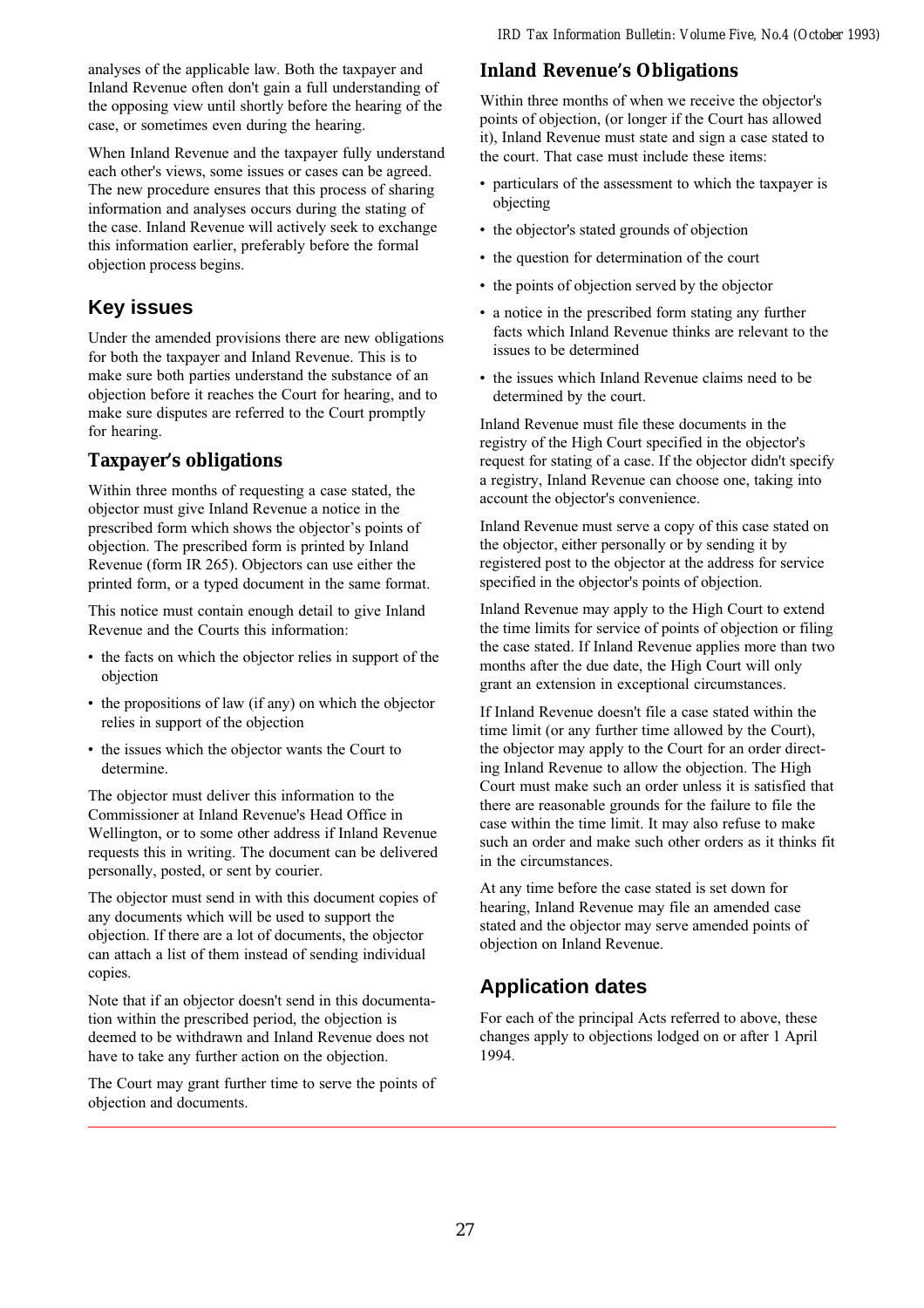## **Test Case Procedure Section 33A, Income Tax Act 1976 Section 36A, Goods and Services Tax Act 1985 Section 92A, Estate and Gift Duties Act 1968 Section 74A, Stamp and Cheque Duties Act 1971**

### **Introduction**

There are now test case procedures in each of the Inland Revenue Acts. Each provision is expressed in similar terms.

## **Background**

Before these amendments, it was not possible to resolve on a "test case" basis groups of objections which involved substantially the same issue under one of the above Inland Revenue Acts. Inland Revenue had to prepare cases stated for hearing all objections by affected taxpayers on the point, even where the High Court's finding on an objection which was typical of that group of taxpayers might have effectively resolved the point in dispute for all objectors.

## **Key issues**

Test cases may be commenced only in the High Court.

An objection may be designated as a test case if Inland Revenue considers that determination of that objection (whether on a question of law or of law and fact) is likely to settle one or more issues involved in other objections.

At any time after a taxpayer has lodged an objection but before the Taxation Review Authority or the High Court has determined it, Inland Revenue may notify the objector in writing that the objection will be stayed because there is a test case on a similar objection before the High Court. Such notifications effectively stay the objections of taxpayers so notified until the test case is determined.

Where a test case is stated to the High Court, a stayed objector may notify Inland Revenue that the objector requires the objection to be heard and determined. If an objector does this, Inland Revenue has 14 days from receiving the notice to apply to the High Court for an order to stay the objection until the test case is determined. Inland Revenue must also notify the stayed objector if we apply to the High Court. If we don't make this application within the 14 days the stay will lapse.

The High Court may dismiss Inland Revenue's application to have the stay continued, cease the staying of an objection, or continue the stay.

At any time where an objection has been stayed, Inland Revenue, an objector, or both may apply for an order lapsing the stay.

A stay lapses when the test case is determined and all appeal rights on it have expired.

All notices that must be served on Inland Revenue are to be delivered to Inland Revenue's Head Office in Wellington. For any notices that Inland Revenue must serve on the objector, we can serve them to the objector personally, or send them by registered post to the objector's usual or last known place of abode or business in New Zealand, or to an agent the objector has appointed.

## **Application date**

For the Income Tax Act 1976 and the Goods and Services Tax Act 1985, objections made after 28 September 1993 may be designated as test cases or stayed while a test case is determined. For the Estate and Gift Duties Act 1968 and the Stamp and Cheque Duties Act 1971, objections made on or after 1 April 1994 may be similarly designated or stayed.

## **Forestry Changes Sections 74, 81A, 90, 91, and 197, Income Tax Act 1976**

## **Introduction**

A potential tax avoidance loophole which may have previously enabled forestry companies to avoid paying any tax on the transfer of forests has been closed.

The general effect of the amendments is twofold:

- All dispositions of timber and timber rights are made taxable.
- Where the timber or timber rights are transferred for less than market value, the transfer is deemed to be a sale at market value.

Anyone who disposes of timber or timber rights will be taxed on the market value ascribed to the transaction. However, the person who acquires the timber or timber rights will be able to deduct the cost of the acquisition (i.e., that market value) when the timber is harvested or the timber right is sold.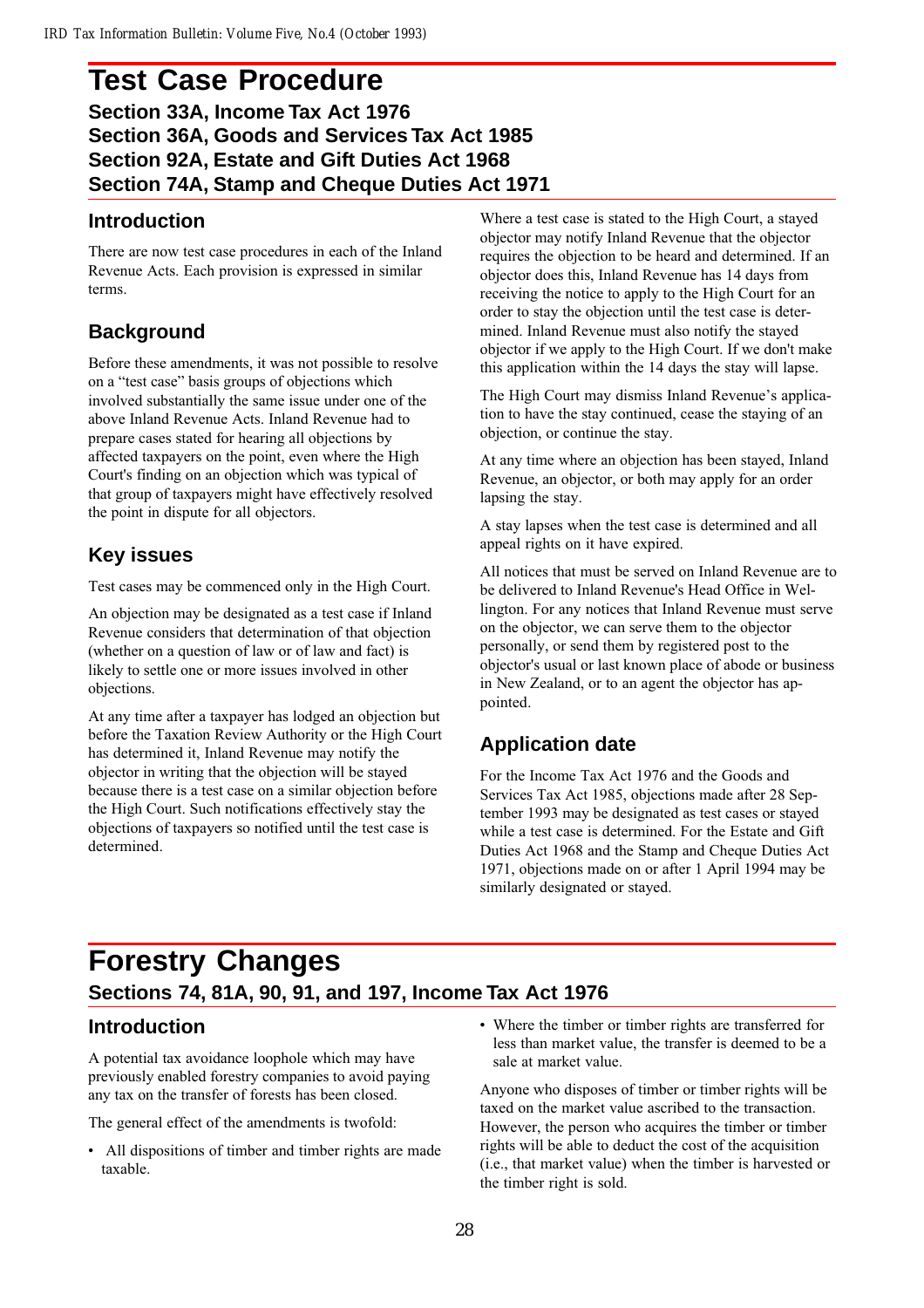## **Background**

Where land is sold with standing timber, the value of the timber is taken into account in calculating assessable income under section 74(5) and 74(2)(b) of the Income Tax Act. However, it may have been possible to structure dispositions of forestry blocks so that any gains derived from these dispositions were not taxable income.

The loss to the revenue base would have been substantial if these practices had become widespread. A press statement announcing the Government's intention to amend the forestry provisions and provisions dealing with disposal of trading stock was made on 24 June 1993, with immediate application from that date.

It was subsequently noted that the disposition of existing forestry timber rights was not specifically included in section 74. The Government decided that dispositions of rights to take timber should be subject to the new rules from 5 August 1993, the date of introduction of the Taxation Reform Bill No 7.

Generally these changes are designed to ensure that the tax treatment of timber and timber rights is consistent with the general tax treatment of dispositions of revenue assets. This corrects anomalies that existed between section 74 and the rest of the Act.

## **Income from selling timber and timber rights**

Section 74 relates to assessable income from selling timber. It has been amended to:

- extend the section to cover all dispositions of timber; and
- specifically include within the ambit of the section rights to take timber.

A right to take timber is defined to include any licence or easement or right of taking any profits or produce from the land to the extent that the licence, easement, or right relates to timber.

In conjunction with the new treatment of timber as trading stock under sections 90, 91, and 197 of the Act, assessable income under section 74 also includes deemed profits or gains as well as actual profits or gains from sales or other dispositions of timber or rights to take timber.

## **Spreading of income**

Assessable income from selling timber can be spread over three years preceding the sale. Section 81A has been amended to extend the spreading provision to include:

- income from dispositions other than sales of timber; and
- sales and other dispositions of timber rights.

This reflects the amendments made to section 74.

## **Income from disposal of trading stock**

The definition of trading stock in section 90 now includes timber and timber rights. The effect of this amendment is that:

- Inland Revenue can attribute a value to any timber or timber rights sold together with other assets of a business.
- For the purposes of this section, dispositions of timber and timber rights, (or any share or interest in this trading stock) will be treated as a sale at market value or other value as determined by the Commissioner.

A further amendment has been made to ensure that the granting of a timber right such as a licence, easement, or forestry right is a disposition to which a deemed value can be applied.

## **Selling trading stock for inadequate consideration**

The definition of trading stock in section 91 is amended to include timber and timber rights. This amendment will allow Inland Revenue to treat any disposal of timber, or a right to take timber for inadequate consideration, as a sale at market value or other value as determined by the Commissioner. The same result applies if any share or interest in this trading stock has been disposed of for inadequate consideration.

A further amendment has been made to ensure that the granting of a timber right such as a licence, easement, or forestry right is a disposition to which a deemed value can be applied.

The value attributed to the timber or timber rights will be taken into account in calculating the assessable income of the person disposing of the trading stock, and the cost of the timber to the person acquiring it.

## **Distributing trading stock to shareholders**

Section 197 treats distributions of trading stock to shareholders as sales at market value. It has had these amendments:

- It now applies to distributions of timber or rights to take timber within the meaning of section 74.
- It includes distributions to persons associated with the shareholders.

The value attributed to the timber or timber rights will be taken into account in calculating the assessable income of the person distributing the trading stock, and the cost of the timber to the person acquiring it.

Although the application dates for amendments to this section will be the same as for the other forestry amendments, there is a special exception for liquidations.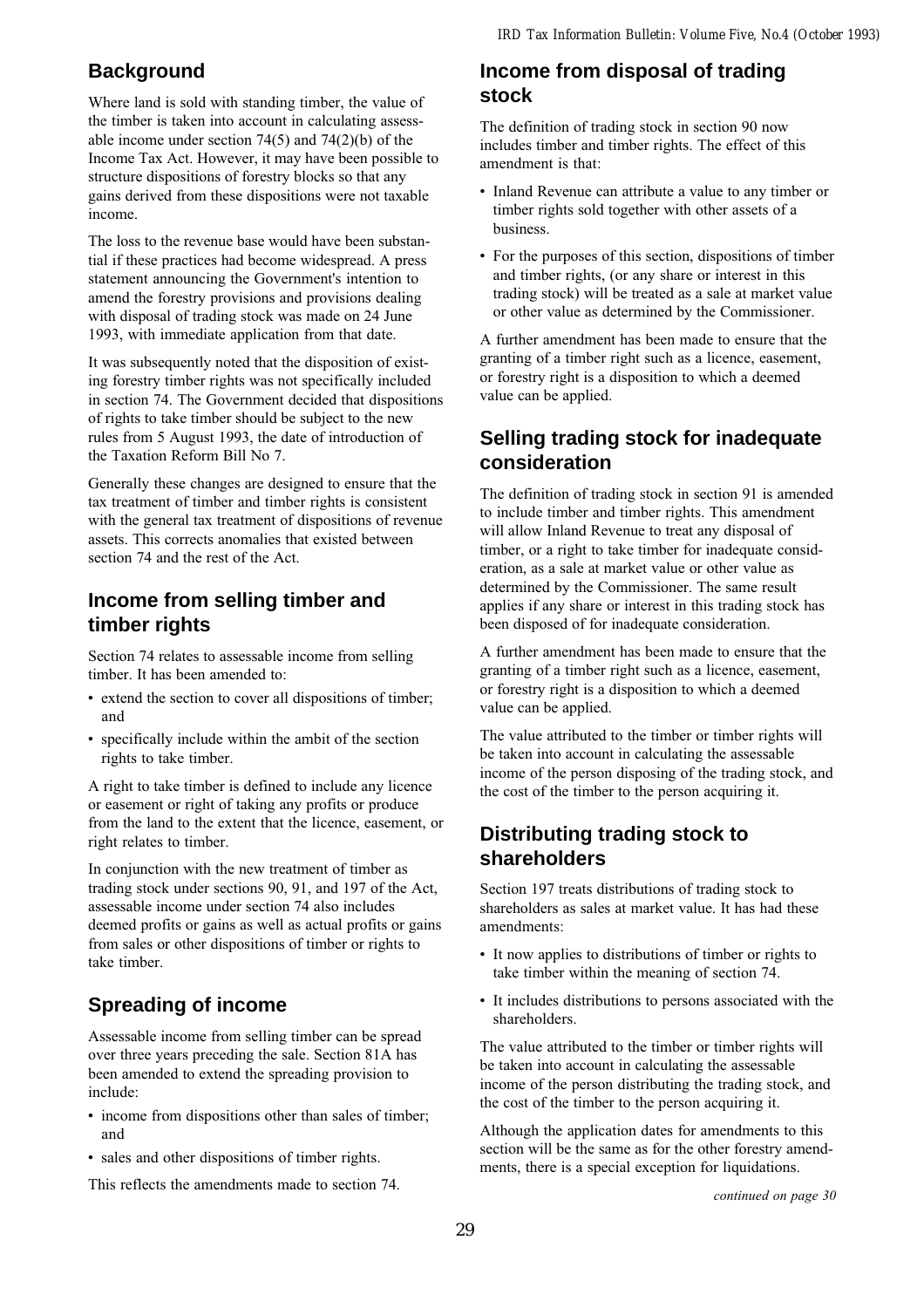#### from page 29

Where a liquidator was formally appointed, in accordance with the Companies Act 1955, before 24 June 1993 (for timber), or 5 August 1993 (for timber rights), the sale will be deemed to take place at cost value of the trading stock .

### **Application dates**

The new tax treatment of rights to take timber generally applies from 5 August 1993.

The treatment for all dispositions of timber applies from 24 June 1993; the date the Government announced its intention to amend the tax treatment of forestry.

## **Double Deductions of Investment Losses Sections 64G, 106(1)(b), 106(1)(ba)204C and 191A, Income Tax Act 1976**

### **Introduction**

New provisions amend the rules governing accrued income from financial arrangements written off, and the deductibility of bad debts and share losses.

## **Background**

Before these amendments, deductions for bad debts and share losses were not subject to any prohibition on double deduction of losses. As a result, there was potential for tax avoidance by some corporate groups. In addition, the policy intention of section 64G, which is the prohibition of bad debt deductions arising from loans between associated persons, has not been achieved in practice.

## **Key issues**

The amendments remove any potential for double deduction of losses arising from bad debts and share losses and also ensure that the original policy intention of section 64G is achieved.

Section 64G is replaced with a new section 64G which makes these changes for financial arrangements:

- It clarifies that a deduction for certain bad debts (trade credits) is permitted.
- It prohibits double deductions of bad debt losses.

A consequential amendment is made to section 65(2) of the Act (which lists items included in assessable income) as a result of the drafting changes to section 64G.

Section 106(1)(b) (relating to bad debts) is rewritten and a new section 106(1)(ba) (relating to share losses) is inserted. These amendments make these changes:

- They clarify the inter-relationship between section 106(1)(b) and section 64G on bad debts from financial arrangements which are subject to the accrual rules.
- They prohibit double deductions for bad debts and share losses.

The deductibility of bad debts from financial arrangements subject to the accrual rules is governed by section 64G. This means deductions for bad debts between associated persons are prohibited and will not be permitted under sections 104 and 106(1)(b) (using the argument that the debts are revenue in nature). This replaces Inland Revenue's policy statement on the treatment of bad debts under the accrual rules, which was set out in TIB Volume One, No.3 (September 1989). Inland Revenue's policy will cease to apply from the 1993-94 income year, being the application date of the amendments to section 64G and 106(1)(b).

### **Example - Deduction for bad debts arising from loans between associated persons**

Lender Co is a banking corporate which owns 67 percent of the shares in Borrower Co (a property development company). Lender Co lent Borrower Co \$1 million, which is written off as a bad debt when Borrower Co is put into liquidation. Lender Co is not permitted a deduction for the bad debt written off under the Act as Lender Co and Borrower Co are associated persons. A deduction is now not available under Sections 104 and 106(1)(b) for bad debts of a revenue nature.

Double deductions of losses arising from bad debts are now prohibited under section 106(1)(b)(iv). The provision applies in the context of corporate losses grouped under section 191A of the Act only. It will apply where money is lent by the lender and the borrowed funds are used as expenditure taken into account in calculating a loss incurred by the borrower or any other company in the group. If that loss is grouped against group income under section 191A of the Act, the prohibition in section  $106(1)(b)(iv)$  applies to prevent the lender from later claiming a deduction for the bad debt (Ignoring for the moment that if the debt is a financial arrangement, the prohibition of deductions for bad debts between associated persons in section 64G will apply).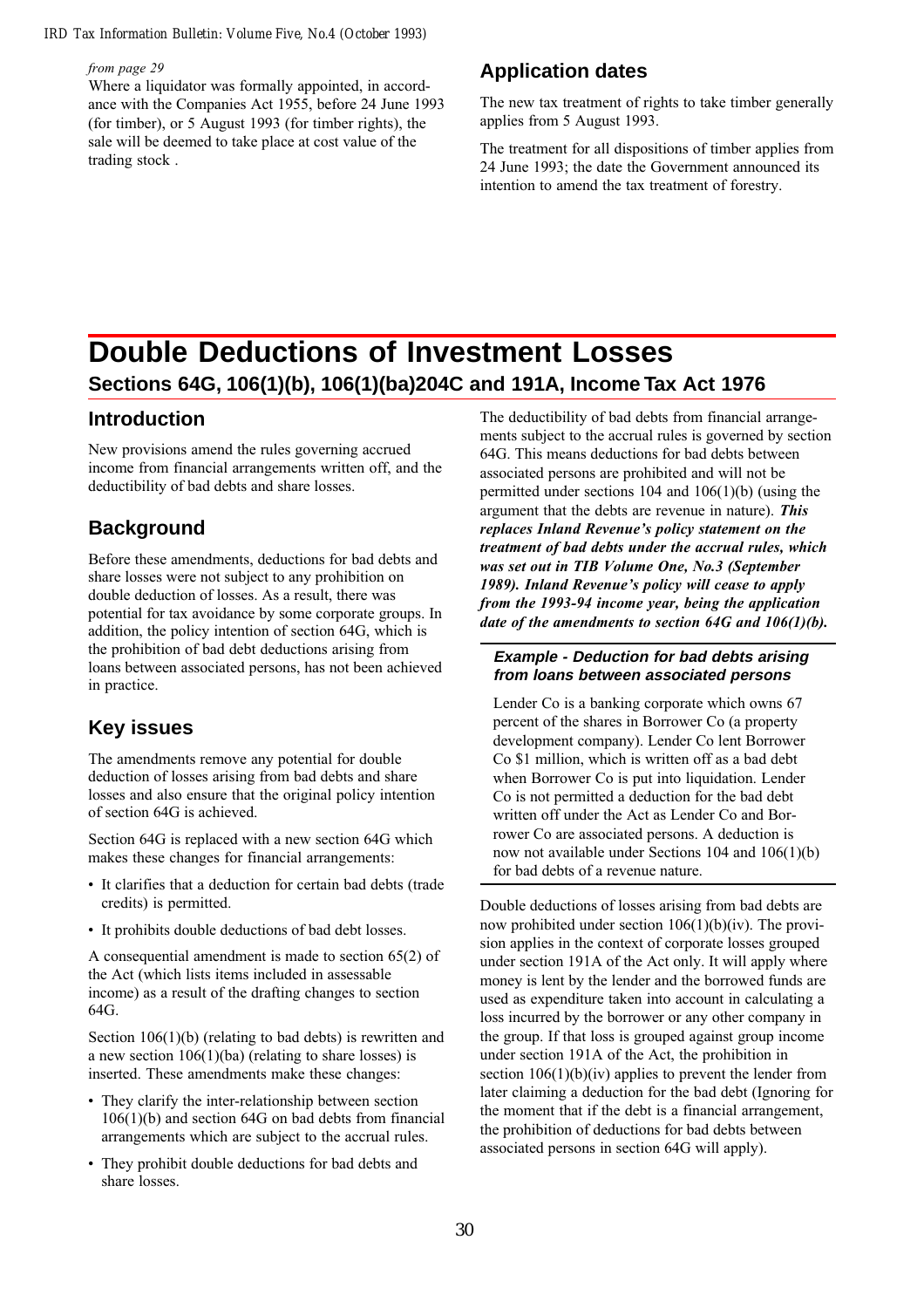### **Example - Prohibition on double deductions**

In November 1993, Lender Co lends Borrower Co (in which Lender Co owns 67 percent of the shares) \$2 million. Borrower Co uses the money in a high risk business venture. The venture fails. Borrower Co makes a business loss of \$1 million from the investment for the 1993-94 income year. This loss is grouped against Lender Co's income for the 1994 income year. In May 1994, Lender Co decides to write off the \$2 million debt owing as bad (Borrower Co being put into receivership). Lender Co is not allowed a deduction for \$1 million of the bad debt written off as that sum has been deducted once earlier as a group loss against Lender Co's income in the prior income year (Ignoring for the moment that if the debt is a financial arrangement, the prohibition of deductions for bad debts between associated persons in section 64G will apply).

Double deductions of losses from share investments is also prohibited under section 106(1)(ba), which is the equivalent of section  $106(1)(b)(iv)$ . It will apply where losses on shares held by the investor company are incurred (assuming the loss-producing activity or

### investment was funded by money from the equity holdings) because of losses incurred in a group company. If the group loss is offset against group income under section 191A of the Act, the prohibition in section 106(1)(ba) applies to prevent the investor company from later claiming a deduction for any share loss incurred.

Section 204C of the Act relates to profits and losses on the disposal of property by life insurers. It has been amended to prohibit deduction of a share loss that has already been deducted under the grouping provisions.

For group loss offsets, a new provision in section 191(7A) prohibits double deductions of amounts which have earlier been claimed as a bad debt or share loss deduction.

Thus, using the above example, if Borrower Co's loss had not been grouped for the 1994 income year, Lender Co could have deducted the \$2 million lent as a bad debt in May 1994. Given the facts in that example, Borrower Co will not be able to group its loss in future income years; it may only carry that loss forward.

## **Application date**

All the amendments apply from the 1993-94 income year.

## **Part Year Loss Grouping Section 191A(5) of the Income Tax Act**

## **Introduction**

Part year losses which have been carried forward to a subsequent year can now be grouped.

## **Background**

Section 191A(5) allowed a loss company's part year loss to be grouped against a profit company's income where these conditions were met in the loss company's year of offset:

- The profit company and the loss company are in the same group of companies.
- If the profit company has a later balance date than the loss company, the companies must also be in the same group for the profit company's year of offset.
- Continuity of ownership must be maintained.

This section did not allow a part year loss offset where the companies were in the same group for part only of the loss company's preceding loss year.

## **Key issues**

Section 191A(5) is rewritten to enable a part year loss offset where a group situation exists for part only of a preceding loss year. This is limited to losses incurred in the 1991-92 and subsequent income years. The old requirements for part year loss offset are largely repeated.





A part year group loss offset of \$400 is permitted in 1993 income year, provided continuity and commonality requirements satisfied from 1/10/91 and adequate part year accounts furnished to Inland Revenue.

## **Application date**

The amendment applies from the 1992-93 income year.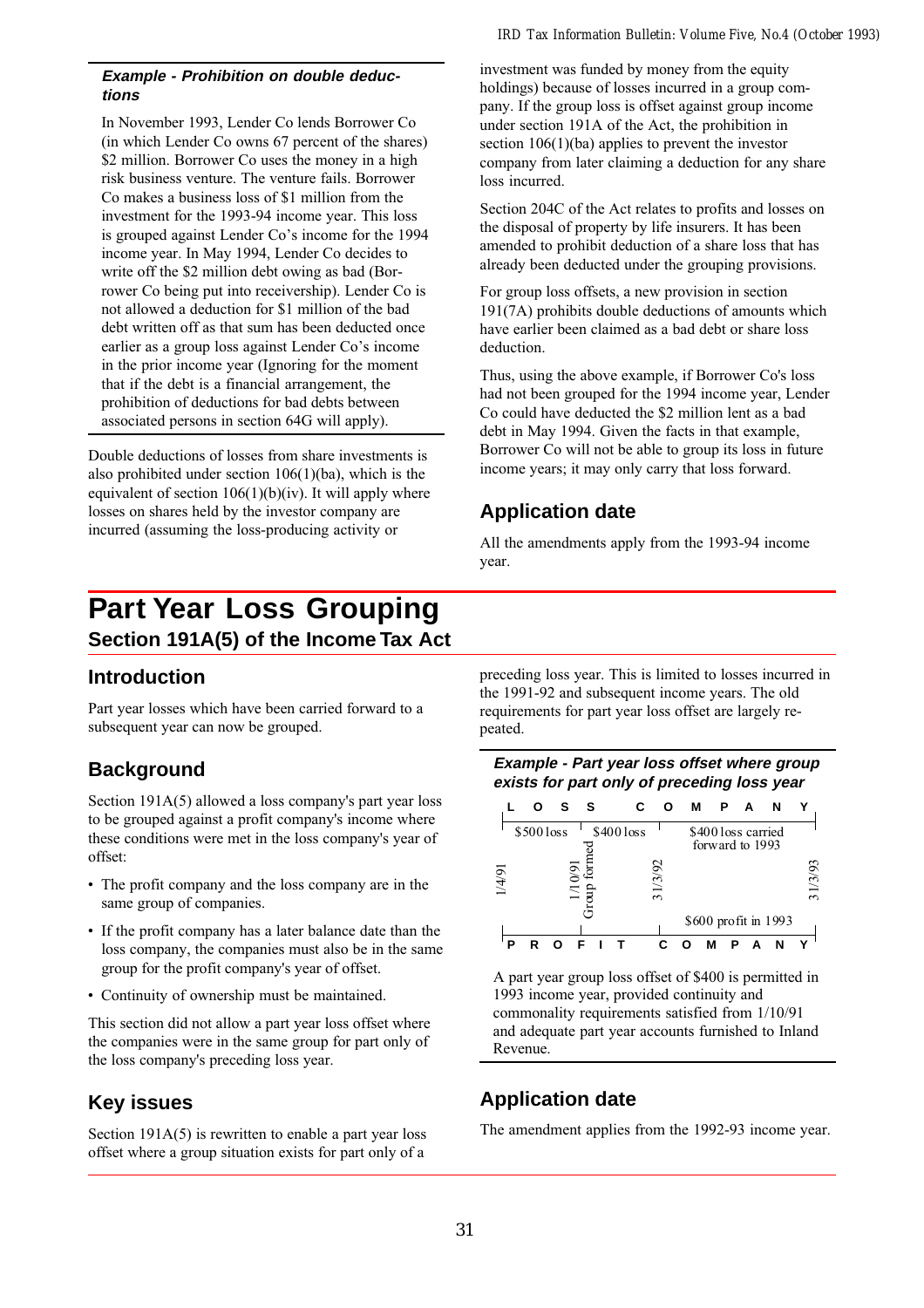## **"Special Corporate Entity" - Meaning Extended Section 8B, Income Tax Act 1976**

## **Introduction**

The term "special corporate entity" has been extended to include life insurance companies that do not issue shares.

## **Background**

For life insurance companies, the old definition of the term meant:

- a life insurance fund within the meaning of section 204(1) of the Act; and
- a life insurance company which is a statutory body established by an Act of Parliament and that does not issue shares.

The term did not include certain insurance companies that do not issue shares and which are not established by an Act of Parliament.

## **Key issues**

The term "special corporate entity" is extended in section 8B(f) to include life insurance companies (being entities engaged principally in the business of providing life insurance to the public) that do not issue shares.

This means that for carrying forward or offsetting losses and for imputation credit account provisions, interests held in such life insurance companies do not have to be physically computed. Under sections 8C(3) and 8D(3) ownership interests held in a special corporate entity are deemed to be held by the same single person.

## **Application date**

The amendment applies from the 1992-93 income year.

## **No Deductions for Leased Personal Property Section 222E, Income Tax Act 1976**

## **Introduction**

Deductions can no longer be claimed for leases of private or domestic assets.

## **Background**

Section 222E entitled lessees to claim deductions for certain lease payments in absolute terms. It had no limitations if the payments did not meet the normal criteria under section 104 (business criteria) or section  $106(1)(j)$  (not private or domestic expenditure). This enabled deductions of private or domestic expenditure (such as rental of television sets) to be claimed on leased assets.

## **Key features**

The amendment restricts deductions for lease payments under personal property leases to payments that meet the normal production of assessable income criteria under section 104, and which are not private or domestic expenditure.

## **Application date**

The amendment is backdated to 1982 (the year the provision was enacted), but it will not apply to lease payments already claimed in a return furnished to Inland Revenue before 5 August 1993 (the introduction date of the amending legislation).

## **Consolidation of Mineral Mining Companies Sections 191E and 191O, Income Tax Act 1976**

## **Introduction**

These amendments modify the way the consolidation regime applies to consolidated mineral mining groups.

## **Key issues**

To maintain the integrity of the mineral mining provisions in the Act, section 191E is amended so that a mineral mining company to which section 216 of the Act applies may form a consolidated group only with other mineral mining companies. In addition, to

preserve the ring-fencing of loss provisions that apply to mineral mining companies, section 191O is amended so it does not apply to mineral mining companies.

## **Application date**

This amendment applies from the application date of the consolidation regime. This means that the change takes effect from the 1993-94 income year for companies with standard or late balance dates, and from the 1994-95 income year for companies with early balance dates.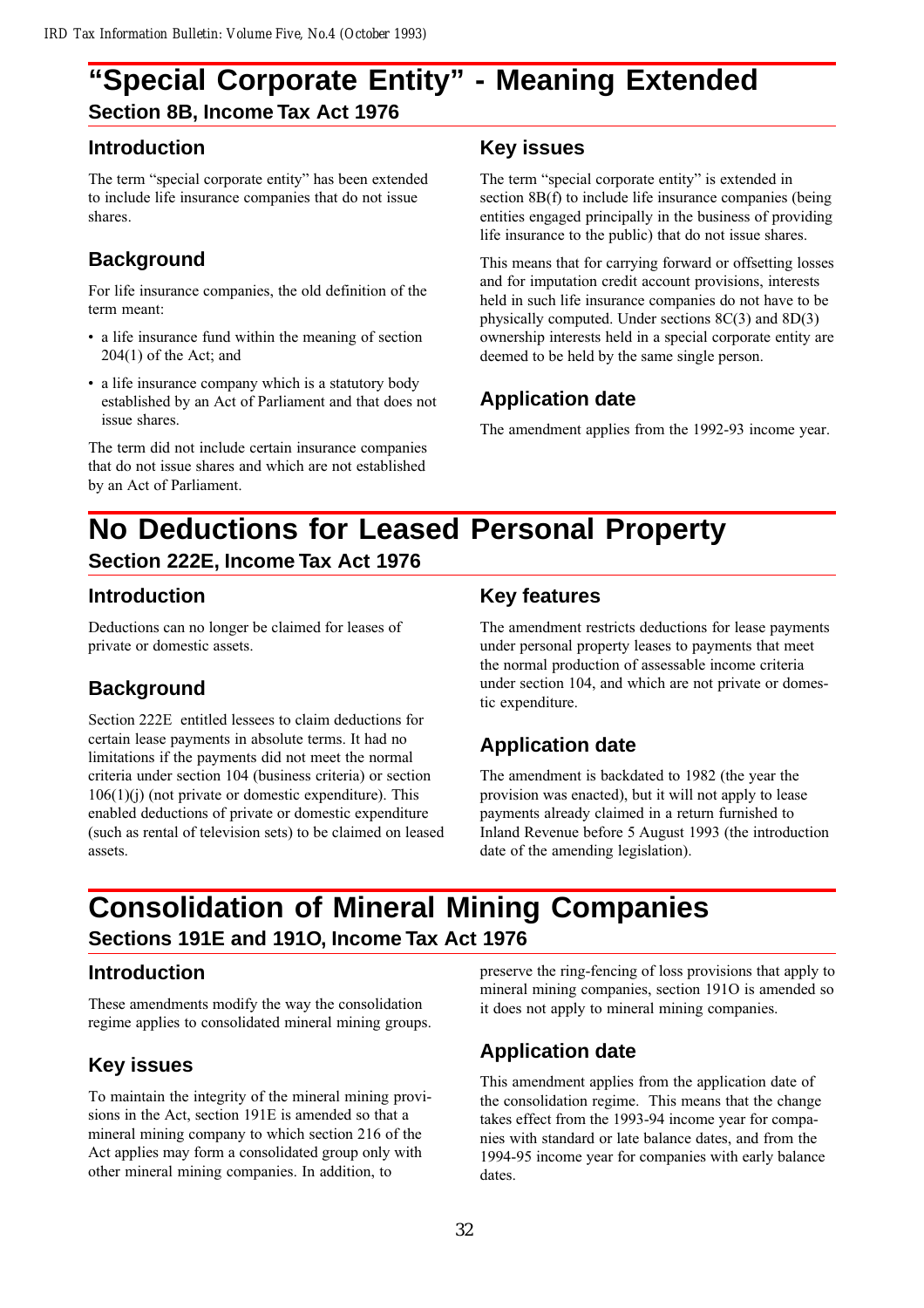## **Debt Forgiveness - Double Taxation under Section 188(6) Income Tax Act 1976**

Section 188(6) operates to reduce the amount of losses that may be carried forward if a debt is forgiven. A potential double taxation situation arises where a shareholder's debt is forgiven. This is because the forgiveness may:

- constitute a deemed dividend taxed to the shareholder under section 4 of the Act; and
- reduce the amount of losses that the shareholder can carry forward because of section 188(6).

The amendment to section 188 removes this potential for double taxation by ensuring that the losses that the shareholder can carry forward will not be reduced by any amount forgiven that is also taxed as a dividend.

The amendment applies from the 1992-93 income year.

**More than One Accrual Method Sections 64C and 64E, Income Tax Act 1976**

## **Introduction**

Amendments to the accrual rules will allow taxpayers to use any of the tax calculation methods in section 64C for the same class of financial arrangement, if they meet certain conditions.

## **Background**

Before this amendment, taxpayers who used more than one method to calculate income or expenditure from a particular class of financial arrangement for financial reporting purposes could not take advantage of some of the tax calculation methods available in section 64C. For instance, a taxpayer who used mark to market for some swap contracts for financial reporting purposes, but yield to maturity for others, could not use mark to market at all for tax purposes. This change will enable taxpayers in this situation to use the tax calculation methods in section 64C.

Tax law generally requires people who are not cash basis holders to calculate their income from financial arrangements using the yield to maturity method (if possible) or a method approved by a determination. Taxpayers may use an alternative method if (amongst other conditions) they use the same method for financial reporting purposes for all such financial arrangements. They may also use a mark to market method if (amongst other conditions) they use that method for financial reporting purposes for all such financial arrangements. However, financial reporting standards will often require that the same type of financial arrangement be treated differently, depending on the purpose for which it was entered into. As long as taxpayers meet the requirements of the new provision, using different accrual methods for accounting purposes will not prevent them from adopting the tax methods in section 64C.

## **Key issues**

To meet the existing requirements in section 64C each method must continue to meet these conditions:

- It must have regard to the principles of accrual accounting.
- It must conform with commercially acceptable practice.
- If it is an alternative to yield to maturity or to a method in a determination, it must result in an allocation that is not materially different from yield to maturity or the method in the determination.
- It must be consistently applied for financial reporting purposes for all such financial arrangements.

The method will be deemed to have complied with the last requirement for a particular financial arrangement if it meets these conditions:

- It reflects the dominant purposes for which the financial arrangement was acquired.
- It will be consistently applied to the financial arrangement for tax purposes.
- It is not adopted to avoid tax.
- Inland Revenue has approved it in the taxpayer's particular circumstances, either in writing or in a determination issued.

The taxpayer would be expected to demonstrate that it has well developed internal controls that require the dominant purpose to be determined at the time the financial arrangement is entered into. This is likely to limit approval to a relatively small number of financial institutions.

### **Example**

A bank invests in Government Stock securities as both a long term investor and as a trader. The investment portfolio would usually be accrued using the yield to maturity method, but the trading portfolio would usually be accrued using mark to market. Each deal ticket would identify the dominant purpose for entering into the financial arrangement. From this deal ticket the bank's financial records would be updated at the time the transaction is entered into.

Provided the requirements of the new section 64C(4A) were complied with, Inland Revenue

continued on page 34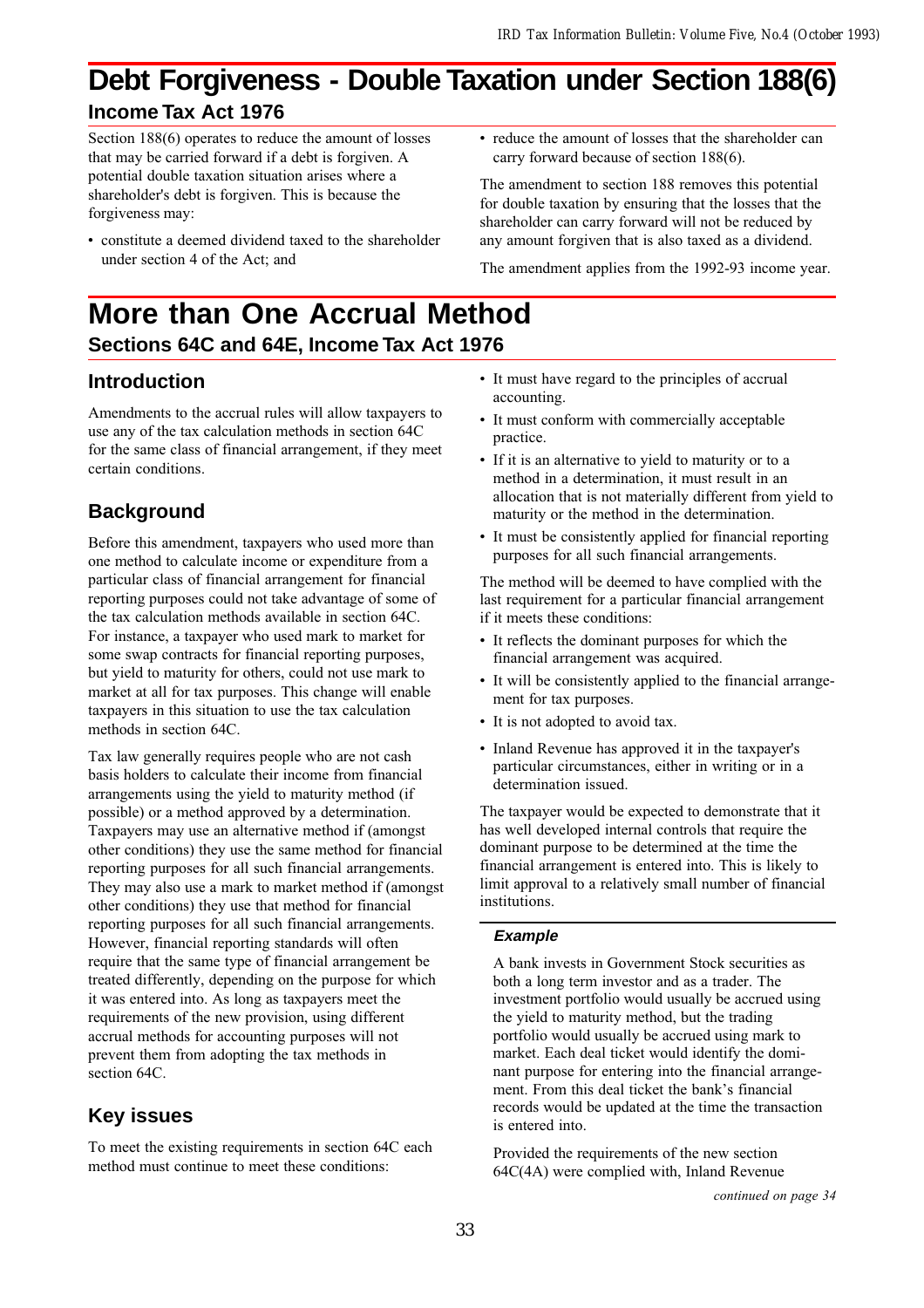from page 33

would allow the taxpayer to use the mark to market method for tax purposes, even though the taxpayer did not use it for financial reporting purposes for all Government Stock securities.

## **Application date**

The provisions will apply in the 1993-94 income year and subsequent years.

## **Depreciation Sections 107A, 108D, 108G, 108I, 108O and 117, Income Tax Act 1976**

### **Introduction**

A number of minor changes have been made to the depreciation provisions. Some of these changes correct drafting errors in the original legislation, while others address concerns raised about the operation of the regime.

## **Key issues**

- The start dates of the various provisions of the original regime are rewritten to make it clear how they apply to early, standard, and late balance date taxpayers.
- The rule which sets the starting point for depreciation as the value at the end of the 1992-93 year is amended to make it clear that it does not apply to assets sold then reacquired.
- A "look-through" rule is introduced for internationally mobile petroleum exploration assets. This is to remove an avoidance opportunity under which asset values could be manipulated to avoid New Zealand tax liability.
- The provision for calculating an asset's adjusted tax value is amended to make it clear when current year depreciation is to be deducted.
- An incorrect reference in the definition of "depreciable property" is corrected.
- The section which provides the two and three shift allowance is amended to make it clear when the allowance terminates.
- The provision which allows either straight line or diminishing value methods to be used is amended to make it clear that it applies to assets acquired from 1 April 1993 onwards.
- An incorrect reference to a Schedule is amended.
- The rule requiring general rates to be banded is extended to provisional rates.
- The facility for taxpayers to write off assets costing less than \$200 is extended to self-created assets.
- The low-value asset write-off is also amended to allow taxpayers to write off goods taken into capital account which were originally purchased as trading stock.
- The apportionment provision for assets that are used partly for business and partly privately has been amended so it operates correctly.
- Inland Revenue's discretion to allow some assets to be disposed of other than for market value is removed.
- A Schedule which the amendment Act failed to include in the principal Act is inserted.

## **Application dates**

All these amendments have the same application date as the provision being amended; either 1 April 1993 or the start of the 1994-95 income year.

## **First Year Depreciation Previous Section 112, Income Tax Act 1976**

An amendment clarifies the now repealed section 112 of the Income Tax Act which dealt with the First Year Depreciation allowance. This amendment ensures that Energy Trading Operators, Harbour Boards and all

other entities contained in sections 197A to 197J, which were exempt from tax at the time they acquired assets, do not claim first year depreciation on these assets. This amendment applies from 31 July 1986.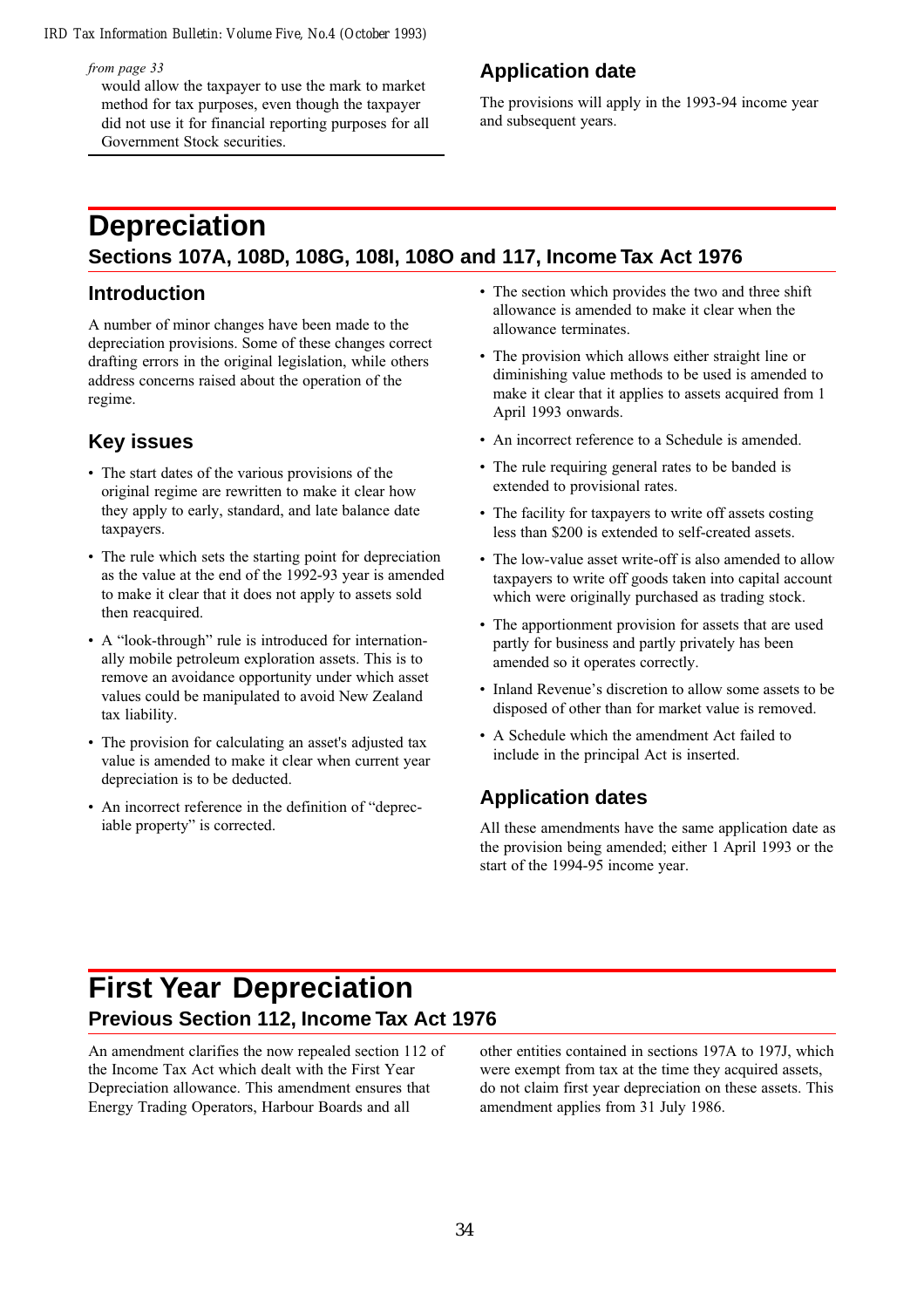## **Disposal of Intangible Assets Section 117, Income Tax Act 1976**

There are several minor amendments to section 117, to clarify how it applies to intangible assets and land improvements.

- Section 117 is now limited in its application to intangible assets which are not excluded depreciable property (as defined in section 107A). This means section 117 applies only to depreciable intangible assets purchased or first used after 31 March 1993.
- The exception to the above rule is software, which (if it is not trading stock) is caught by section 117 on its sale if any deduction for its purchase or creation has been claimed.
- The adjusted tax value of such software is its cost less all deductions claimed for its purchase, creation and depreciation.
- Section 117 also applies to the sale of depreciable land improvements that are excluded depreciable property, provided the property was depreciable under the previous depreciation regime.

## **Application date**

The amendments apply from 1 April 1993.

## **Livestock Valuation for Tax Purposes Sections 86, 86A-F, 86J, 175-177, 185A, Income Tax Act 1976**

There is a detailed description of the amendments made to the livestock valuation regime in TIB, Volume Five, No.2 (August 1993).

The main points are:

- There are amended transitional provisions for bailments and leases in existence on or before 2 September 1992.
- Livestock placed "at use of" a partnership by a partner may be valued at national standard cost by the partner where the partnership also uses national standard cost.
- The date on which livestock must be valued at for the purposes of calculating a differential herd ratio has been amended with effect from the 1993-94 income year.
- Some minor drafting errors have been corrected.

## **Further clarification of legislation**

Where any herd livestock on hand at the beginning of an income year was valued under the herd scheme in the previous income year, it will be valued under the

herd scheme at the beginning of the current income year as well. This was the original intention of the legislation. (A new subsection 86D(3) confirms this).

## **Ruling on election to use transitional provisions for bailed livestock**

Section (26) of the Amendment Act provides for elections furnished before this Amendment Act was enacted. Inland Revenue may extend the time for making elections to use the bailed livestock transitional provisions.

Where an election is furnished to Inland Revenue before the day thirty days after this Amendment Act was enacted (i.e., furnished on or before 28 October), it may be revised at any time up until and including 31 March 1994. The thirty day period is so taxpayers and their tax advisers have time to become aware of the change.

Where an election to use the transitional provisions is sent to Inland Revenue after 28 October 1993, it must be furnished with the taxpayer's tax return for the 1992/93 income year.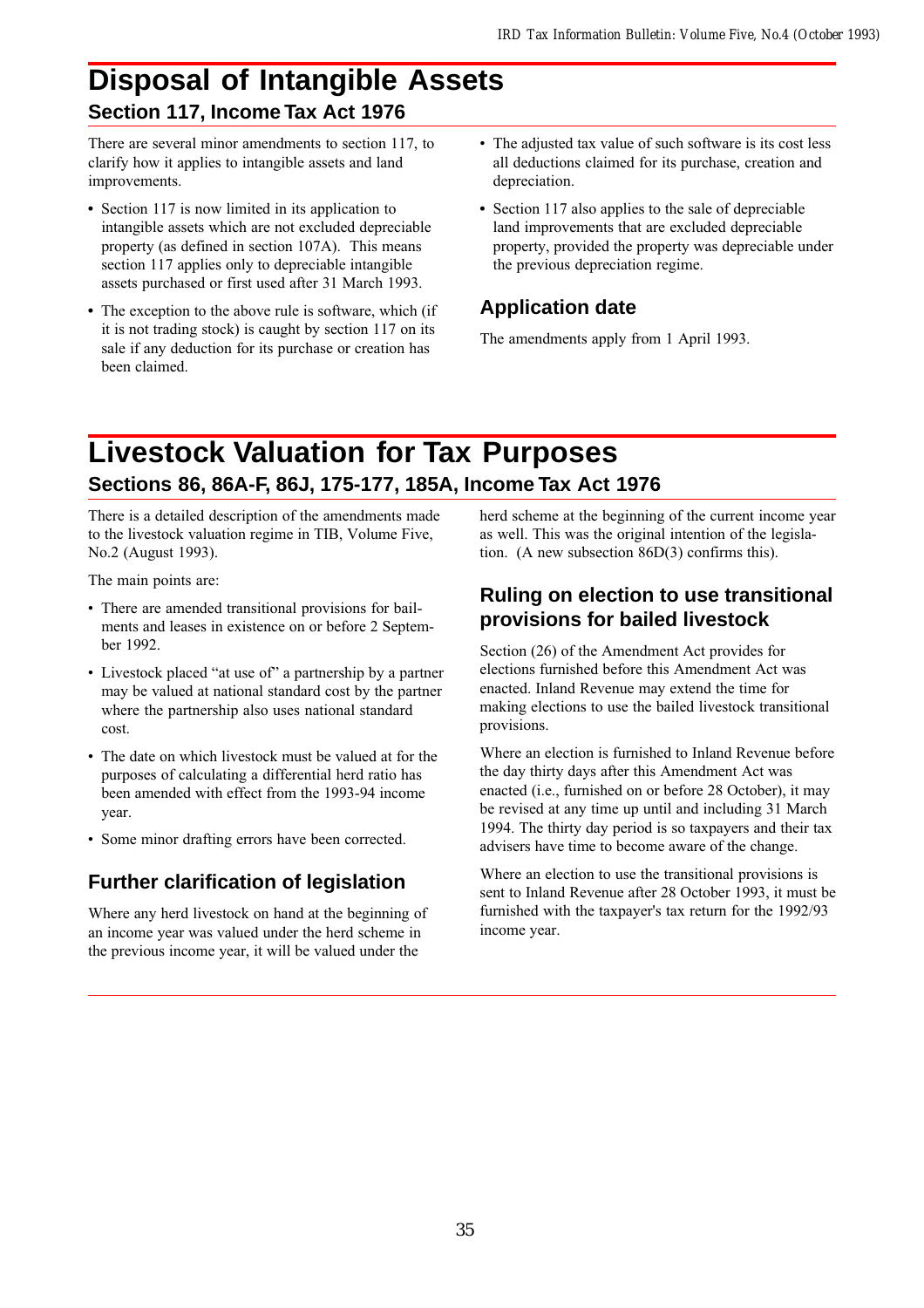## **Hire Purchase Agreements Sections 76A, 85, 222F, 222G, Income Tax Act 1976**

## **Introduction**

There have been some enhancements to the new hire purchase regime that was enacted earlier this year. These changes -

- clarify the treatment of transfers of hire purchase agreements where legal title in the asset changes hands;
- set out the tax treatment for repossessions or early terminations of hire purchase agreements; and
- provide for spreading excess income arising in one income year as a result of changes to the hire purchase legislation.

## **Background**

A new tax treatment for hire purchase agreements entered into on or after 1 April 1993 was introduced earlier this year. Broadly, the new hire purchase regime made these changes:

- It brought hire purchase agreements within the accruals rules. This was achieved by amending section 64B of the Income Tax Act 1976 to remove hire purchase agreements from "excepted financial arrangements". (The accrual rules deal with the loan element of hire purchase arrangements.)
- It dealt with the deemed sale of hire purchase assets to the borrower under the agreement (referred to as the lessee), and deemed purchase by the lender (referred to as the lessor) at the termination of the agreement. These provisions are set out in sections 222F and 222G of the Act.

The underlying objective of the hire purchase regime is to treat hire purchase arrangements as closely as possible to equivalent transactions involving the sale of an asset financed by a loan. To achieve that result, a hire purchase agreement is treated separately as:

- the sale of the asset at market value by the vendor; and
- the provision of a loan equivalent to the proceeds of the sale - by the vendor to the purchaser.

The loan component of the hire purchase agreement is subject to the accrual rules. Under those rules, taxpayers must generally account for interest income and expenditure as it accrues, not on a cash basis.

Where a hire purchase agreement is terminated the vendor is deemed to reacquire ownership of the asset. Sections 222F and 222G determine the deemed price at which the asset is deemed to have been purchased and disposed of.

## **Key changes**

These are the principal changes to the existing hire purchase regime:

- Where a hire purchase agreement is terminated and the lessee does not acquire ownership of the asset, the vendor (lessor) is deemed to acquire the asset at the "lessor's outstanding balance" at that time.
- If an asset reverts to the vendor, and it is a business asset of that vendor, s/he must treat it as trading stock under section 85.
- The definition of a hire purchase agreement is amended so that, where the agreement is assigned, a deemed sale of the asset is triggered only if the asset reverts to the assignee at the termination of the agreement.
- The definition of the "core acquisition price" and the "acquisition price" of hire purchase arrangements in section  $64BA(1)$  is only applied to the initial holder of the arrangement. If a hire purchase agreement is assigned, the core acquisition price would be determined under general rules (generally the amount of consideration paid to acquire the agreement).
- There are technical changes to the definition of "year" of adjustment" in section 76A of the Act. This section governs the transition to the new tax treatment of hire purchase agreements.
- Section 76A has been modified to allow spreading of additional income that arises as a result of the legislative changes in the income year in which 1 April 1993 falls.

## **Deemed sales and purchases under hire purchase agreements**

Section 222G deems a lessor to have sold an asset for the *lessor's disposition value* (generally the cash price of the asset) at the start of a hire purchase agreement. Likewise, the lessee is deemed to have purchased the asset for the *lessee's acquisition value* (again, usually its cash price).

There have been amendments to the provisions in section 222G that deal with situations where ownership of an asset is deemed to revert to the lessor at the expiry or termination of a hire purchase agreement. A hire purchase agreement might be terminated early because the lessee either defaults on or buys out of the contract.

Where beneficial ownership reverts to the lessor at the termination of an agreement, sections 222F and 222G ensure that a lessee (borrower) always pays full consideration to a lessor (lender) for the amounts owed at that time, including accrued but unpaid interest. Accordingly, the borrower can never be taxed on any debt forgiveness income from a hire purchase agreement.

The effect of these sections is that where there is a shortfall in the amount owed to a lessor under a hire purchase agreement after an asset has been repossessed and sold, the lessor can claim a deduction for the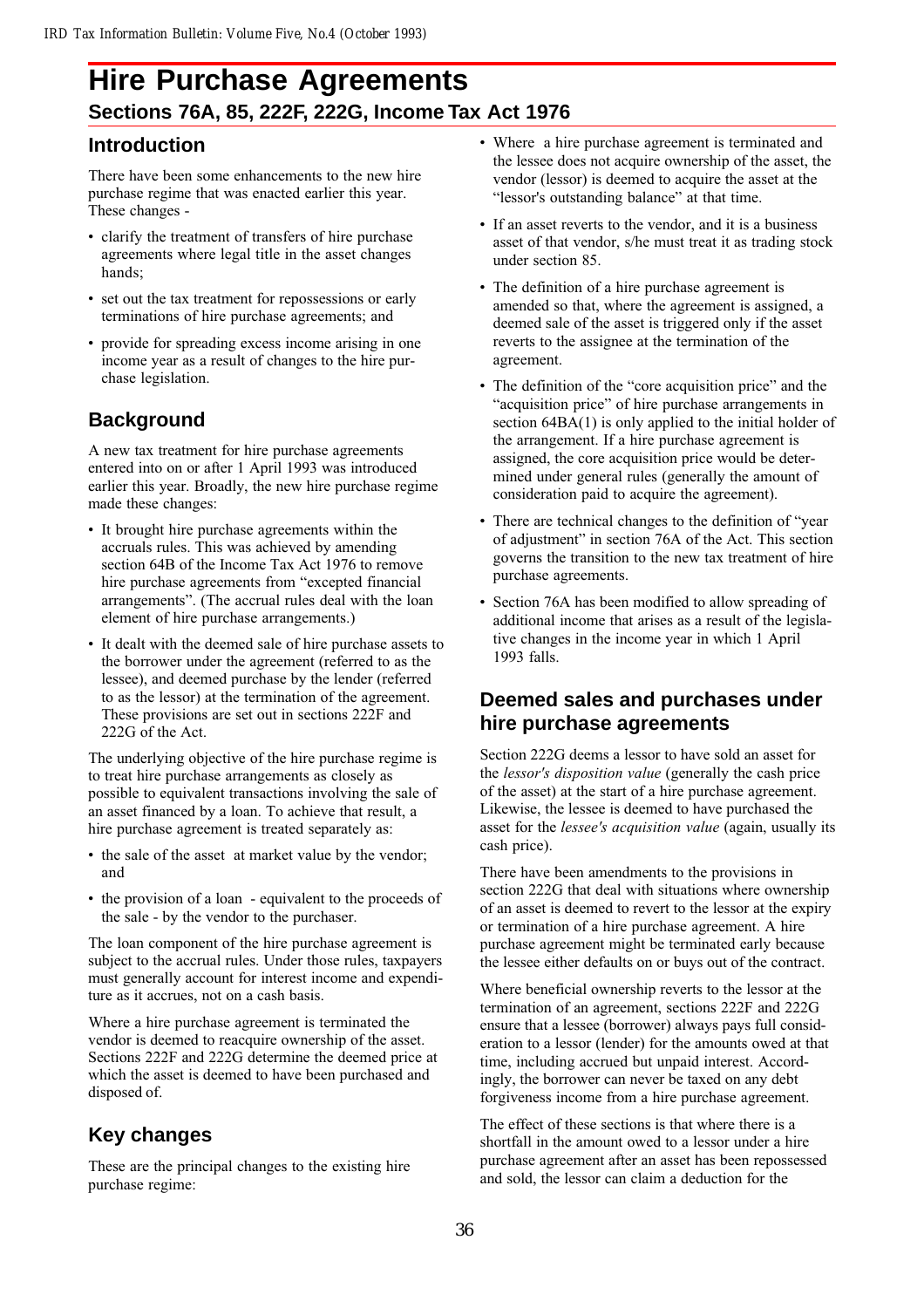shortfall as a loss on the sale of trading stock, or as a write-down of trading stock on hand at balance date to its market value. This result is equivalent to the treatment of a repossessed asset financed by a non-hire purchase loan. In the latter instance, the lender would also account for accrued but unpaid interest when determining income or expenditure in the year the asset is repossessed. The difference between the (higher) total amount paid and payable to the lender and the asset's market value would be deducted as a bad debt.

### **Deemed acquisition and sale price of reacquired assets**

Under s.222G, a lessor is deemed to purchase a reacquired asset for an amount equal to the "lessor's outstanding balance". The lessee is deemed to sell the asset for the "lessee's outstanding balance".

continued in opposite column

#### *IRD Tax Information Bulletin: Volume Five, No.4 (October 1993)*

Broadly, the intent of subsection 222G(2) to (3B) is to deem a lessor to purchase (and the lessee to sell) the asset for an amount equal to the outstanding balance of the loan at the time the agreement is terminated. The outstanding balance is the amount owed by the lessee at the time of termination. This amount is then decreased by any additional payments the lessee makes, or increased by any payments the lessor makes to the lessee at the termination of the hire purchase agreement.

The central element of the lessor's and lessee's "outstanding balance" (defined in  $s.222F$ ) is the amount of the net balance due (defined in section 22(3) of the Hire Purchase Act) at the termination or expiry of the agreement. However, storage, repossession and other costs and expenses associated with a breach of a hire purchase agreement by the lessee are excluded.

The amount due under the Hire Purchase Act (excluding any repossession and associated costs) is:<br>*continued on page* 38

### **The scheme at a glance**

The Income Tax Amendment Act (No.2) 1993 introduced a new tax treatment for hire purchase agreements (HPs), and the recently enacted No.3 Act refined that treatment. The regime applies to HPs entered into on or after 1 April 1993

Entering an HP agreement is deemed to be a sale of an asset at its market price. The profit element of the sale is recognised in the year of sale and the purchaser is entitled to claim depreciation where appropriate.

Such HPs are also financial arrangements which are subject to the accrual rules. This was achieved by removing HPs from excepted financial arrangements.

The effect (depending upon the application of the accrual rules) is:

- the interest element is recognised as income/expenditure over the term of the agreement on an actuarial basis; and
- on termination and expiry there is a "wrap up" operation (the base price adjustment - BPA) to ensure that all income and expenditure is recognised.

Where the lessee does not complete the transaction it is necessary to deal with:

- the repossession and sale of the asset;
- any "wash up" payments between the parties.

Most of the amendments in the No 3 Act deal with the special provisions which cater for agreements that terminate before their full term.

The rules ensure that there will be no adverse implications under the accruals rules for non-business lessees.

Central to the scheme of things is the determination of an "outstanding balance" for the lessor and lessee. The "outstanding balance" is an amount equal to

- the net amount owing under the agreement (excluding repossession and associated charges):
- less the amount the lessee (purchaser) pays to the lessor (vendor) where the sale proceeds are less than the amount owing;
- plus the amount the lessor pays to the lessee where the sale proceeds exceed the amount owing.

The outstanding balance is added to item "a" of the BPA for both the lessor and lessee. In the operation of the BPA:

- . "wash up" payments cancel out and repossession and associated charges are excluded, so the BPA continues to be concerned only with principal and interest; and
- the full amount owing is deemed to have been paid. Without this the BPA would result in deemed assessable income to the lessee where the payments made are less than the acquisition price.

The asset is deemed to be acquired by the lessor and disposed of by the lessee for the amount of the outstanding balance at the time the agreement is terminated.

Assets which revert to the lessor on termination or expiry are deemed to be trading stock. The deemed acquisition of trading stock results in a deduction for the amount of the outstanding balance. This offsets the income of that amount which is deemed to be derived under the BPA. Depending on the amount of any sale proceeds or year-end stock valuation, the lessor may get a further deduction or have assessable income.

Repossession and associated expenses and recoveries thereof are deductible and assessable according to ordinary principles.

Where a deduction for deemed acquisition of trading stock has been taken there can be no bad debt deduction for amounts owing or to become owing under the agreement.

Any payments that the lessee makes after the year of termination are income to the lessor.

Any payments the lessor makes after the year of termination are expenditure incurred (if not previously included in the lessor's outstanding balance) and income to the lessee (if not previously included in the lessee's outstanding balance).

The No. 3 Act also provides a spreading provision for excess income arising from the application of the new HP regime in the year of adjustment (the 1993/94 year for taxpayers with standard balance dates).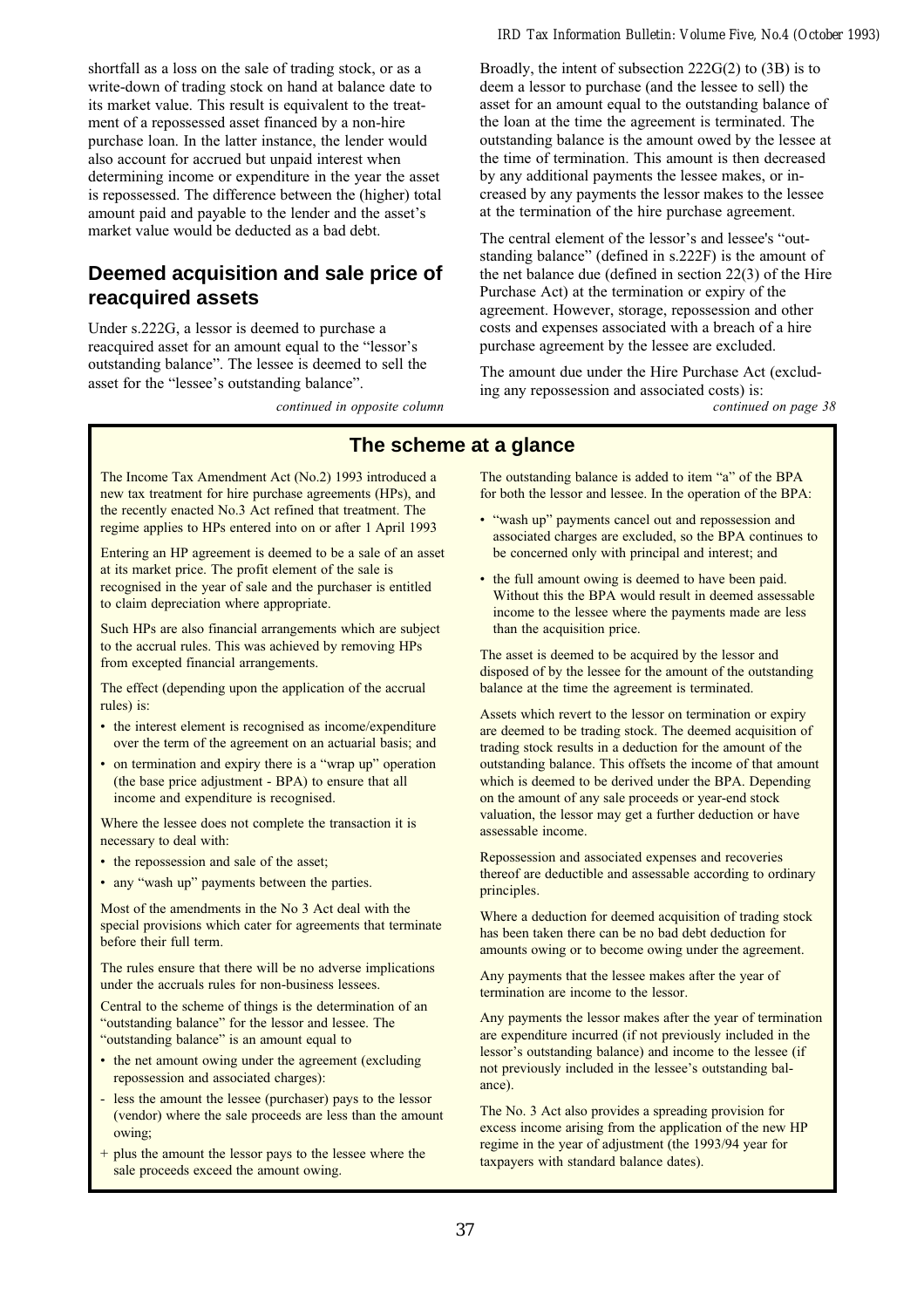#### from page 37

- *reduced* by payments the lessee makes to the lessor consequent upon the termination of the agreement, because these payments are consideration paid by the lessee (or derived by the lessor) under the base price adjustment in s 64F(2) of the accrual rules (or s.64F(3) if the lessor is a cash basis holder).

Payments by the lessee reduce the amount owed by the lessee at the termination of the agreement, so they are excluded. These amounts are referred to in item 'b' of the formula for computing the outstanding balance in s.222F.

+ increased by payments the lessor makes to the lessee on the termination of the agreement, since the lessor and lessee must account for these payments in the base price adjustment under the accrual rules. (These amounts are referred to as item 'c' in the outstanding balance formula in s.222F.)

Payments by the lessor to the lessee are likely to include amounts recovered on the sale of a hire purchase asset, if these exceed the amount the lessee owes. Such payments increase the lessor's deemed cost of reacquisition of the reacquired asset (and increase the lessee's deemed sale price).

In s.222F, the "lessee's outstanding balance" and the "lessor's outstanding balance" are defined separately. However, the two definitions are identical except for different references to the relevant base price adjustment provisions in items 'b' and 'c' of the formula. For lessors, items 'b' and 'c' refer to both sections  $64F(2)$ and 64F(3) of the accrual rules to encompass cash basis holders of hire purchase agreements. By contrast, for lessees, items 'b' and 'c' refer only to  $s.64F(2)$  of the accrual rules.

Section 85 has been amended to ensure that where the vendor holds repossessed assets (which are business assets) at the end of an income year, the vendor can claim a deduction for any difference between the "outstanding balance" and the market value (if the market value is less than the outstanding balance). This will prevent any asset which might otherwise be treated as a fixed asset from having an unrealistic value because the outstanding balance at which it is reacquired includes an element of accrued but unpaid interest.

### **Implications of the accrual rules**

The implications of s.222F and s.222G are that where a hire purchase asset is repossessed due to early termination:

- interest, including accrued but unpaid interest up to the date of termination, that accrues in the year in which the agreement is terminated is returned in that year. The deemed reacquisition price produces this effect. This amount is computed under the accrual rules base price adjustment;
- if a shortfall arises because the value of the reacquired asset is less than the outstanding balance owing (including accrued and unpaid interest), and the lessee does not make a payment to satisfy the shortfall, that shortfall is effectively deductible as a loss on

sale of the asset (if sold during the year it is reacquired) or as a write-down of trading stock to market value (if the asset is still on hand at the end of the holder's income year).

• if an amount in excess of the outstanding balance is likely to be recovered (because the market value of the asset is higher than the outstanding balance) the lessor must return any amount received in excess of the outstanding balance in the income year in which the repossessed asset is sold.

## **Examples**

These examples show how the hire purchase rules in sections 222F and 222G and the accrual rules apply to hire purchase agreements. They assume the sale and repossession of a hire purchase asset within a single income year. For an example of the accrual of income and expenditure between income years, see pages 41 and 42 of TIB Volume Four, No.9 (May 1993)

### **Example 1: Shortfall between recoveries and the amount due on termination**

Assume the following facts for a hire purchase transaction:

| Vendor's balance date:                                                             | 31 March    |
|------------------------------------------------------------------------------------|-------------|
| Date hire purchase entered into:                                                   | 5 June 1993 |
| Cash price of property:                                                            | \$1,000     |
| Deposit paid by purchaser:                                                         | \$100       |
| Amount loaned by way of HP agreement:                                              | \$900       |
| Term of agreement:                                                                 | 24 months   |
| Interest rate on the loan: compound rate of<br>20% p.a. payable monthly in arrears |             |
| Monthly instalments:                                                               | \$45.81     |
| Total of seven instalments actually paid (\$320.67)                                |             |
| Last instalment paid on 5 January 1994                                             |             |
| Termination of agreement completed<br>on 5 March 1994                              |             |
| Repossession and associated costs:                                                 | \$100       |
| Market value of recovered asset:                                                   | \$650       |

The amount due under s.22(3) of the Hire Purchase Act on the termination of the agreement is \$795.87. (Under the Hire Purchase Act, a vendor must notify a defaulting purchaser of the balance owing and the date from which an agreement which has been breached is to be terminated.)

Excluding repossession costs of \$100 (which are deductible as current expenditure under ordinary rules) the amount due is \$695.87. This amount includes accrued but unpaid interest of \$22.63. Of the total amount, the lessor recovers \$650 on the sale of the asset.

The lessor's outstanding balance is calculated using the approach outlined above. Item 'a' of the formula in s.222F is \$695.87 (the amount due less repossession and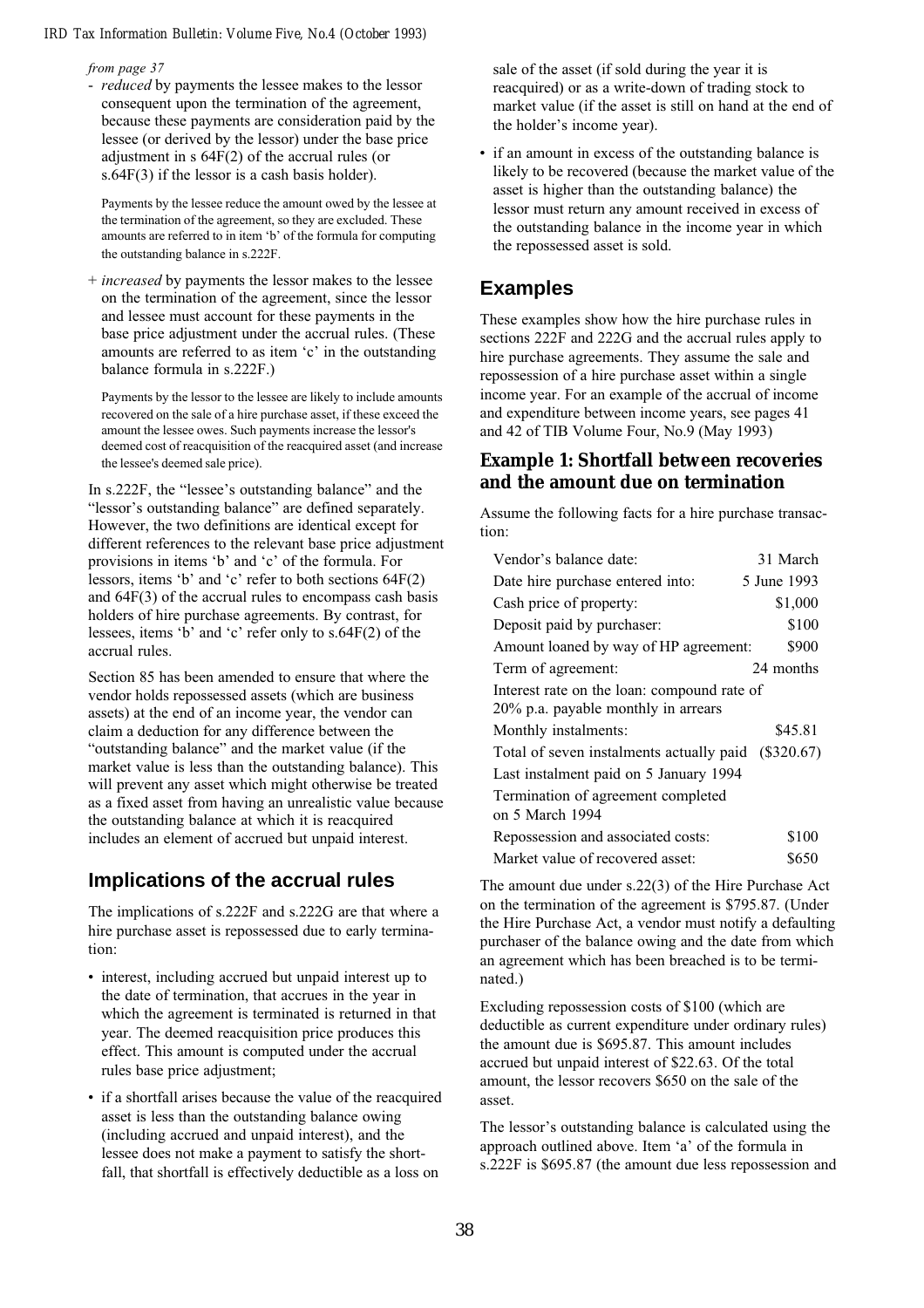associated costs). Items 'b' and 'c' of the formula are zero. The outstanding balance at which the lessor is deemed to acquire (and the lessee to sell) the hire purchase asset is \$695.87.

The lessor must calculate income or expenditure that arises:

- from the sale of the hire purchase asset (or on the write-down of reacquired assets held on balance date to market value, where applicable); and
- under the accrual rules.

#### Income/loss on sale or under trading stock provisions

The asset is deemed to be acquired by the lessor for the outstanding balance of \$695.87. It is sold for \$650, so the lessor has a loss on sale of \$45.87 (the loss may also arise if the asset is held on balance date and its value is written down to market value).

#### Income/expenditure under the accrual rules

The lessor's income or expenditure is calculated under the base price adjustment in section 64F(2) of the accrual rules using the formula:

a - b - c

where:

- a is the amount of consideration paid or payable to the holder under the agreement. In the example this amount is \$1,116.54 - the sum of the deposit initially paid (\$100), instalments made until January (\$320.67) and the outstanding balance calculated under sections 222F and 222G (\$695.87);
- b is the acquisition price of the agreement (\$1,000); and
- c is the net amount to which the holder has previously been subject to tax (in this example, item  $\sim$  is zero).

On this basis, a - b - c is \$116.54 for both the lessor (being income) and the lessee (being expenditure).

The overall income from the arrangement for the lessor is \$116.54 less the loss on sale of \$45.87 - giving net income of \$70.67.

### **Example 2: Lessee pays part of shortfall**

The facts in this example are the same as in Example 1 except that the lessee makes a payment of \$20 on the termination of the agreement in partial satisfaction of the amount outstanding.

Item 'a' of the formula in s.222F to calculate outstanding balance is \$695.87, as in Example 1. From this amount, deduct the payment of \$20 received by the lessor (represented by item 'b' of the formula). Item 'c' of the formula is zero (the lessor made no payments). Accordingly, the outstanding balance at which the asset is deemed to be purchased is \$675.87.

#### Income/loss on sale or under trading stock provisions

The asset is deemed to be acquired by the lessor for the outstanding balance of \$675.87. It is sold for \$650, giving rise to a loss on sale of \$25.87 to the lessor (as before, the loss may also arise if the asset is held on balance date and its value is written down to market value).

#### Income/expenditure under the accrual rules

Again, the lessor's income or expenditure is calculated under the base price adjustment in section 64F(2) of the accrual rules, using the following formula:

a - b - c

where:

- a is the amount of consideration paid or payable to the holder under the agreement. In the example that amount is \$1,116.54 - the sum of the deposit initially paid (\$100), instalments made until January (\$320.67), the payment received by the lessor upon termination (\$20) and the outstanding balance calculated under sections 222F and 222G (\$675.87). (The total amount of consideration received by the lessor is unchanged from Example 1; changes to the composition of that amount from Example 1 are italicised for emphasis);
- b is the acquisition price of the agreement (\$1,000); and
- c is the net amount to which the holder has previously been subject to tax (in this example, item 'c' is zero).

On this basis, a - b - c is \$116.54 for both the lessor (being income) and the lessee (being expenditure). This is unchanged from Example 1.

The lessor's overall income from the arrangement is \$116.54 less the loss on sale of \$25.87 - giving net income of \$90.67.

### **Example 3: Asset sold for more than the outstanding balance**

Assume the same facts as in Example 1 except that the asset is sold for \$850. The proceeds of that disposition are used as follows:

\$100 is retained by the lessor to offset repossession and associated costs incurred;

\$695.87 is used to satisfy the remaining balance of outstanding principal and interest owed at the termination of the agreement; and

\$54.13, being the remainder, is paid to the lessee.

As in Examples 1 and 2, item 'a' of the outstanding balance formula in s.222F is \$695.87. Item 'b' is zero (no payment is made by the lessee). Item  $\degree$ c' is \$54.13; the amount the lessor paid to the lessee - this is added to the amount determined in item 'a' to calculate the outstanding balance. Accordingly, the outstanding balance at which the lessor is deemed to acquire the asset is \$750.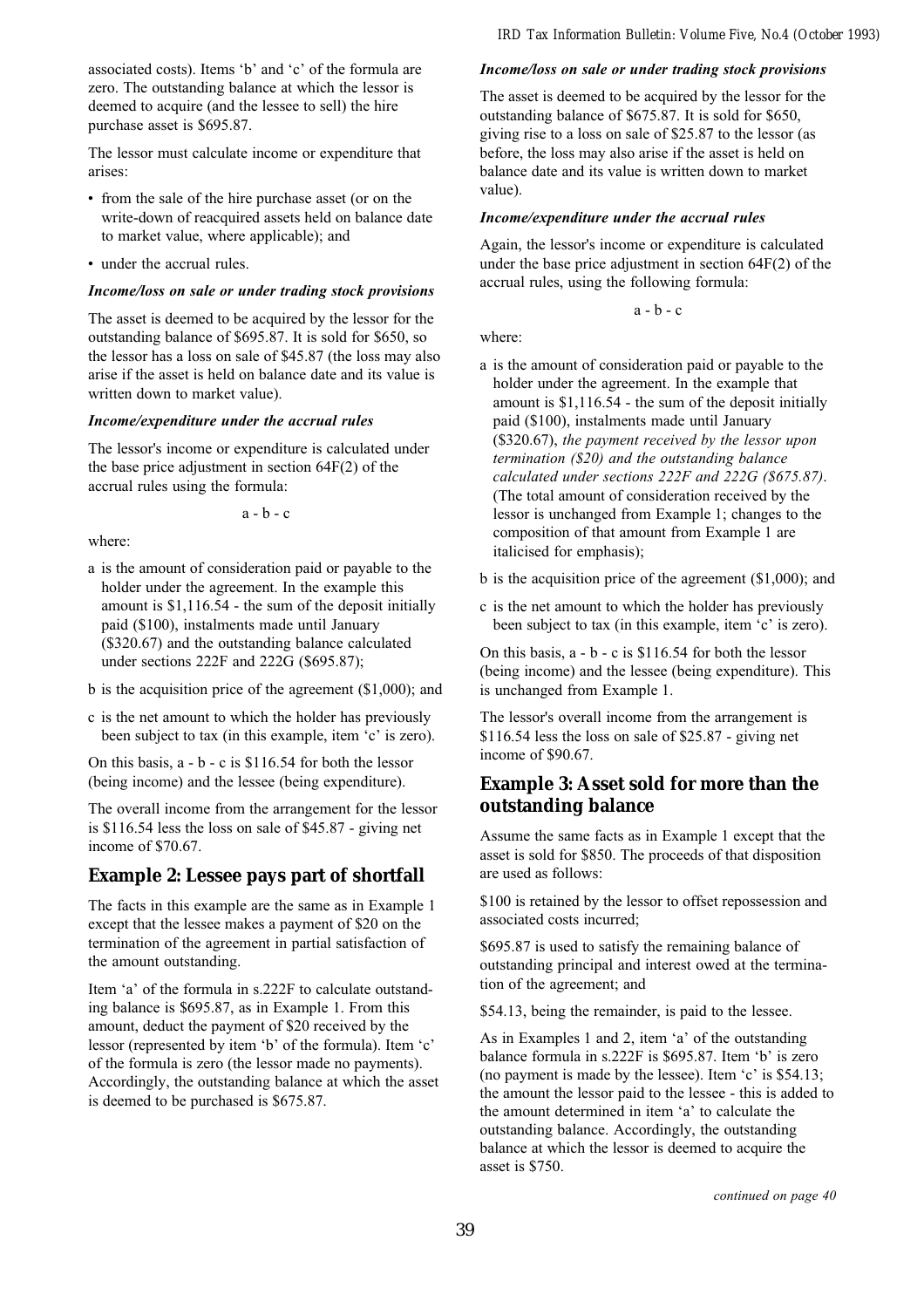#### from page 39

### Income/loss on sale or under trading stock provisions

The lessor is deemed to have acquired the asset for the outstanding balance of \$750. It is sold for \$850, giving rise to a profit on sale of \$100 to the lessor.

### Income/expenditure under the accrual rules

As in Examples 1 and 2, the lessor's income or expenditure is calculated under the base price adjustment in section 64F(2) of the accrual rules using the following formula:

 $a - b - c$ 

where:

- a is the amount of consideration paid or payable to the holder under the agreement. In the example that amount is \$1,170.67, which is the sum of the deposit initially paid (\$100), instalments made until January (\$320.67), and the outstanding balance calculated under sections 222F and 222G (\$750);
- b is the acquisition price of the agreement (in this case \$1,054.13 - the initial cash price of the asset plus the payment of \$54.13 paid by the lessor upon the termination of the agreement); and
- c is the net amount to which the holder has previously been subject to tax (in this example, item 'c' is zero).

On this basis, a - b - c is \$116.54 for both the lessor (being income) and the lessee (being expenditure). This is unchanged from Examples 1 and 2. (The additional amount of \$54.13 recovered and returned to the lessor affects items 'a' and 'b' of the base price adjustment formula equally. It is specifically added in 'b' and is included in the calculation of the outstanding balance in 'a', so it does not change the net result.).

The lessor's overall income from the arrangement is \$216.54, made up of accrual income of \$116.54 and profit on sale of \$100. The profit on sale effectively represents the recovery of deductible repossession and associated costs.

Note that in all three examples, the lessor's accrual income is the same. Adjustments to reflect shortfalls in the amounts recovered compared to amounts owing, or amounts recovered in excess of amounts owing, are reflected in the loss or profit on the sale of reacquired assets.

## **Cash Basis Holders**

Cash basis holders and lessees who aren't required to comply with section 64C of the accrual rules do not have to account for accrued but unpaid interest. Accordingly, for these taxpayers subsections 3 and 3A of s.222G exclude accrued but unpaid interest from the definition of outstanding balance. This ensures that income or expenditure that arises under the base price adjustment should normally be interest paid or received in the year of termination.

### **Example 4**

Assume the same facts as in Example 1 above. However, the holder is a cash basis holder under s.64D of the Act. Accordingly, accrued but unpaid interest of \$22.63 is deducted from the outstanding balance of \$695.87 computed in example 1, as provided for in section 222F(3). The outstanding balance at which the lessor is deemed to acquire (and the lessee to sell) the asset is reduced to \$673.24.

#### Income/loss on sale or under trading stock provisions

The lessor is deemed to have acquired the asset for the outstanding balance of \$673.24. It is sold for \$650, giving rise to a loss on sale of \$23.24 to the lessor (as before, the loss may also arise if the asset is held on balance date and its value is written down to market value).

#### Income/expenditure under the accrual rules

The lessor's income or expenditure is calculated under the base price adjustment in section 64F(3) of the accrual rules using the following formula:

a - b - c

where:

- a is the amount of consideration the holder derives under the agreement. In the example that amount is \$1,093.91, being the sum of the deposit initially paid (\$100), instalments made until January (\$320.67) and the outstanding balance calculated under sections 222F and 222G (\$673.24);
- b is the acquisition price of the agreement (\$1,000); and
- c is the net amount to which the holder has previously been subject to tax (in this example, item 'c' is zero).

On this basis, a - b - c is \$93.91, being income for the lessor.

The lessor's overall income from the arrangement is \$93.91 calculated under the base price adjustment, less the loss on sale of \$23.24. This gives net income of \$70.67 (the same as in Example 1 above).

### **Subsequent recoveries or payments**

Paragraphs (c) and (d) of section 222G(3B) deal with recoveries of any amount that the lessee owes to the lessor, or the return to the lessee of any amount recovered in excess of amounts owed by the lessee, if these payments are made after the income year in which a hire purchase agreement is terminated or expires. Generally, amounts subsequently paid are taken into account as assessable income and expenditure incurred in the year they are paid, as follows:

- they are deemed to be expenditure of the lessor; and
- they are deemed to be income of the lessee if the lessee has claimed a deduction on the hire purchase asset (such as depreciation), or if the asset was a revenue asset.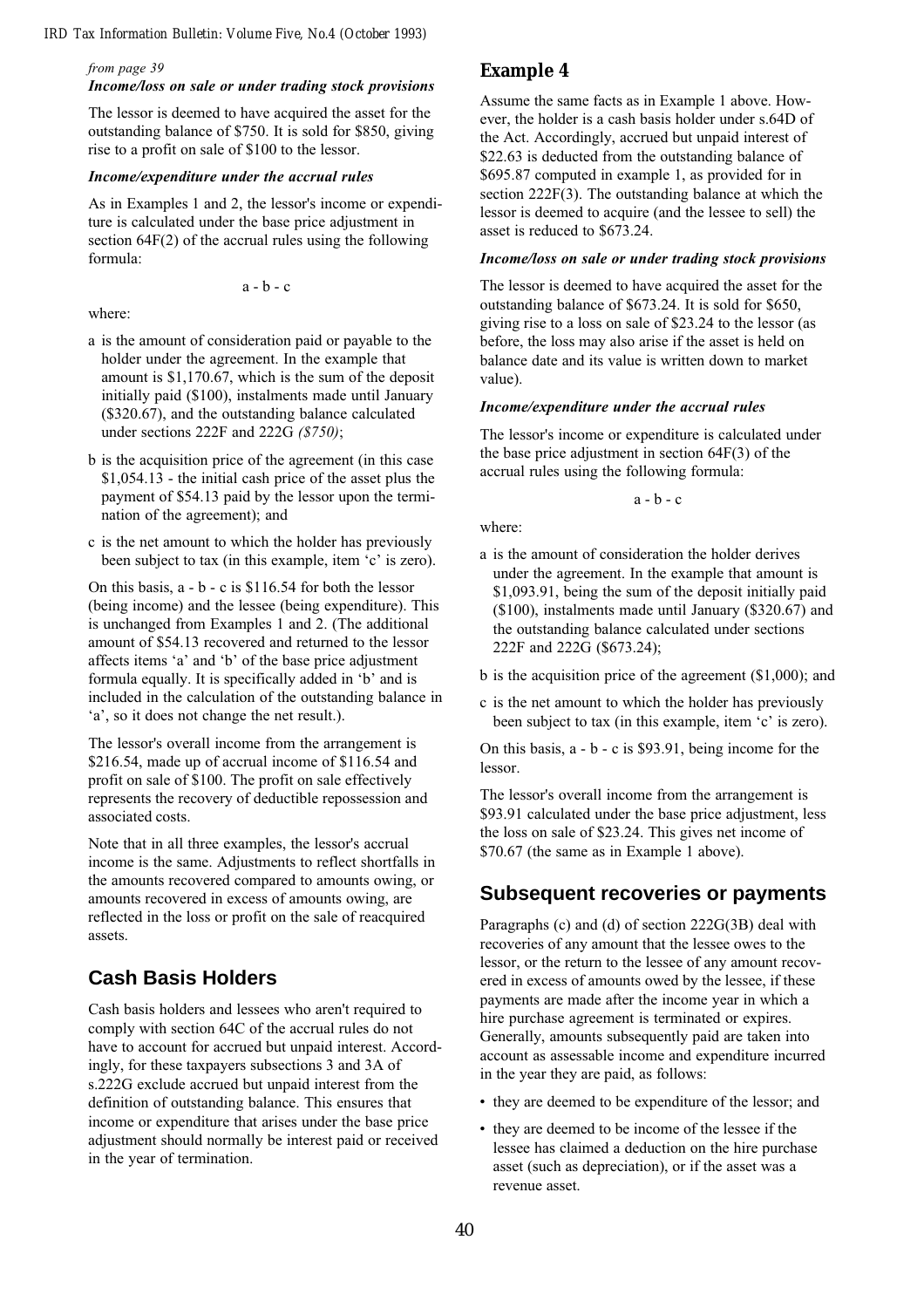### **Example 5**

Assume the facts in Example 2 above except that the lessee pays the \$20 after the income year in which the hire purchase agreement is terminated, the asset sold, and the base price adjustment is calculated (with the lessor computing income in that year as described in Example 1). Under s.222G(3A)(c), the lessor returns the \$20 in the year it is received.

### **Example 6**

Assume the facts in Example 3 above, except that the repossessed asset is sold and the \$54.13 additional payment to the lessee is made in the income year following the year in which the agreement terminates. Since no amount had been paid to the lessor at the time the outstanding balance was computed, the outstanding balance in the year of termination would have been \$695.87 (being the amount owed at termination by the lessee, excluding repossession costs). The repossessed asset would have been held on the balance date of the lessor and, it is assumed, would have been valued at cost (\$695.87). Accordingly, the only income that arose in the year in which the agreement is terminated would have been calculated under the accrual rules. The base price adjustment would have resulted in the recognition of \$116.54 of income to the lessor, with the same calculation as in Example 1 above.

In the following year when the asset is sold for \$850, the lessor would recognise \$154.13 as profit on sale (being the difference between the sale proceeds and the deemed acquisition cost under s.222G of \$695.87). Under s.222G(3A) the lessor would also be able to deduct in that year the payment of \$54.13 to the lessee. The net result is assessable income to the lessor in that year of \$100.

## **Assignments and transfers of HP agreements**

The assignment of income from a hire purchase agreement is treated as an ordinary assignment if the original lessor retains legal ownership of the underlying asset but assigns the income stream. The lessor will remain the original holder for the purposes of s.222F and s.222G. Assignments of hire purchase agreements have been excluded from the definition of a hire purchase agreement in s.222F(2).

The definition of a lessor in section 222F has been extended to include any assignee of a holder of an agreement. This means that where a hire purchase agreement and the legal title in the underlying asset are both transferred:

- The original hire purchase agreement is deemed to be terminated for the purposes of calculating the initial holder's income under the accrual rules. The initial holder would calculate a base price adjustment
- The new holder would calculate accrual income from the agreement by referring to the price actually paid

for the agreement, not the initial acquisition price of the hire purchase agreement (which is generally the cash price of the hire purchase asset). This is achieved by an amendment to paragraph (ca) of s.64BA(1). The definition of the acquisition price of a hire purchase agreement in that paragraph applies only to the "first" holder" of the agreement.

 The new holder would be deemed to be the lessor for the purposes of applying s.222G on the termination of the agreement.

The issuer of the agreement should be unaffected by the transfer.

### **Example 7**

"Retailer Co" enters into a hire purchase agreement with an issuer on 5 June 1993. The cash price of the hire purchase asset (and hence, its core acquisition price under  $s.64BA((1)(ca)$  of the Act) is \$1,000. The term of the agreement is 24 months with monthly instalments of \$45.81 plus an initial deposit paid of \$100. The total consideration payable over the term of the agreement is \$1,199.44. Retailer Co decides to sell the agreement on 5 January 1994 to Finance Co for \$670. Under the terms of the sale, Finance Co assumes legal ownership of the hire purchase asset. As the assignee of Retailer Co, Finance Co would be treated as the lessor under sections 222F and 222G if the beneficial ownership reverts to the lessor on the termination of expiry of the agreement.

Retailer Co would calculate a base price adjustment to work out its income from the agreement for its 1993-94 income year. Income would be calculated by referring to the amount realised for the agreement (\$670), instalments made to the time of sale (\$320.67) and the acquisition price of the hire purchase agreement (\$1,000). In the year the hire purchase agreement acquired by Finance Co matures or is terminated, a base price adjustment would be computed to determine income from the agreement for that year. In calculating the base price adjustment, the core acquisition price of the agreement would be the amount actually paid for the agreement, i.e., \$670.

## **Transitional relief for pre-April 1993 hire purchase assets**

Transitional rules in s.76A of the Act allow taxpayers to recognise the retail profit element of pre-April 1993 hire purchase agreements as hire purchase payments become due and receivable (provided the retail profit element which would otherwise be assessable from 1 April 1993 is more than \$1,000). Those transitional rules are described on pages 38-39 of TIB Volume Four, No.9 (May 1993). In the absence of any other transitional relief, this means that for the income year in which 1 April 1993 falls (referred to as the "year of adjustment") the following amounts of income would have been returned: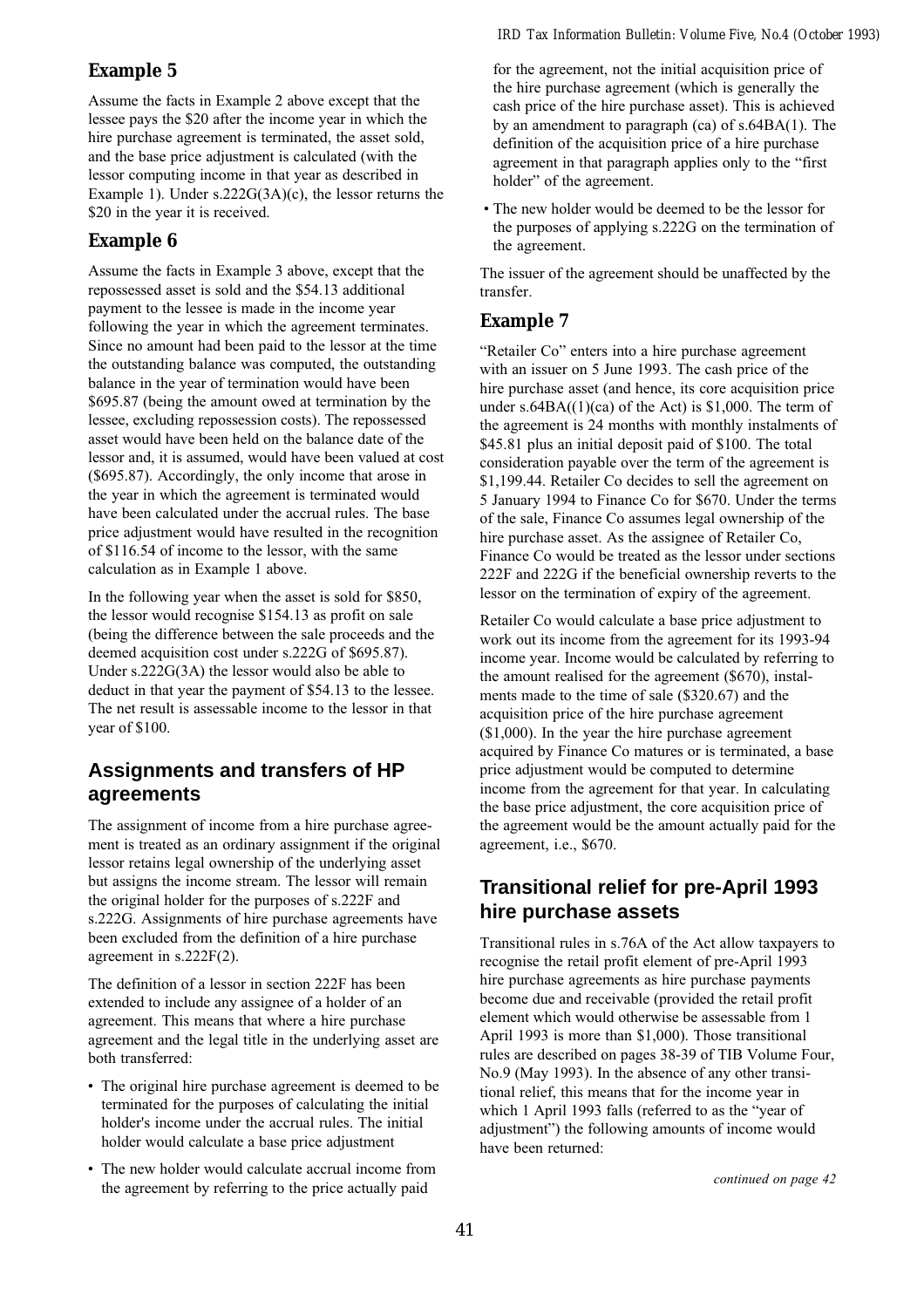#### from page 41

- the appropriate share of the retail profit element of pre-April 1993 hire purchase agreements on a due and receivable basis; and
- the retail profit on assets sold since 1 April 1993.

If there was no transitional relief, the result of returning a portion of "previous years' retail profit" as well as "this year's retail profit" in the year of adjustment results in a "bubble" of doubled up assessable income. To alleviate the cash flow pressure that this would cause for taxpayers, s.76A has been amended to permit taxpayers to evenly spread the additional income that arises in the year of adjustment from pre-April 1993 hire purchase agreements between the year of adjustment and up to the following three income years.

The year of adjustment is the taxpayer's income year in which 1 April 1993 falls. For taxpayers with standard balance dates the year of adjustment is the 1993-94 income year.

This relief is provided under section 76A(4A) and is available where the additional income that arises from pre-April 1993 hire purchases on a due and receivable basis in the year of adjustment exceeds \$1,000.

Taxpayers must notify Inland Revenue in their income tax return for the year of adjustment:

- the total amount of unreturned profit element of pre-April 1993 hire purchase agreements; and
- the amounts of that profit which are to be returned in each of the three income years following the year of adjustment.

### **Example 8**

As at 31 March 1993, the unreturned profit element of all hire purchase agreements held by Retailer Co was \$400,000. Retailer Co has a 31 March balance date. Allocated on a due and receivable basis, the allocation of that amount between Retailer Co's 1993-94 income year and the subsequent two income years is as follows:

| 1993-94 | \$250,000 |
|---------|-----------|
| 1994-95 | \$150,000 |
| 1995-96 | 0         |

In the 1993-94 income year, Retailer Co also derives \$300,000 as profit on the sale of assets subject to hire purchase agreements. Under s.222G, this income is assessable in that year.

Under s.76A(4) Retailer Co is permitted to spread the unreturned profit element of pre-April 1993 hire

purchase agreements on a due and receivable basis as outlined above. In addition, the profit element of pre-April 1993 hire purchase agreements that becomes assessable during Retailer Co's 1993-94 income year (the year in which 1 April 1993 falls) on a due and receivable basis can be spread evenly between that year and up to the three immediately succeeding income years. This is provided for in s.76A(4A). On that basis, Retailer Co is able to spread the \$250,000 that arises in the 1993-94 income year as follows:

| 1993-94 | \$62,500 |
|---------|----------|
| 1994-95 | \$62,500 |
| 1995-96 | \$62,500 |
| 1996-97 | \$62,500 |

Under s.76A(5), Retailer Co must notify Inland Revenue in its 1993-94 income tax return of:

- the aggregate amount of unreturned retail profit required to be added to assessable income in the 1993- 94 and following income years (in this case, \$400,000); and
- the amounts to be returned in the three immediately succeeding income years following the 1993-94 income year (which is the year of adjustment for Retailer Co).

On this basis, Retailer Co would return \$62,500 of previously unreturned retail profit in its 1993-94 income year in addition to the \$300,000 profit on sale of assets sold subject to hire purchase agreements in that year. Retailer Co would notify in its 1993-94 return of income the allocation of the remaining unreturned profit element as follows:

| 1994-95 | $$150,000 + $62,500 = $212,500$ |
|---------|---------------------------------|
| 1995-96 | \$62,500                        |
| 1996-97 | \$62,500                        |

## **Application date**

The amendments in general apply to hire purchase agreements entered into on or after 1 April 1993.

The amendment in section 85 (to include reacquired assets in trading stock) applies to assets reacquired after 1 April 1993.

The spreading provisions apply to tax on income derived in the taxpayer's income year in which 1 April 1993 occurs. For standard balance date taxpayers this will be the 1993-94 income year.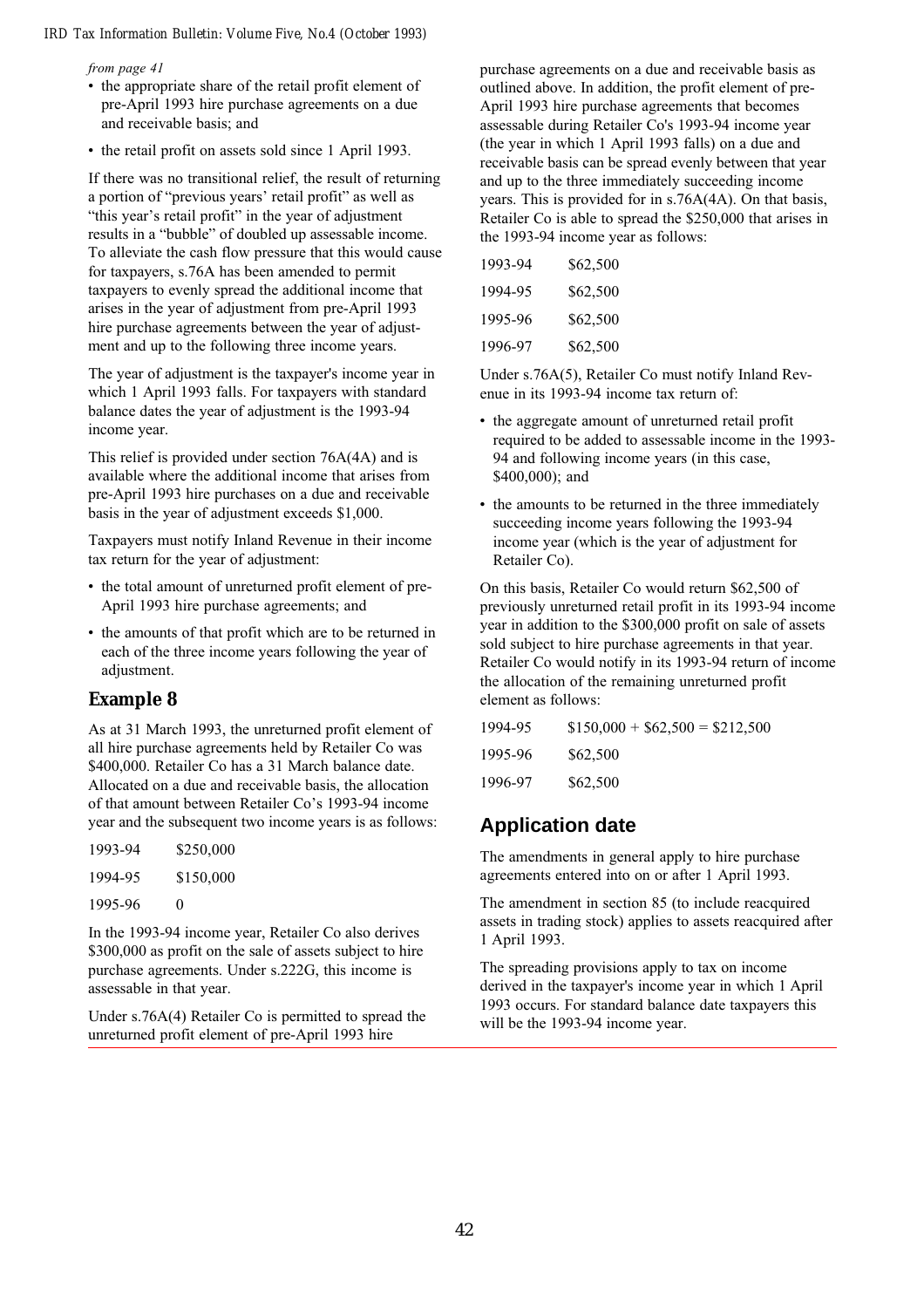## **Retirement Income Policies**

The Retirement Income Bill was passed through its final stages on 29 September 1993, and became:

- The Retirement Income Act 1993;
- The Social Welfare (Transitional Provisions) Amendment Act (No.2) 1993;
- The Income Tax Amendment Act (No.4) 1993

and will apply from 1 April 1994.

## **Background**

The Bill was an outcome of the Todd Task Force on Private Provision for Retirement. The leaders of the Alliance, Labour and National Parliamentary parties entered into an historic "Accord on Retirement Income Policies" on 25 August 1993. This accord is now incorporated as a schedule to the Retirement Income Act.

## **Key issues**

The three Acts together provide for -

- the appointment of an independent Retirement Commissioner:
- periodic reports on retirement income policies being implemented by current Governments:
- a change of name of National Superannuation to New Zealand Superannuation:
- periodic adjustments to the level of New Zealand superannuation within a range of levels:
- a transitional retirement benefit for anyone adversely affected by the raising of the age of eligibility for New Zealand Superannuation.

The Retirement Income Act sets out the role, functions and powers of a Retirement Commissioner and provides for periodic reports on the retirement income policies being implemented by the Government of New Zealand.

The Social Welfare (Transitional Provisions) Amendment Act provides for a transitional retirement benefit which will be available (subject to an income test) to persons born between 1 July 1934 and 31 March 1939 (inclusive) for certain defined periods before they become eligible for New Zealand superannuation.

That Act provides for adjustments to the amount of New Zealand superannuation and veterans' pensions in line with movements of the Consumer Price Index. It also sets limits for New Zealand superannuation and veterans' pensions; these will not be (for a married couple) less than 65 percent or more than 72.5 percent of the average ordinary time weekly earnings. (There are minor differences in line with other existing differences in criteria for payments.)

## **Tax legislation issues**

The Income Tax Amendment Act (No 4) 1993 deals only with a series of minor technical amendments which provide that wherever the expressions "national superannuation", "national superannuitant" and "national superannuitant surcharge" appear they are replaced with new terms reflecting the agreement in the Accord.

The new expressions are "New Zealand superannuation", "New Zealand superannuitant" and "New Zealand superannuitant surcharge"

## **Application date**

All of the provisions in these Acts apply from 1 April 1993.

## **National Superannuitant Surcharge - Specified Exemption Section 336, Income Tax Act 1976**

From 1 July 1993 the Department of Social Welfare may means test people who receive residential care disability services (subsidised care). In these cases the spouse may be paid the unmarried rate of national superannuation.

This change ensures that a spouse who receives the unmarried rate of national superannuation is allowed the unmarried specified exemption rate when calculating any surcharge liability.

The change applies from the 1993-94 income year.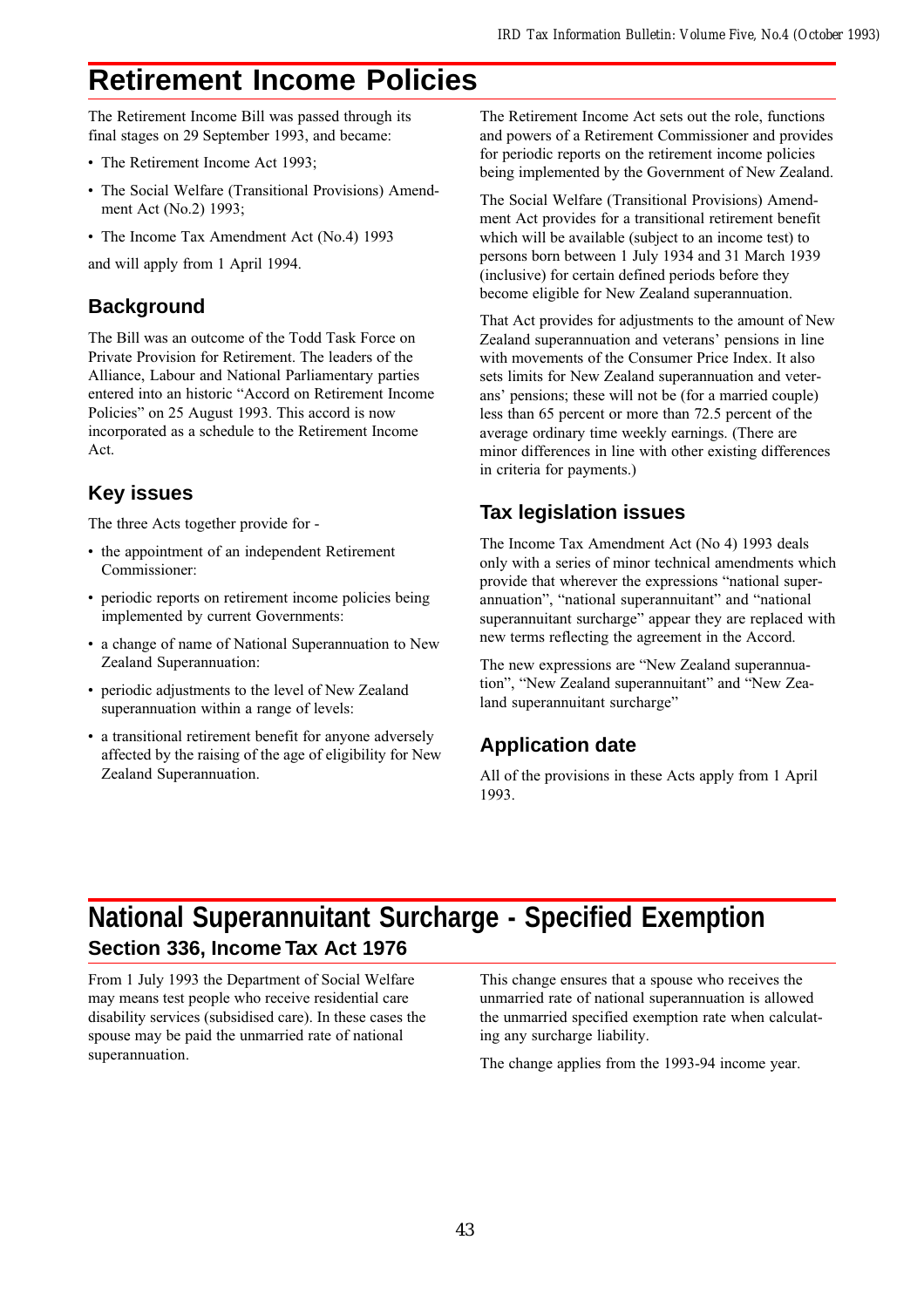## **Superannuation Tax Reform Sections 204Q and 228, Income Tax Act 1976**

## **Introduction**

There are two minor amendments to the superannuation provisions to correct existing technical problems. They do not make any policy changes.

The double taxation of investment income earned by two of National Provident's superannuation schemes has been corrected. Also, it is clarified that tax cannot be avoided on interest where a superannuation fund either lends to, or invests in, another superannuation fund.

## **Background**

These amendments were required because:

- double taxation would unfairly lower the post-tax returns of the two National Provident superannuation funds; and
- existing legislation might allow the avoidance of tax on interest payments and investment income distributions between certain superannuation funds.

### **Key issues**

The key legislative amendments make these things clear:

- Certain National Provident superannuation schemes are not subject to the life office tax regime (which, combined with the NPF's organisational structure, causes double taxation), even though there are a small number of employers who do not contribute to the schemes.
- Interest earned by a superannuation fund on a loan to another superannuation fund is taxable. The distribution of investment income from a parent superannuation fund to a member fund is not deductible.

## **Application dates**

The first amendment applies from the beginning of the 1991/92 income year, in order to remove any past double taxation. The second amendment applies from the beginning of the 1993/94 income year.

# **"Income-Tested Benefit" and "New Zealand Superannuation" Definitions**

### **Section 2, Income Tax Act 1976**

There have been minor amendments to the definitions of "income-tested benefits" and "New Zealand Superannuation", to reflect the recently-enacted accommodation supplement (which replaced the accommodation benefit) and tenure protection allowance (Social Security Act (No.3) 1993). These payments are excluded from the definition of income-tested benefits and national superannuation, so they are not assessable.

Funeral grants paid to a surviving spouse are also included in the exceptions in both definitions.

The reference to telephone allowances, has been removed, since these have been discontinued.

The amendment applies to amounts paid on or after 1 July 1993.

## **Increased Family Support Rates Section 374D, Income Tax Act 1976**

## **Introduction**

An amendment enacts the increased Family Support rates and new age structure which were announced in this year's Budget.

## **Background**

The Government considered that the current Family Support age structure did not adequately deal with the costs of teenage children, so it decided to increase the rate for additional children 13 and over from \$22 per week to \$35 per week. Further, the rate for additional children under 13 was increased from \$22 per week to \$24 per week.

## **Key issues**

The following table shows the old and new rates and age structures: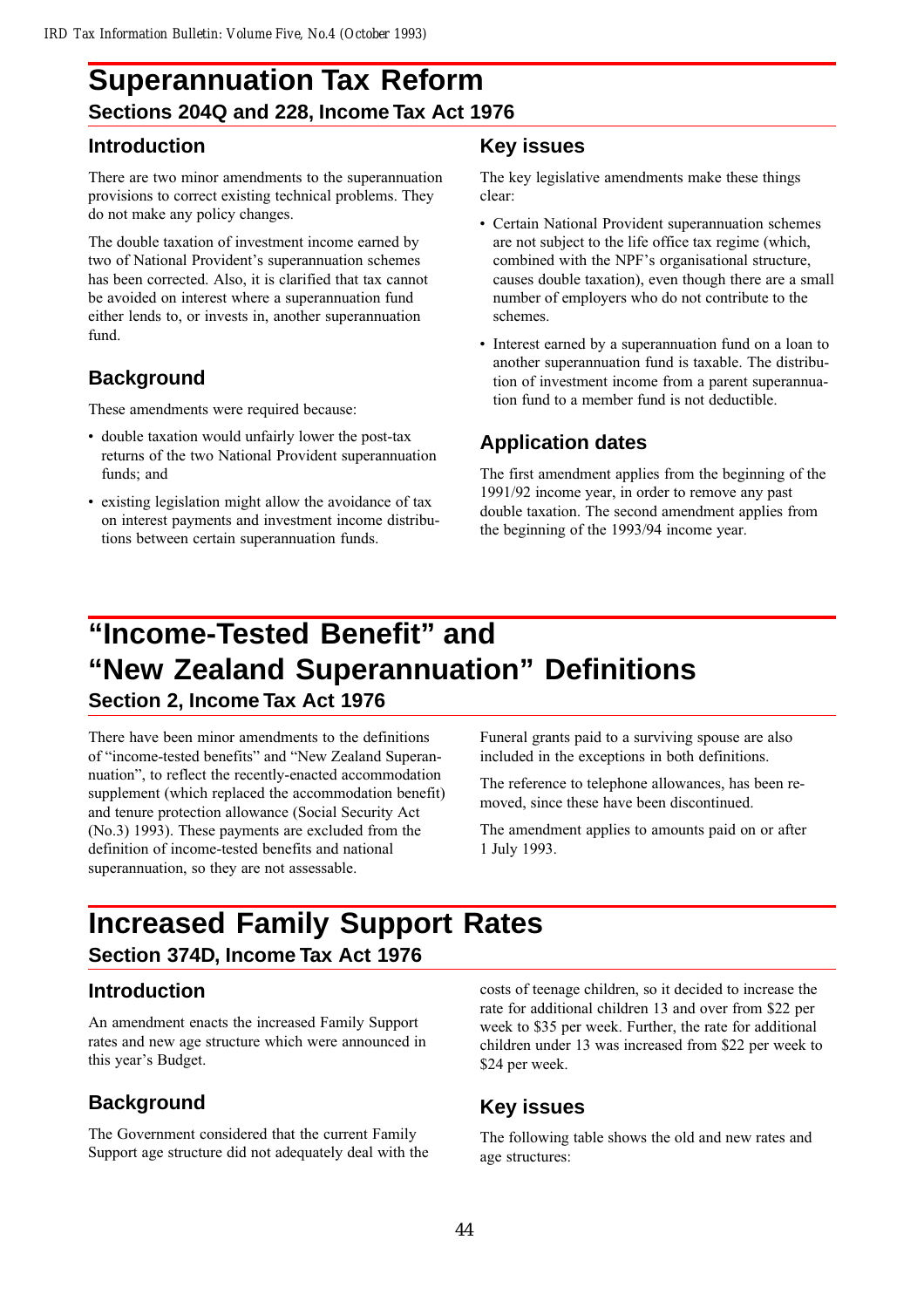|                                                                                                                                                                                                                                                                                    | Old maximum<br>weekly rates<br>(Before 1/10/93) | New maximum<br>weekly rates<br>(After 1/10/93) |  |
|------------------------------------------------------------------------------------------------------------------------------------------------------------------------------------------------------------------------------------------------------------------------------------|-------------------------------------------------|------------------------------------------------|--|
| Eldest Child                                                                                                                                                                                                                                                                       | \$42.00                                         | \$42.00                                        |  |
| Each additional<br>child 13 or over                                                                                                                                                                                                                                                | \$22.00                                         | \$35.00                                        |  |
| Each additional<br>child under 13 years                                                                                                                                                                                                                                            | \$22.00                                         | \$24.00                                        |  |
| Those additional children who are 16 to 18 years of age before<br>1 October 1993 and who are entitled to receive the higher rate of<br>\$42.00 will continue to receive this rate until they cease being<br>dependent or until the end of the calendar year in which they turn 18. |                                                 |                                                |  |

Inland Revenue will automatically re-issue certificates of entitlement to ensure that families who have already applied for Family Support receive their increased entitlement from 1 October 1993. The new rates of Family Support for non-beneficiaries will be direct credited to their bank accounts on Tuesday 12 October 1993.

Beneficiaries will receive their increases on the following dates:

- Domestic Purposes, Widows and Invalid Beneficiaries: 5 October 1993
- Sickness, Unemployment and Training Beneficiaries: 14 October 1993

### **Application date**

The increased rates and new age structure apply from 1 October 1993.

## **Disclosure of Information for Family Support - Double Payment Identification**

**Section 13C, Inland Revenue Department Act 1974 Section 375(G)(13), the Income Tax Act 1976**

## **Introduction**

An amendment will allow Inland Revenue to match information on Family Support recipients against information that the Department of Social Welfare (DSW) holds, to identify families who may be receiving Family Support from both departments. Social Welfare will also use the information to help identify whether benefit fraud is occurring.

## **Background**

The purpose of this amendment is to maintain the integrity of the Government's social assistance programmes (Family Support and benefits). At present Inland Revenue pays Family Support to non-beneficiaries and Social Welfare pays it to beneficiaries.

## **Key issues**

The amendment allows information held by Inland Revenue about Family Support recipients to be transferred to DSW. DSW will match that information with information they hold on beneficiaries who are receiv-

ing Family Support. Where a match occurs and a family is identified as receiving Family Support from both Departments, the results of the match will be transferred back to Inland Revenue.

Inland Revenue will write to those families who are identified as receiving a double payment, and ask them to provide reasons why the Inland Revenue payment should not be ceased. The amendment to the Family Support legislation enables Inland Revenue to stop paying Family Support if the recipient does not reply, or doesn't give sufficient reason why it should not be cancelled.

The provisions of the Privacy Act 1993 will apply to the notification process.

DSW will retain a copy of the results of the information match to help identify whether benefit fraud has occurred.

## **Application date**

This amendment applies from the 1993/94 income year onwards.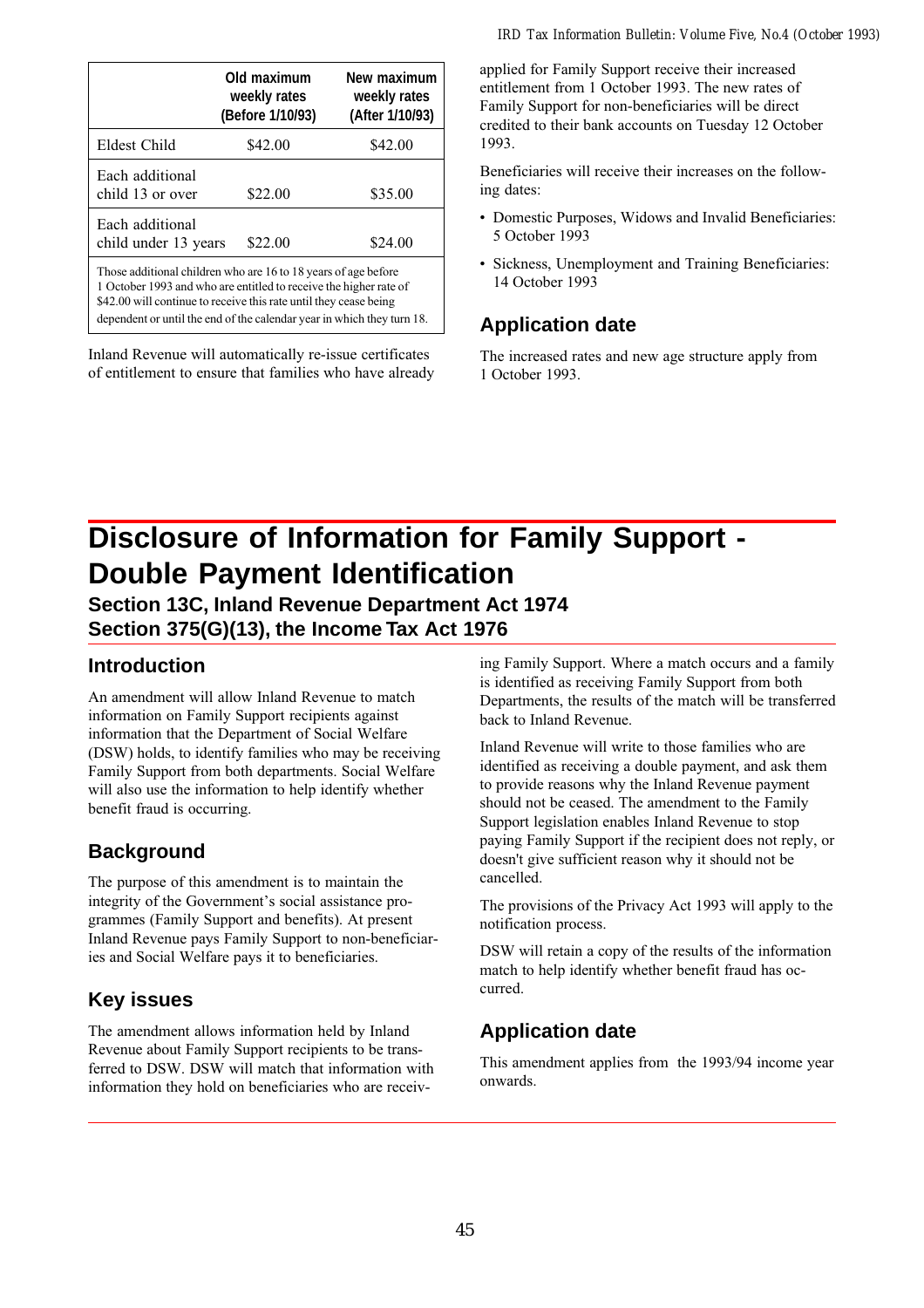## **Birth Certificate Required if Family Support Paid During Year Section 374G, Income Tax Act 1976**

## **Introduction**

Family Support applicants must now supply birth certificates or other information to verify the existence of children when applying for Family Support. The reason for this requirement is to reduce the likelihood of fraud. It prevents Family Support claims for nonexistent children.

## **Key issues**

When a family applies for Family Support for 1994-95 and following years, they must provide children's birth certificates or other information acceptable to Inland Revenue which verifies the children's existence. Other acceptable information includes the child's IRD number, passport or driver's licence. Once a child's existence has been accepted, the family will not have to supply the same information again in following years.

However, if a different applicant applies for Family Support in a later year for the same child, s/he will have to produce a birth certificate or other information with that application.

If an applicant cannot provide the birth certificate or other information at the time of filing an application, Inland Revenue will still accept the application and pay the Family Support entitlement for a period of eight weeks. If the birth certificate or other information is not provided within the eight week period, the Family Support payment for the non-verified children will cease. The applicant can make a subsequent application for Family Support once the birth certificate or other information is available.

## **Application date**

This amendment will apply to Family Support applications from the 1994/95 income year onwards.

## **Disclosure of Debtors' Address Information Section 13D, Inland Revenue Department Act 1974 Section 240, Child Support Act 1991**

## **Introduction**

An amendment allows Inland Revenue to give the Department of Social Welfare (DSW) addresses of liable parents and past beneficiaries who owe money to DSW.

## **Background**

Currently, the Child Support Act 1991 allows Inland Revenue to transfer address information to DSW to help recover unpaid liable parent contributions.

The amendment extends the transfer of address information to cover debts owed by past beneficiaries (those who received benefit overpayments but are no longer receiving a benefit).

## **Key issues**

Where liable parents and past beneficiaries (debtors) owe money to DSW, DSW will be able to access IRD address information on that debtor and the address of his or her last known employer. This information will help DSW to track the debtor and recover debts owed to the Crown.

The provision in the Child Support Act is repealed, and included in the new section 13D of the Inland Revenue Department Act. The information match complies with the requirements of the Privacy Act 1993.

## **Application date**

The amendments come into force on 1 June 1994.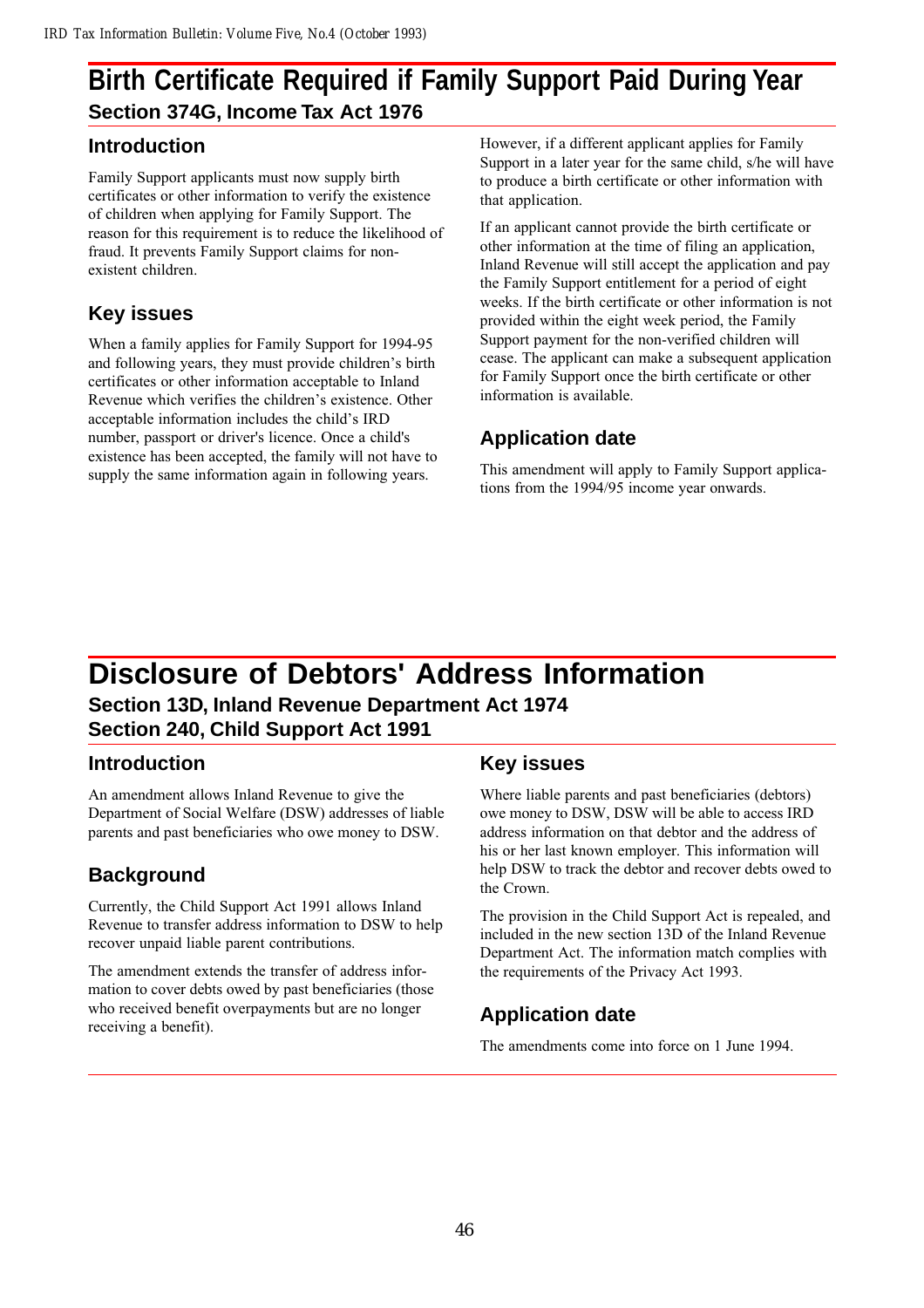## **GST on Motor Vehicle Registration Fees**

### Section 5(6A), Goods and Services Tax Act 1985

An amendment provides that the Ministry of Transport will return the GST on motor vehicle registration fees from 1 April 1994. At present NZ Post is the sole collection agency for motor vehicle registration fees, and returns the GST.

## **Tax Invoices- Keeping Records for Second-Hand Goods**

### Section 24(7), Goods and Services Tax Act 1985

Under section 24(7) of the GST Act, any registered person who acquires second-hand goods which are not a taxable supply must keep certain records. These records do not have to be kept if the consideration for the supply was under \$20.00. The amendment raises this threshold to \$50.00 for supplies made on or after 28 September 1993.

## **Unit Trusts - Tax Exemption for Dividends Section 63(2H), Income Tax Act 1976**

When the inter-corporate dividend exemption was removed from 1 April 1992, corporate managers of unit trusts who act as intermediaries in buying and selling units in the unit trust would have been liable for tax on any dividend component of any redemption of trust units. The Government is considering how to deal with this situation.

Section 63(2H) was put in place to ensure that the tax exemption for dividends arising when a unit trust's corporate manager redeems units remained intact.

The original extension of the inter-corporate dividend exemption was to 1 April 1993. This was later extended to 1 April 1994.

Consultation with unit trust operators is continuing. The Government has not yet made any decision on this issue.

It is therefore necessary to extend the inter-corporate dividend exemption to dividends derived from redemption of units in a unit trust by that trust's corporate manager until 1 April 1995.

## **Dividends and Associated Persons Transactions - Definitions Section 4(13), Income Tax Act 1976**

Section 4(13)(d) excludes from the dividend definition associated party transactions which satisfy certain criteria. It has been amended to correct a drafting oversight. There is a detailed explanation of the effect of section 4(13) in TIB Volume 4 No. 9 (May 1993); this item should be read in conjunction with that explanation.

The amendment inserts a reference to "non-resident" withholding income" in subparagraph  $(d)(i)$ . This makes it clear that a dividend arises in the following circumstances:



UK Co owns 80% of NZ2 Co and 100% of NZ1 Co. Both NZ1 Co and NZ2 Co are resident in New Zealand. T has a minority interest in NZ2 Co.

NZ1 transfers property to NZ2 for no consideration.

The transfer of property from NZ1 Co to NZ2 Co is a dividend (derived by NZ2 Co) because the criteria in section 4(13) are not satisfied. The transaction breaches paragraph 4(13)(d) because if NZ1 Co had transferred the property to UK Co, the transfer would have given rise to a dividend which was nonresident withholding income of UK Co.

(Had NZ2 been a wholly owned subsidiary of UK Co. an exempt dividend would have arisen to NZ2 Co under section 63(2K)).

The amendment applies from 26 April 1993, which was when the Minister of Revenue announced the amendment.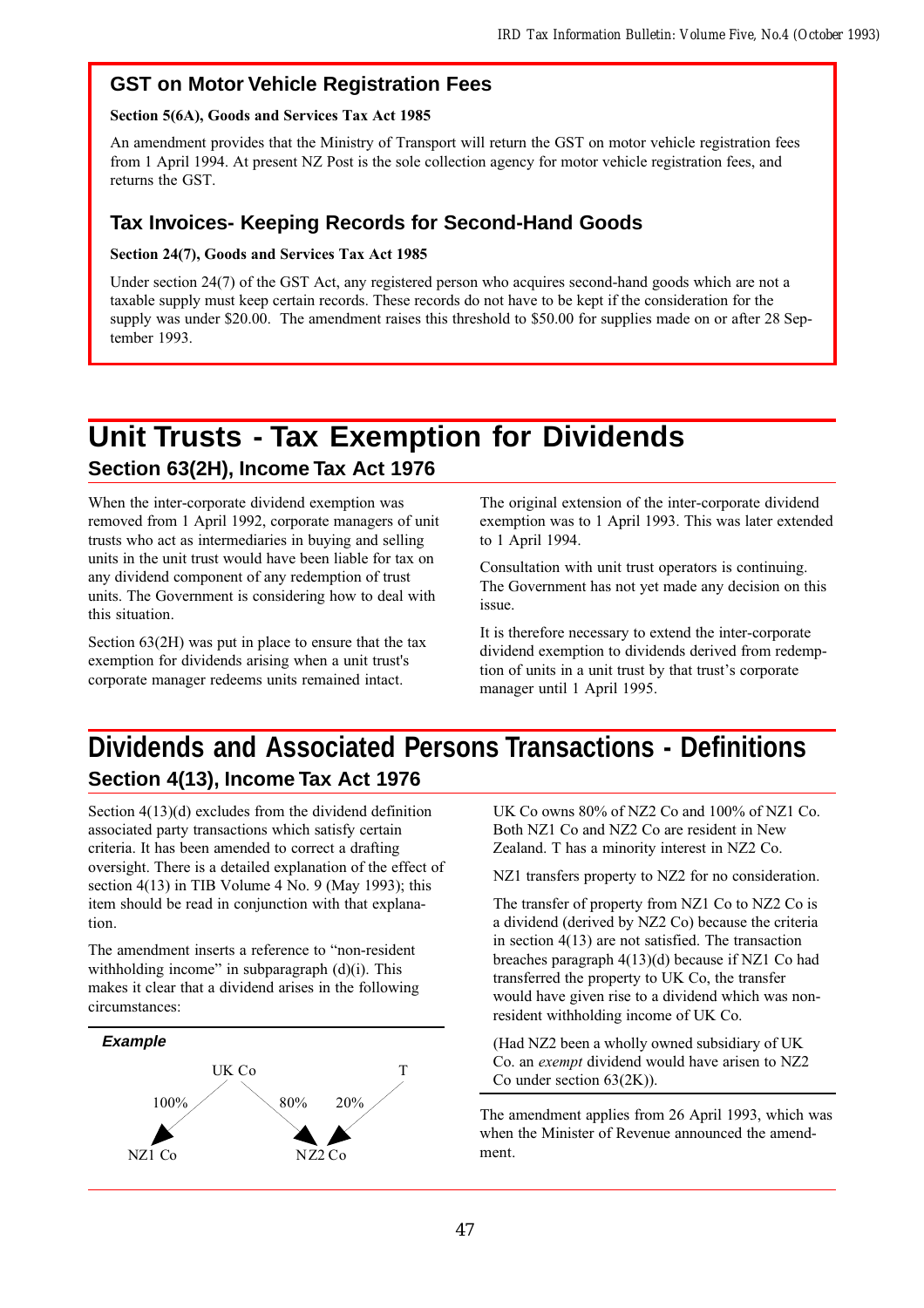## **FBT Paid in Foreign Jurisdictions**

Section 106(2)(b), Income Tax Act 1976.

An amendment will allow a deduction against assessable income in New Zealand for FBT paid overseas.

Previously, the definition of "income tax" in section  $106(2)(b)$  included FBT paid overseas, so it couldn't be deducted from assessable income in this country. The amendment removes FBT paid in foreign jurisdictions from the definition of income tax.

This amendment applies from 1 April 1994, to coincide with changes in the Australian FBT regime. One of these changes will allow Australian taxpayers a deduction for FBT paid in Australia.

## **Collection of PAYE and Earner Premium**

### **Sections 2, 353, 355, 365 to 373, Income Tax Act 1976 Sections 77, 115, 117 and 130, Accident Rehabilitation and Compensation Insurance Act 1992**

### **Introduction**

Amendments enable PAYE and ACC earner premium to be collected and recovered as one sum.

## **Background**

The amendments ensure the efficient collection and recovery of ACC earner premium. Employers deduct earner premium as part of PAYE. The amendments ensure that any collection and recovery action by Inland Revenue on unpaid PAYE includes the earner premium component. Penalties can also be imposed on the combined amount. This means the PAYE and earner premium do not need to be separated out before compliance action can be taken.

## **Key issues**

In essence, the amendments make these changes:

• They insert a definition of "combined tax and earner premium deduction" into the Income Tax Act.

- They enable recovery action to be taken for the combined deduction.
- They make it an offence under the Income Tax Act to fail to account for the combined deduction.
- They impose penalties (penal and additional tax) on the amount of the combined deduction.
- They amend the Accident Rehabilitation and Compensation Insurance Act 1992 to ensure that action relating to the non-payment of earner premium cannot be taken under both the Income Tax and Accident Rehabilitation and Compensation Insurance Acts.

## **Application date**

The amendment applies from 28 September 1993, the date of assent of the Act. However, there is a provision so that Inland Revenue does not have to separate out PAYE and earner premium deductions for the purpose of collecting, recovering or imposing penalties on any such deductions made on or after 5 August 1993.

## **Twice-Monthly Tax Deductions - Groups of Companies Section 353(5A), Income Tax Act 1976**

Section 353(5A) prevents employers from splitting into smaller units to avoid paying PAYE twice monthly (which is necessary where total deductions of PAYE, Specified Superannuation Contribution Withholding Tax and Earner Premium are more than \$100,000 per annum).

Paragraph (a) defines when two or more companies are deemed to be one employer. It has been replaced by a

reference to the grouping provisions in section  $191(3)(a)$ of the Income Tax Act. The percentage for determining whether two or more companies are a group is reduced from 66 2/3 percent to 66 percent, in line with section 191.

The amendment applies to deductions made on or after 28 September 1993.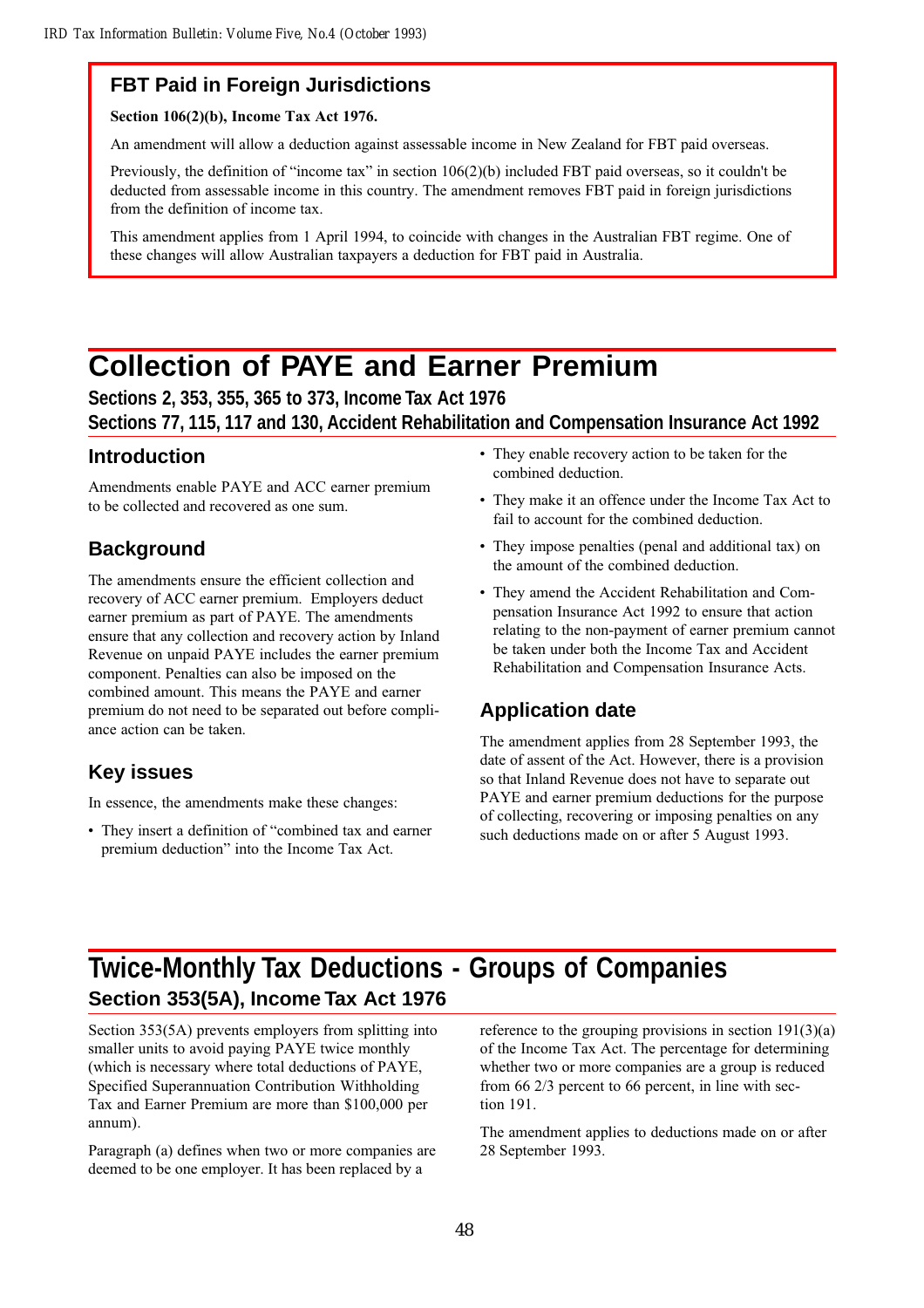## **Crown Health Enterprises Not Allowed to Maintain Imputation Credit Accounts Section 394B(2), Income Tax Act 1976**

Crown Health Enterprises have been added to the list of companies in section 394B(2) which are prohibited from maintaining imputation credit accounts.

The amendment recognises that the Crown (the sole shareholder in the Crown Health Enterprises) cannot benefit from any imputation credit that may be attached to dividends it receives, because it is exempt from

income tax. The amendment is also consistent with the recent amendment preventing Crown Research Institutes from maintaining imputation credit accounts.

The amendment applies from 11 May 1993, the general commencement date of the Health and Disability Services Act 1993 (under which Crown Health Enterprises are established).

## **Local Authority Trading Enterprise Definition Section 63(2K), Income Tax Act 1976.**

## **Introduction**

Airport companies, port companies and energy companies have been included in the local authority trading enterprise (LATE) definition for the purposes of the wholly owned group intercorporate dividend exemption in section 63. Dividends derived by local authorities from these companies will therefore not qualify for this exemption.

## **Background**

Local authorities are liable for tax on all income derived from LATEs. Following an amendment by the Income Tax Amendment Act (No.2) 1993, airport companies, port companies and energy companies are no longer excluded from the LATE definition for the purposes of the local authority income tax exemption in section 61(2A) of the Income Tax Act.

The Income Tax Act uses the LATE definition contained in the Local Government Act 1974. A LATE is defined in section 594B of that Act to mean, in short, any entity which the local authority controls. This definition specifically excludes airport companies, port companies and energy companies. The reason for these exclusions is that the relevant companies would otherwise be subject to the LATE regulatory regime in addition to their own sector-specific regulatory regimes.

## **Key issues**

Section 63(2K) of the Income Tax Act has been amended to include airport companies, port companies and energy companies in the LATE definition for the purposes of the wholly-owned group intercorporate dividend exemption. Consequently, dividends derived by local authorities from these companies will no longer qualify for this exemption.

The amendment ensures that airport companies, port companies and energy companies are now included in the LATE definition for all income tax purposes.

The policy reason for the non-application of the wholly owned group intercorporate dividend exemption to a local authority is that because a local authority has no shareholders itself it should be treated as an ultimate (i.e., natural person) shareholder. It should therefore not get the benefit of any intercorporate dividend exemption.

The amendment is consistent with the policy intention of the local authority income tax provisions, which is that local authorities should be liable for tax on income derived from all entities under their control, thereby ensuring that these entities operate on a competitively neutral basis.

## **Application date**

The amendment applies to dividends derived by local authorities from airport companies and port companies on or after 28 September 1993. In the case of dividends derived by local authorities from energy companies, the amendment applies to dividends derived on or after 23 July 1993.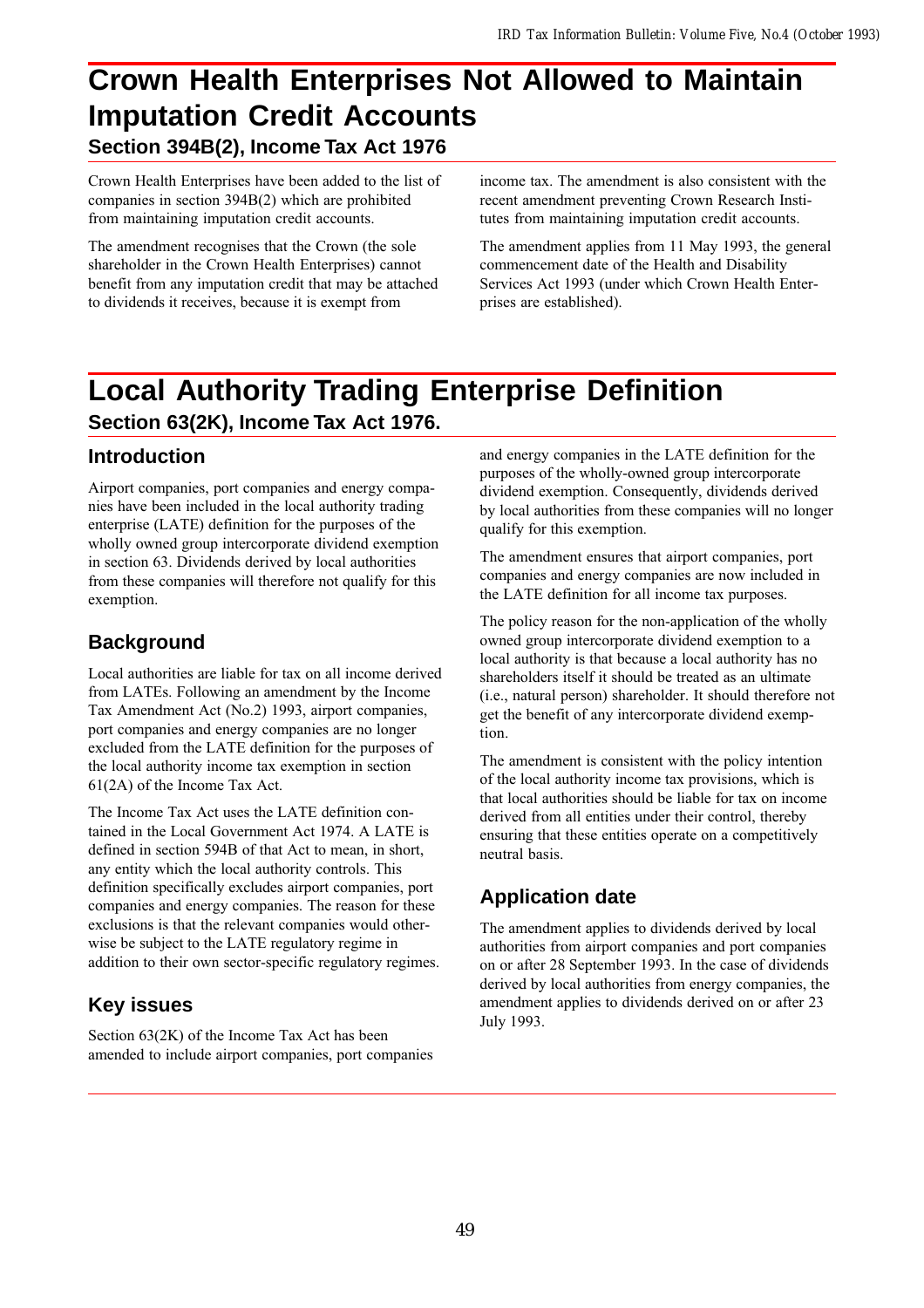## **No Student Loan Deductions from Income-Tested Benefits**

### Section 98A, Student Loan Scheme Act 1992

The Department of Social Welfare has been granted an exemption from the requirement to make student loan repayment deductions from income tested benefits until 31 March 1994.

## **Charitable Organisations - Change of Name**

### Section 56A(2), Income Tax Act 1976

Amendments reflect the name changes of two organisations having charitable donee status:

- The former Lepers Trust Board Incorporated is now known as the Pacific Leprosy Foundation.
- New Zealand Catholic Overseas Aid has changed its name to Caritas Aotearoa New Zealand.

This amendment applies to gifts made during the 1992-93 income year and any subsequent year.

## **Other Minor Corrections**

There have been minor drafting corrections to section  $191N(6)$  and (7) of the consolidation regime, section 327M of the resident withholding tax regime and section 6(2) of the Finance Act 1987.

## **Annual Tax Rates**

The income tax rates for the 1992-93 income year will continue to apply for the 1993-94 income year.

## **Gift Duty Exemption Restricted Section 75A(5), Estate and Gift Duties Act 1968**

## **Introduction**

There is a gift duty exemption for property transferred by Court order under section 25 of the Matrimonial Property Act 1976. This exemption is now limited to transfers of property between spouses or settlements solely for the benefit of minor or dependent children of the marriage. The exemption will therefore not apply to transfers of property made to discretionary family trusts.

## **Background**

The gift duty exemption in section 75A(5) of the Estate and Gift Duties Act 1968 applying to Court-ordered property transfers under section 25 of the Matrimonial Property Act 1976 was previously open-ended. The exemption had been applied by the Courts to transfers of property made to third parties such as discretionary family trusts. The application of the section 75A(5) gift duty exemption to property transfers made to family trusts had undesirable implications for creditor protection, income splitting and avoidance of social assistance targeting purposes.

Gift duty currently acts as one of the few barriers to people immediately transferring their assets by outright gift to associated parties such as family trusts in order to defeat creditors, allow income splitting and avoid social assistance targeting measures. Divestments of assets are often structured as sales (at market value) rather than outright gifts so as to not incur gift duty. The debts which are taken back from such sales are assets of the

transferor which can be claimed by creditors and taken into account for social assistance targeting purposes until they have been extinguished by gifting programmes. Such gifting programmes can take a considerable time to complete.

## **Key issues**

Section 75A(5) of the Estate and Gift Duties Act 1968 has been amended so that the gift duty exemption applying to Court-ordered property transfers under section 25 of the Matrimonial Property Act is limited to transfers of property between spouses, and settlements solely for the benefit of minor or dependent children of the marriage.

The gift duty exemption applying to Court-ordered transfers of property under section 25 of the Matrimonial Property Act 1976 does not now apply to any other persons. In particular, the exemption will not apply to transfers of property made to discretionary family trusts (including trusts whose potential beneficiaries include minor or dependent children of the marriage). The exemption will only apply to trusts which are settled solely for the benefit of minor or dependent children of the marriage.

## **Application date**

The amendment applies to Court orders which are made under section 25 of the Matrimonial Property Act 1976 on or after 28 September 1993.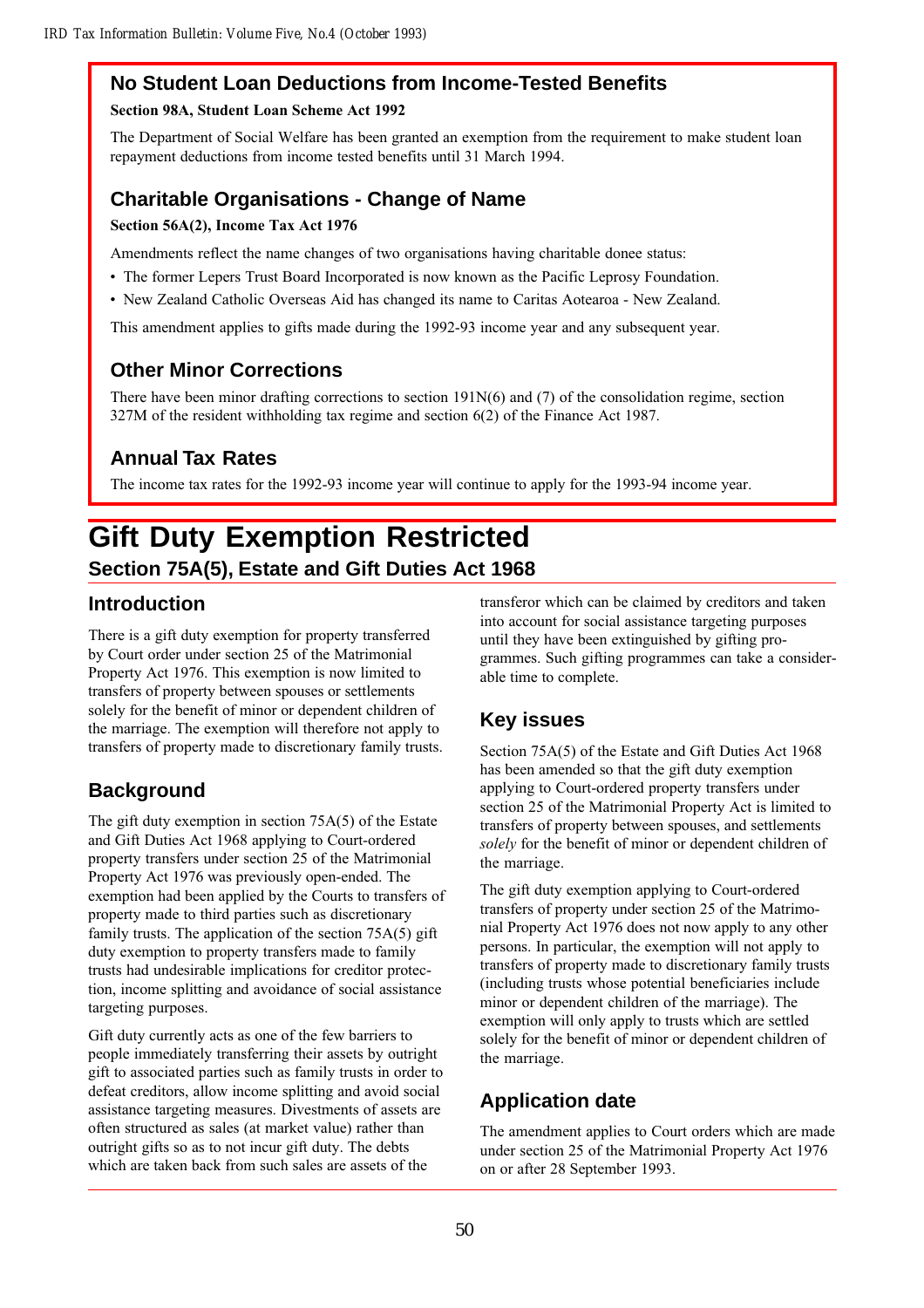## **Petroleum Mining - Minor Amendments Sections 214D, 214F and 214L, Income Tax Act 1976**

There have been a number of minor drafting amendments to sections 214D, 214F and 214L of the Act. With one exception all of these amendments are of a technical nature.

The only substantive change has been to s214F(9). The previous wording did not achieve the intention of the legislation under all circumstances. It has now been adjusted to reflect the original intention.

This section is a clawback provision which operates when a exploration well which has been abandoned and had its expenditure deducted is subsequently used for petroleum production. In this situation this clawback provision is activated. The tax burden of the clawback was always intended to be apportioned on the basis of the ownership of the well at the time the section is applied, not when the deduction was claimed. These modifications to the clawback provision apply from 16 December 1991.

## **Restructured Income Tax Act Proposed**

Plans are under way to enact a restructured Income Tax Act early next year. On 21 September the Minister of Revenue tabled in Parliament the Second Report of the Working Party on the Reorganisation of the Income Tax Act 1976. A proposed new Income Tax Act was attached to this report.

The tax policy in the new Act is identical to that contained in the Income Tax Act 1976. The differences are in these areas:

- the provisions have been arranged in a new and more logical order;
- minor drafting changes have been made to modernise the wording of the legislation.

The re-organised legislation is not intended to make any change to existing law. A provision stating this is contained in the proposed Bill.

## **Background**

The Income Tax Act is the largest and most extensively amended piece of legislation on the statute books.

In its final report released in October 1992, the Consultative Committee on the Taxation of Income from Capital recommended reorganising the Income Tax Act 1976 and the Inland Revenue Act 1974. In November 1992 the Government established a working party to do this. This working party's brief was to report to the Ministers of Finance and Revenue with detailed drafting instructions for reordering and reorganising the income tax legislation. The working party was to consult the Parliamentary Counsel Office, the Treasury, and the Inland Revenue Department during this process.

### **Main changes**

A new structure has been adopted, dividing the new Act into the following 15 parts:

- A Application
- B Core Provisions
- C Income further Defined
- D Deductions further Defined
- E Timing of Income and Deductions
- F Apportionment and Recharacterised Transactions
- G Avoidance and Non-Market Transactions
- H Treatment of Net Income of Certain Entities
- I Assessment of Income and Treatment of Losses
- J Surcharges
- K Rebates
- L Credits
- M Tax Payments
- N Withholding Taxes and Taxes on Income of Others
- O Definitions

A new numbering system is also proposed. Sections will now be identified by reference to the Part and Subpart in which they appear. For example, section 394ZZZJ becomes section MD 4. This reference indicates that the section appears in Part M - Tax Payments, Subpart D - Refunds.

The language of the legislation has been modernised, although the changes have been restricted to those that do not change the meaning of the law. For example, a subsection which read

A taxpayer shall pay tax pursuant to this section on all income deemed to be derived by him under section XX of this Act for the income year ending on the 31st day of March 1994."  $\frac{1}{100}$  continued on page 52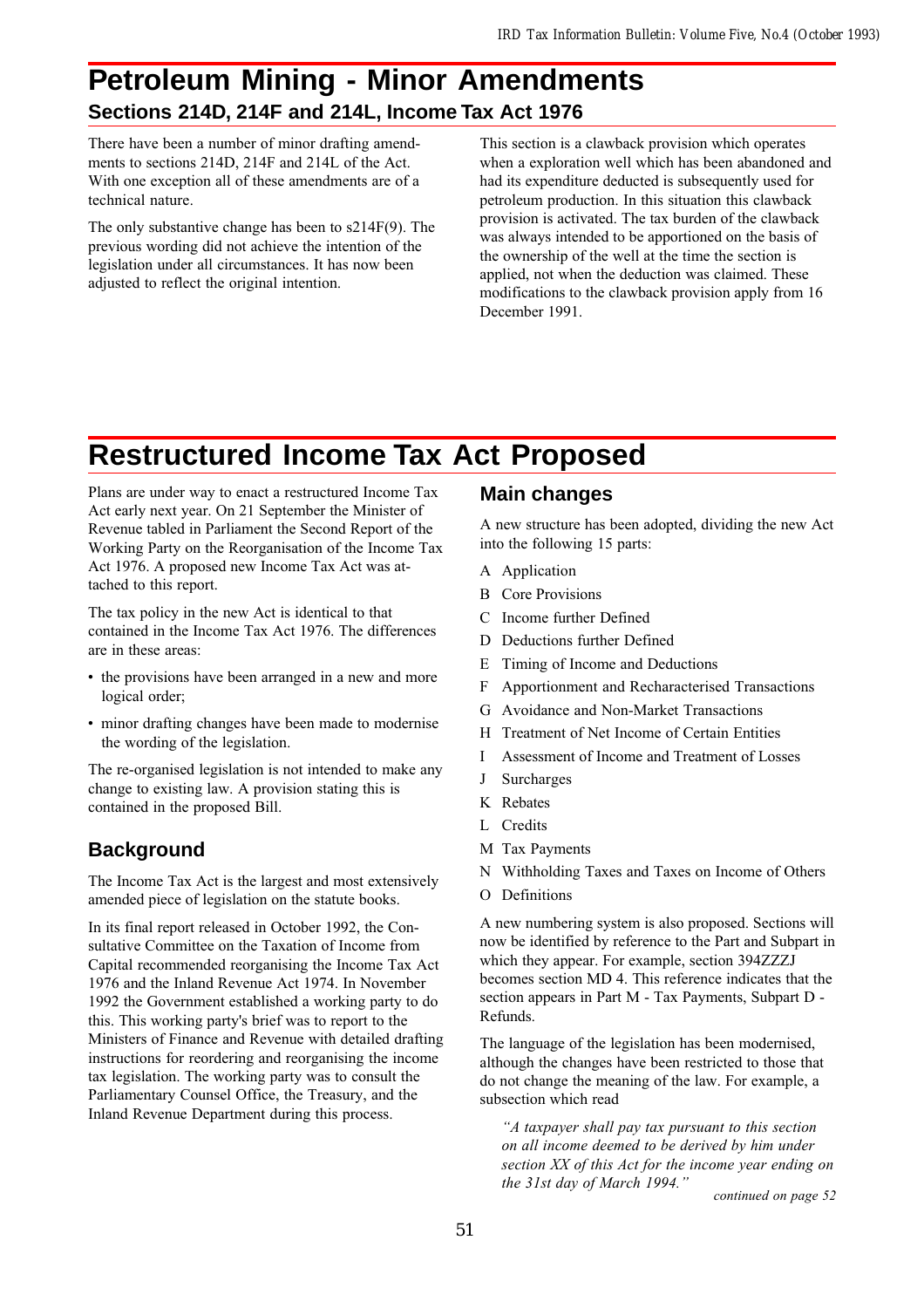would become

A taxpayer shall pay tax under this section on all income deemed to be derived by that taxpayer under section XX for the 1993-94 income year."

The proposed Act omits provisions of the 1976 Act which no longer have any practical effect, even though they are technically still in force. In almost all cases these are provisions with restricted application dates which have now passed.

Two other proposed Acts are also included in this package. A new Tax Administration Act will combine the administrative provisions of the Income Tax Act 1976 and the Inland Revenue Department Act 1974. A new Taxation Review Authorities Act will contain the provisions which relate to those Authorities.

### **Legislative process**

The proposed legislation has been referred to the Finance and Expenditure Select Committee, which has called for public submissions in much the same way as would normally be done for a Bill. The Minister of Revenue has said that the draft Bill will be able to be reported back to Parliament soon after the election.

Copies of the Working Party's report and the proposed legislation are available from usual legislation stockists.